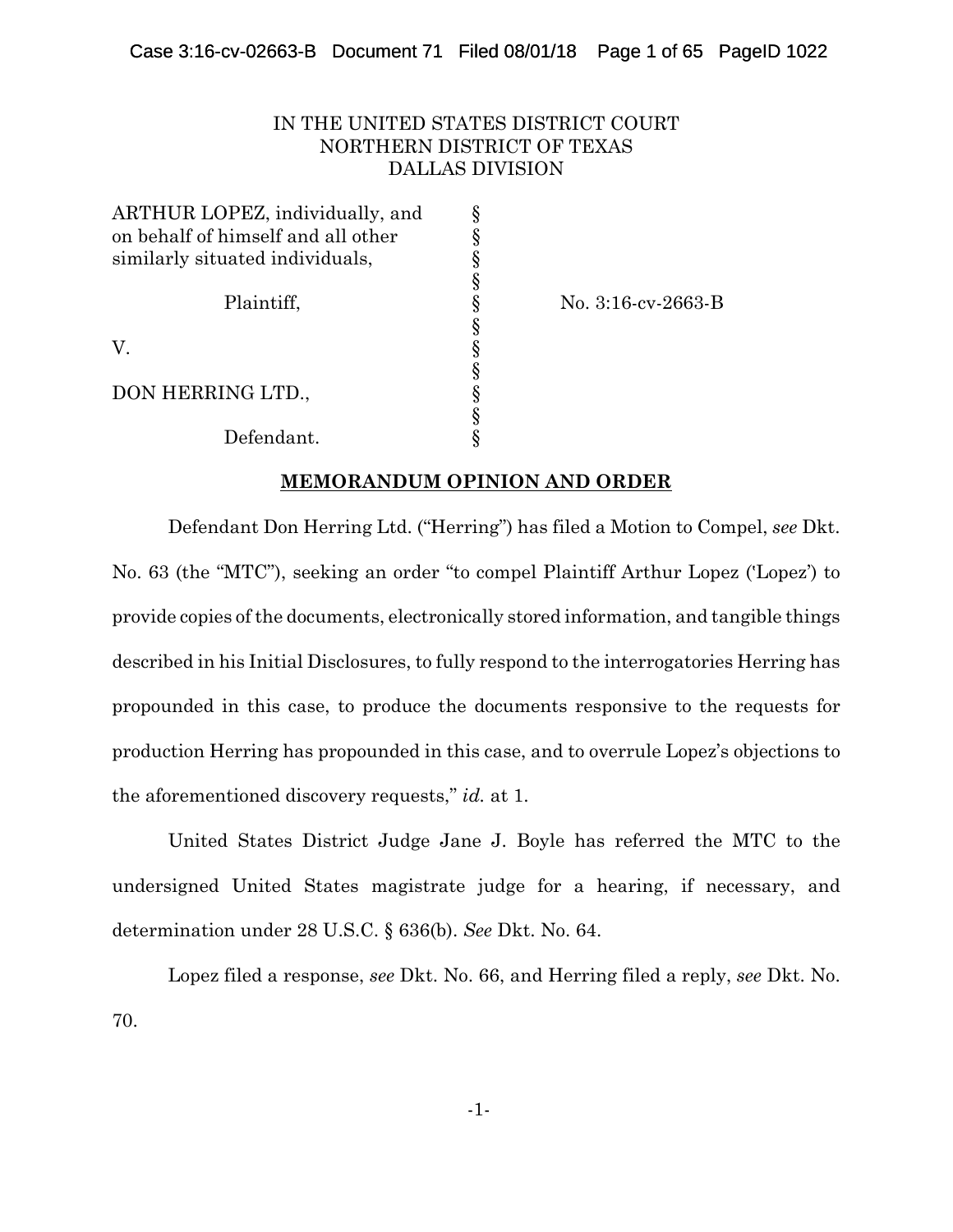For the reasons and to the extent explained below, the Court GRANTS in part

and DENIES in part Defendant Don Herring Ltd.'s Motion to Compel [Dkt. No. 63].

# **Background**

Herring depicts the pertinent factual and procedural background of its MTC as

follows:

- 1. Lopez filed his original class action complaint against Herring and four other parties on September 17, 2016 for alleged violations of the Driver's Privacy Protection Act, 18 U.S.C. § 2721 et seq. ("DPPA") (Doc. No. 1).
- 2. After Lopez completed his service efforts, all of the original defendants filed motions to dismiss pursuant to Rule 12(b)(6) arguing that Lopez failed to plausibly plead how the defendants knowingly obtained any of his personal information that originated from records maintained by the Texas Department of Motor Vehicles ("Texas DMV") (Doc. Nos. 17, 22, 25 and 27).
- 3. On May 5, 2017, the Court granted the aforementioned motions to dismiss, but allowed Lopez the opportunity to replead his claims by filing an amended complaint (Doc. No. 45).
- 4. Almost one year ago, on June 30, 2017, Lopez filed his first amended complaint (Doc. No. 47) naming only Herring as a defendant.
- 5. Thereafter, Herring filed an amended motion to dismiss urging the Court to dismiss Lopez's claims (Doc. No. 48) which was denied by the Court on January 4, 2018 (Doc. No. 52).
- 6. As a result, Herring filed its answer to Lopez's first amended complaint on January 18, 2018. (Doc. No. 53).
- 7. On January 30, 2018, the Court ordered the parties to submit a Joint Status Report (Doc. No. 5) and the parties complied with the Court's order and submitted the aforementioned report ("Joint Status Report") on February 20, 2018 (Doc. No. 55).
- 8. The Joint Status Report also required the parties complete their initial disclosures by March 1, 2018 (Doc. No. 55), although Herring's deadline to serve its disclosures was extended by agreement until March 6, 2018.
- 9. Lopez filed his Initial Disclosures on March 1, 2018. (Doc. No. 56). Herring served its Initial Disclosures as well as the documents identified therein by email on March 6.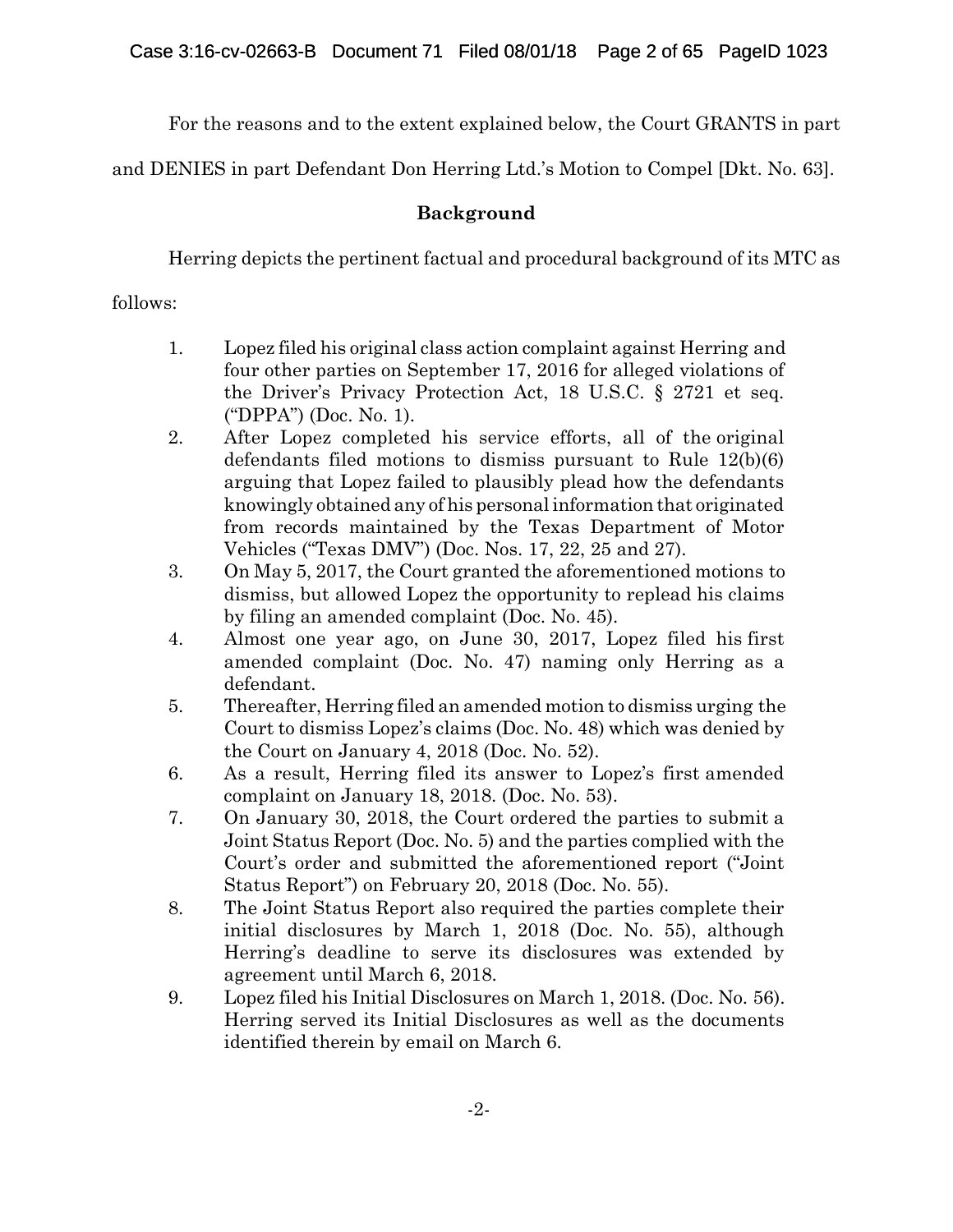- 10. The Court entered this matter's current Scheduling Order on March 29, 2018 (Doc. No. 57), requiring the parties to conduct and complete merits discovery first, with class certification and class merits discovery to be completed thereafter, if necessary.
- 11. After the parties engaged in some limited but direct settlement negotiations, on May 1, upon inquiry from counsel for Herring, counsel for Lopez offered to deliver copies of the documents identified in his client's Initial Disclosures to counsel for Herring.
- 12. Counsel for Herring has followed up with counsel for Lopez on this issue as recently as June 13, with no response, and to date, Herring has not received any of the documentation identified in Lopez's Initial Disclosures.
- 13. Without seeing any of the documents identified in Lopez's Initial Disclosures, Herring served Lopez with its First Set of Combined Discovery Requests on May 11, 2018 (the "Requests").
- 14. Lopez served Herring with his responses to the Requests on June 11, 2018,6 and, in a nutshell, Lopez did not provide any substantive responses to Herring's interrogatories and he did not produce or identify any responsive documents in his responses to Herring's requests for production.
- 15. Counsel for Herring attempted to confer with counsel for Lopez about the issues with his client's discovery responses on June 13, and to date, counsel for Lopez has not responded to counsel for Herring.
- 16. Lopez recently sought leave to file a second amended complaint and to amend the scheduling order. (Doc. No. 60) Herring filed its response and supporting brief in opposition on June 29, 2018 (Doc. No. 61). Lopez filed his reply on July 13, 2018 (Doc No. 62).
- 17. Lopez's request for leave to file a second amended complaint and leave to amend the scheduling order are pending at the time of the filing of this motion. At present, merits discovery will close in this matter on to August 20, 2018 (Doc. No. 57)

Dkt. No. 63-1 at 1-4 (footnotes omitted).

# **Legal Standards**

The Federal Rules of Civil Procedure control the scope of a proper discovery

request in the form of requests for production or inspection, interrogatories, and

requests for admission.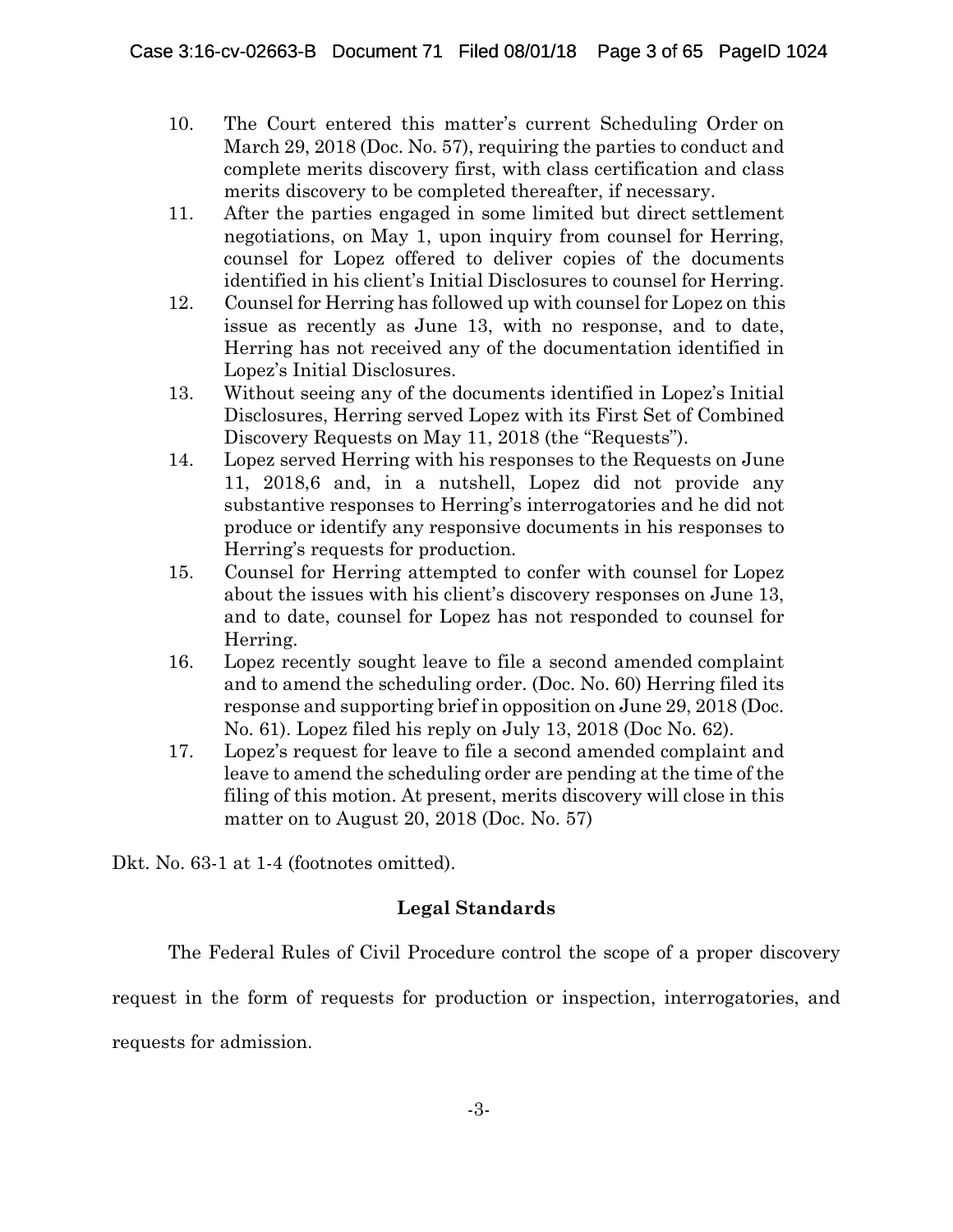## Case 3:16-cv-02663-B Document 71 Filed 08/01/18 Page 4 of 65 PageID 1025

Under Rule 26(b)(1), "[u]nless otherwise limited by court order, ... [p]arties may obtain discovery regarding any nonprivileged matter that is relevant to any party's claim or defense and proportional to the needs of the case, considering the importance of the issues at stake in the action, the amount in controversy, the parties' relative access to relevant information, the parties' resources, the importance of the discovery in resolving the issues, and whether the burden or expense of the proposed discovery outweighs its likely benefit. Information within this scope of discovery need not be admissible in evidence to be discoverable." FED. R. CIV.P. 26(b)(1); *accord Booth v. City of Dallas*, 312 F.R.D. 427, 433 (N.D. Tex. 2015).

"The 2015 amendments to Rule 26 deleted 'from the definition of relevance information that appears 'reasonably calculated to lead to the discovery of admissible evidence' because '[t]he phrase has been used by some, incorrectly, to define the scope of discovery' and 'has continued to create problems' given its ability to 'swallow any other limitation on the scope of discovery.''" *State Auto. Mut. Ins. Co. v. Freehold Mgmt., Inc.*, No. 3:16-cv-2255-L, 2018 WL 3548866, at \*2 (N.D. Tex. July 24, 2018) (quoting *Robroy Indus.-Tex., LLC v. Thomas & Betts Corp.*, No. 2:15-CV-512-WCB, 2017 WL 319064, at \*4 (E.D. Tex. Jan. 23, 2017) (quoting FED. R. CIV. P. 26, 2015 comm. note)).

"Under Rule 26(b)(1), [as amended,] discoverable matter must be both relevant and proportional to the needs of the case – which are related but distinct requirements." *Samsung Electronics Am., Inc. v. Chung*, 321 F.R.D. 250, 279 (N.D. Tex. 2017). "To be relevant under Rule 26(b)(1), a document or information need not, by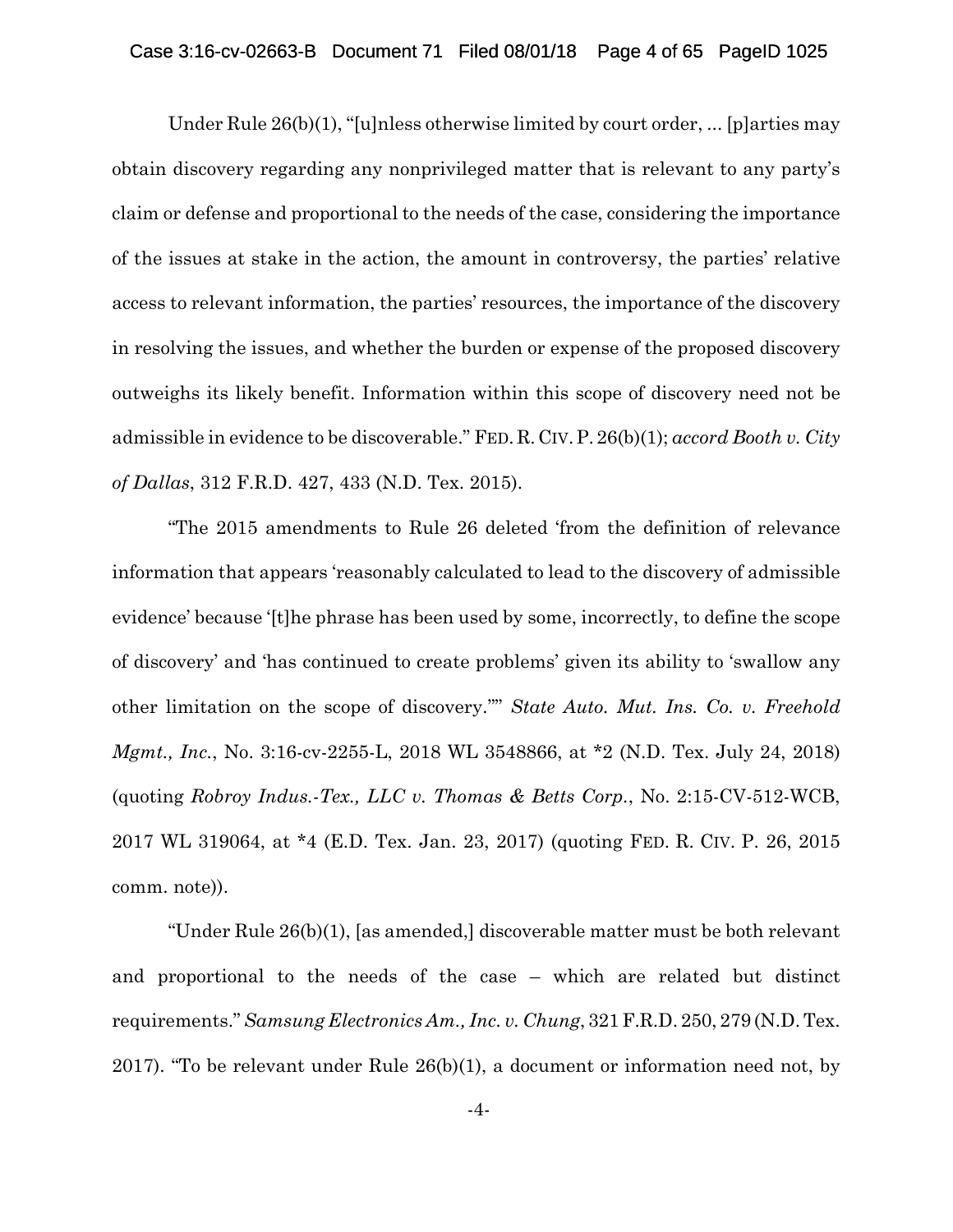## Case 3:16-cv-02663-B Document 71 Filed 08/01/18 Page 5 of 65 PageID 1026

itself, prove or disprove a claim or defense or have strong probative force or value. If it were otherwise, it would make little sense for Rule 26(b)(1) to direct courts to consider whether discovery that is relevant to any party's claim or defense is also important in resolving the issues." *Id.* at 280.

Federal Rule of Civil Procedure 37(a) governs motions to compel discovery responses. Rule  $37(a)(3)(B)$  provides that a party seeking discovery may move for an order compelling production against another party when the latter has failed to produce documents requested under Federal Rule of Civil Procedure 34 or to answer interrogatories under Federal Rule of Civil Procedure 33. *See* FED. R. CIV. P. 37(a)(3)(B)(iii)-(iv); *accord Crosswhite v. Lexington Ins. Co.*, 321 F. App'x 365, 368 (5th Cir. 2009) ("A party may move to compel production of materials that are within the scope of discovery and have been requested but not received. FED. R. CIV.P. 37(a). Yet, a court may decline to compel, and, at its option or on motion, 'may, for good cause, issue an order to protect a party or person from annoyance, embarrassment, oppression, or undue burden ..., including ... forbidding inquiry into certain matters, or limiting the scope of disclosure or discovery to certain matters.' FED. R. CIV. P. 26(c)(1)(D); *see also* FED. R. CIV. P. 37(a)(5)(B)."). And Rule 37(a)(3)(A) provides that, "[i]f a party fails to make a disclosure required by Rule 26(a), any other party may move to compel disclosure and for appropriate sanctions." FED. R. CIV. P.  $37(a)(3)(A)$ . For purposes of Rule 37(a), "an evasive or incomplete disclosure, answer, or response must be treated as a failure to disclose, answer, or respond." FED. R. CIV. P. 37(a)(4).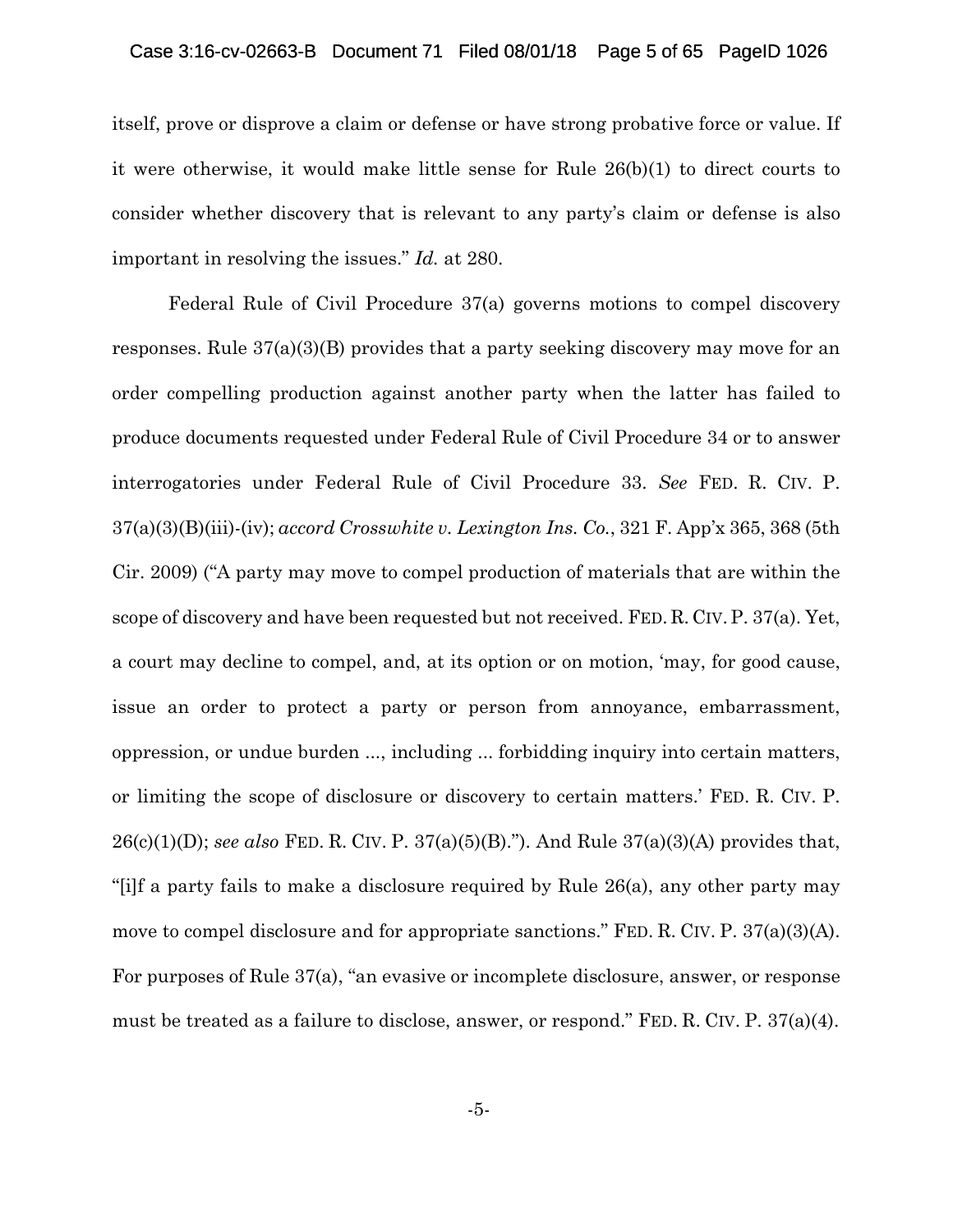As to initial disclosures, Federal Rule of Civil Procedure 26(a)(1) states, in

relevant part:

(a) Required Disclosures.

(1) Initial Disclosure.

(A) In General. Except as exempted by Rule  $26(a)(1)(B)$  or as otherwise stipulated or ordered by the court, a party must, without awaiting a discovery request, provide to the other parties:

(i) the name and, if known, the address and telephone number of each individual likely to have discoverable information – along with the subjects of that information – that the disclosing party may use to support its claims or defenses, unless the use would be solely for impeachment;

(ii) a copy – or a description by category and location – of all documents, electronically stored information, and tangible things that the disclosing party has in its possession, custody, or control and may use to support its claims or defenses, unless the use would be solely for impeachment;

(iii) a computation of each category of damages claimed by the disclosing party – who must also make available for inspection and copying as under Rule 34 the documents or other evidentiary material, unless privileged or protected from disclosure, on which each computation is based, including materials bearing on the nature and extent of injuries suffered; and

(iv) for inspection and copying as under Rule 34, any insurance agreement under which an insurance business may be liable to satisfy all or part of a possible judgment in the action or to indemnify or reimburse for payments made to satisfy the judgment.

....

(C) Time for Initial Disclosures – In General. A party must make the initial disclosures at or within 14 days after the parties' Rule 26(f) conference unless a different time is set by stipulation or court order, or unless a party objects during the conference that initial disclosures are not appropriate in this action and states the objection in the proposed discovery plan. In ruling on the objection, the court must determine what disclosures, if any, are to be made and must set the time for disclosure. ....

(E) Basis for Initial Disclosure; Unacceptable Excuses. A party must make its initial disclosures based on the information then reasonably available to it. A party is not excused from making its disclosures because it has not fully investigated the case or because it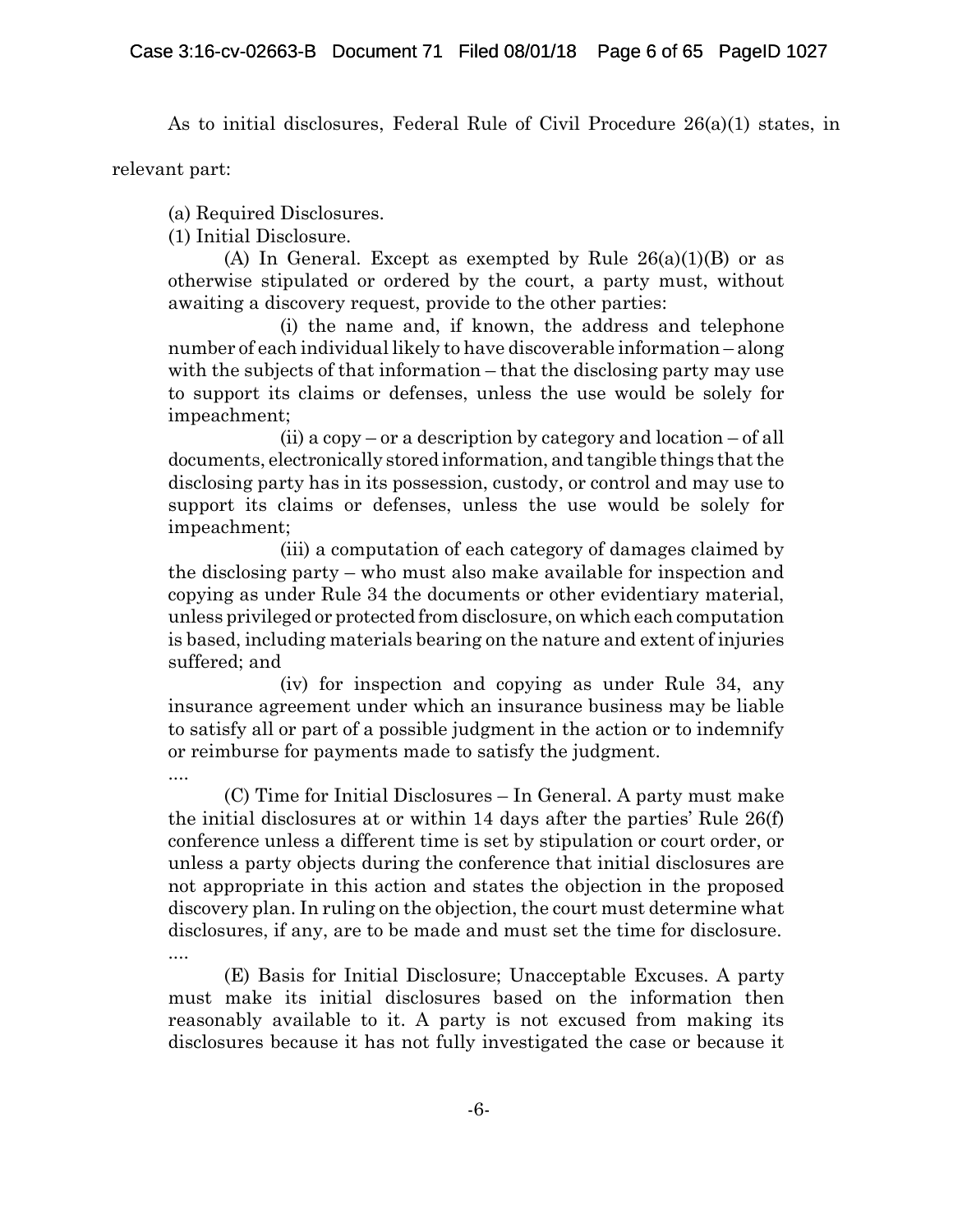challenges the sufficiency of another party's disclosures or because another party has not made its disclosures.

FED. R. CIV. P. 26(a)(1). "In addition, [Federal Rule of Civil Procedure]  $26(g)(1)$  requires that '[e]very disclosure under Rule  $26(a)(1)$  ... be signed by at least one attorney of record.' By signing, an attorney certifies that an initial disclosure is 'complete and correct' under the requirements of Rule  $26(a)(1)$  'to the best of the [attorney's] knowledge, information, and belief formed after a reasonable inquiry.' FED. R. CIV. P.  $26(g)(1)$ . 'If a certification violates [Rule  $26(g)$ ] without substantial justification, the court ... must impose an appropriate sanction on the signer, the party on whose behalf the signer was acting, or both.' FED. R. CIV. P. 26(g)(3). Likewise, a party is subject to sanctions under Rule  $37(c)(1)$  if the 'party fails to provide information or identify a witness as required by Rule 26(a) or (e), ... unless the failure was substantially justified or is harmless.'" *Olivarez v. Geo Group, Inc.*, 844 F.3d 200, 203 (5th Cir. 2016).

As to requests for production or inspection, Federal Rule of Civil Procedure 34(a)(1) provides that "[a] party may serve on any other party a request within the scope of Rule 26(b): (1) to produce and permit the requesting party or its representative to inspect, copy, test, or sample the following items in the responding party's possession, custody, or control: (A) any designated documents or electronically stored information – including writings, drawings, graphs, charts, photographs, sound recordings, images, and other data or data compilation – stored in any medium from which information can be obtained either directly or, if necessary, after translation by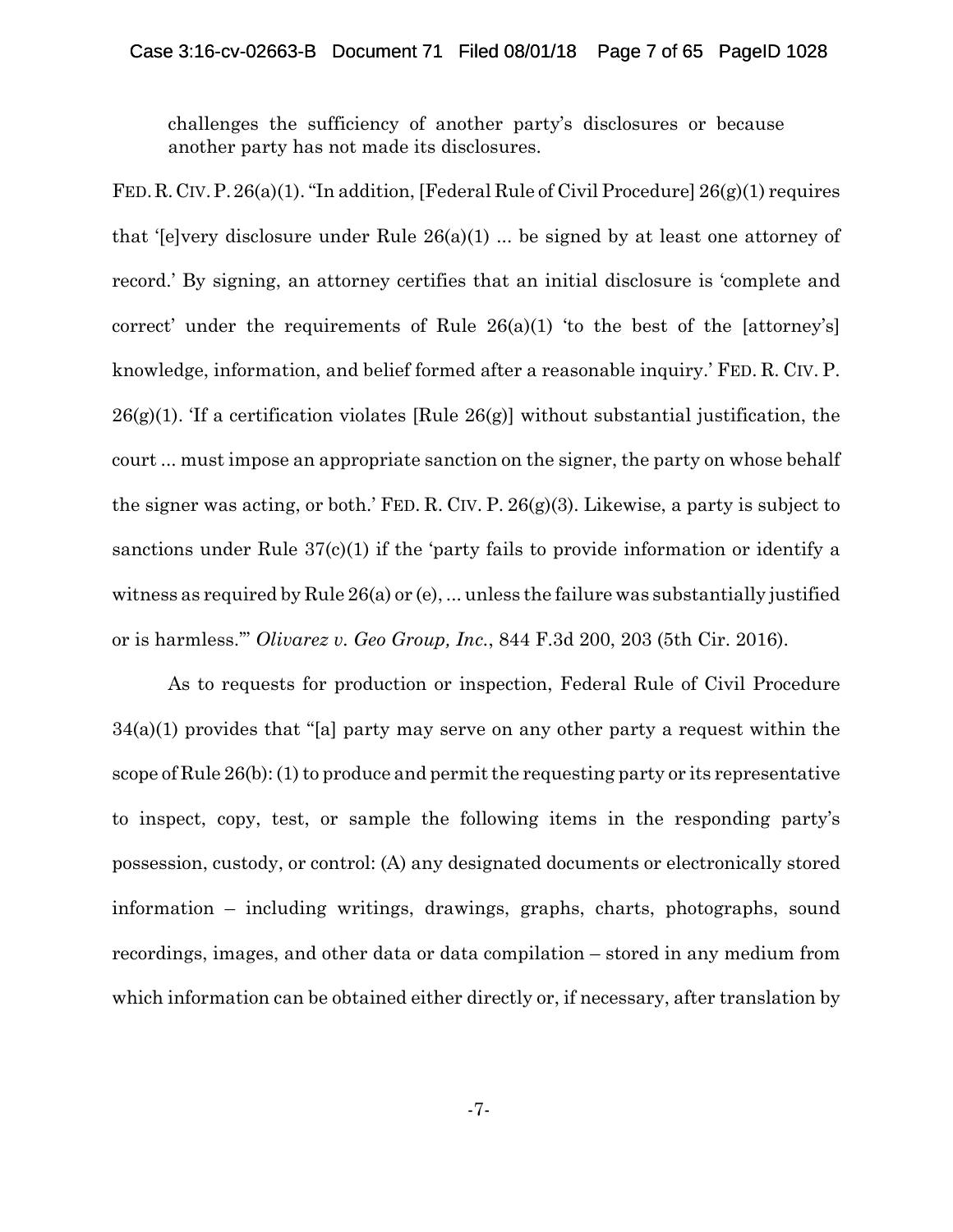the responding party into a reasonably usable form; or (B) any designated tangible things." FED. R. CIV. P.  $34(a)$ .

Further, Federal Rule of Civil Procedure 34(b) provides that a request for production or inspection "must describe with reasonable particularity each item or category of items to be inspected" or produced. FED. R. CIV.  $P. 34(b)(1)(A)$ . "The test for reasonable particularity is whether the request places the party upon 'reasonable notice of what is called for and what is not.'" *Hager v. Graham*, 267 F.R.D. 486, 493 (N.D. W. Va. 2010) (quoting *Kidwiler v. Progressive Paloverde Ins. Co.*, 192 F.R.D. 193, 202 (N.D. W. Va. 2000)). "'Therefore, the party requesting the production of documents must provide 'sufficient information to enable [the party to whom the request is directed] to identify responsive documents.'" *Id.* (quoting *Kidwiler*, 192 F.R.D. at 202). "'The goal is that the description be sufficient to apprise a man of ordinary intelligence which documents are required.'" *Vailes v. Rapides Par. Sch. Bd.*, No. CV 15-429, 2016 WL 744559, at \*4 (W.D. La. Feb. 22, 2016) (quoting *U.S. v. Nat'l Steel Corp.*, 26 F.R.D. 607, 610 (S.D. Tex. 1960)).

"This test, however, is a matter of degree depending on the circumstances of the case." *Hager*, 267 F.R.D. at 493. But, although "what qualifies as 'reasonabl[y] particular' surely depends at least in part on the circumstances of each case, a discovery request should be sufficiently definite and limited in scope that it can be said to apprise a person of ordinary intelligence what documents are required and [to enable] the court ... to ascertain whether the requested documents have been produced." *Regan- Touhy v. Walgreen Co.*, 526 F.3d 641, 649-50 (10th Cir. 2008)

-8-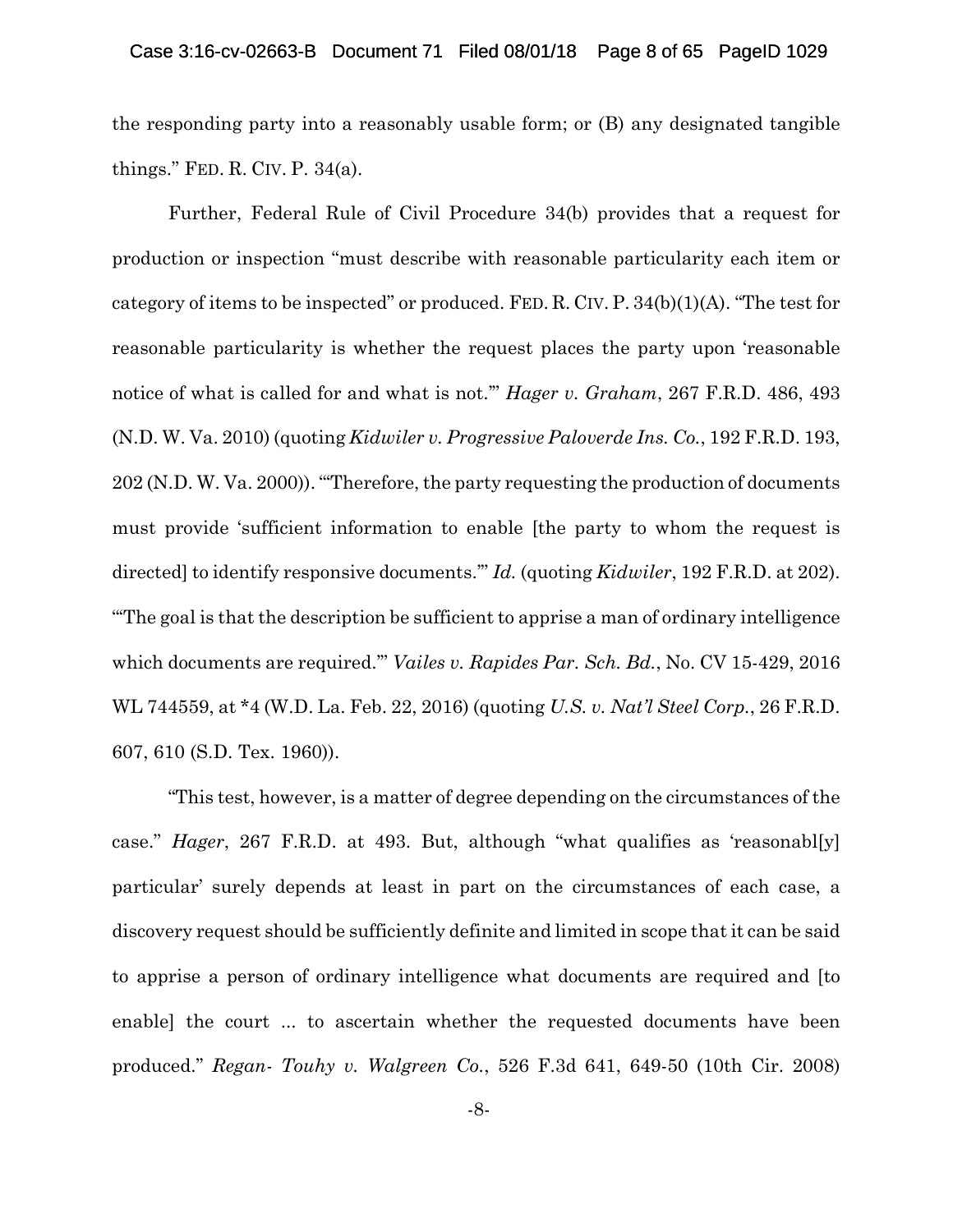## Case 3:16-cv-02663-B Document 71 Filed 08/01/18 Page 9 of 65 PageID 1030

(internal quotation marks omitted). A Rule 34(a) request made with reasonable particularity does not require a reasonable attorney or party attempting to properly respond "to ponder and to speculate in order to decide what is and what is not responsive." *Bruggeman ex rel. Bruggeman v. Blagojevich*, 219 F.R.D. 430, 436 (N.D. Ill. 2004) (citing *Pulsecard, Inc. v. Discover Card Servs., Inc.*, No. CIV.A.94-2304-EEO, 1995 WL 526533, at \*3 (D. Kan. Aug. 31, 1995)).

"All-encompassing demands' that do not allow a reasonable person to ascertain which documents are required do not meet the particularity standard of Rule 34(b)(1)(A)." *In re Asbestos Prods. Liab. Litig. (No. VI)*, 256 F.R.D. 151, 157 (E.D. Pa. 2009). For example, "[b]road and undirected requests for all documents which relate in any way to the complaint" do not meet Rule 34(b)(1)(A)'s standard. *Parsons v. Jefferson-Pilot Corp.*, 141 F.R.D. 408, 412 (M.D.N.C. 1992). Similarly, "[a] request for 'all documents and records' that relate to 'any of the issues,' while convenient, fails to set forth with reasonable particularity the items or category of items sought for [the responding party's] identification and production of responsive documents." *Sewell v. D'Alessandro & Woodyard, Inc.*, No. 2:07-CV-343-FTM-29, 2011 WL 843962, at \*2 (M.D. Fla. Mar. 8, 2011); *see also S.E.C. v. Mazzo*, No. SACV121327DOCAN, 2013 WL 12172628, at \*20 (C.D. Cal. Oct. 24, 2013) ("Boilerplate requests, like boilerplate objections, are not recognized and constitute an abuse of the discovery process.").

Based on these rules, this Court has, for example, determined that an interrogatory asking a defendant to "[d]escribe in detail all facts, proof, or evidence which, in whole or in part, form the basis of any defendant or affirmative defenses pled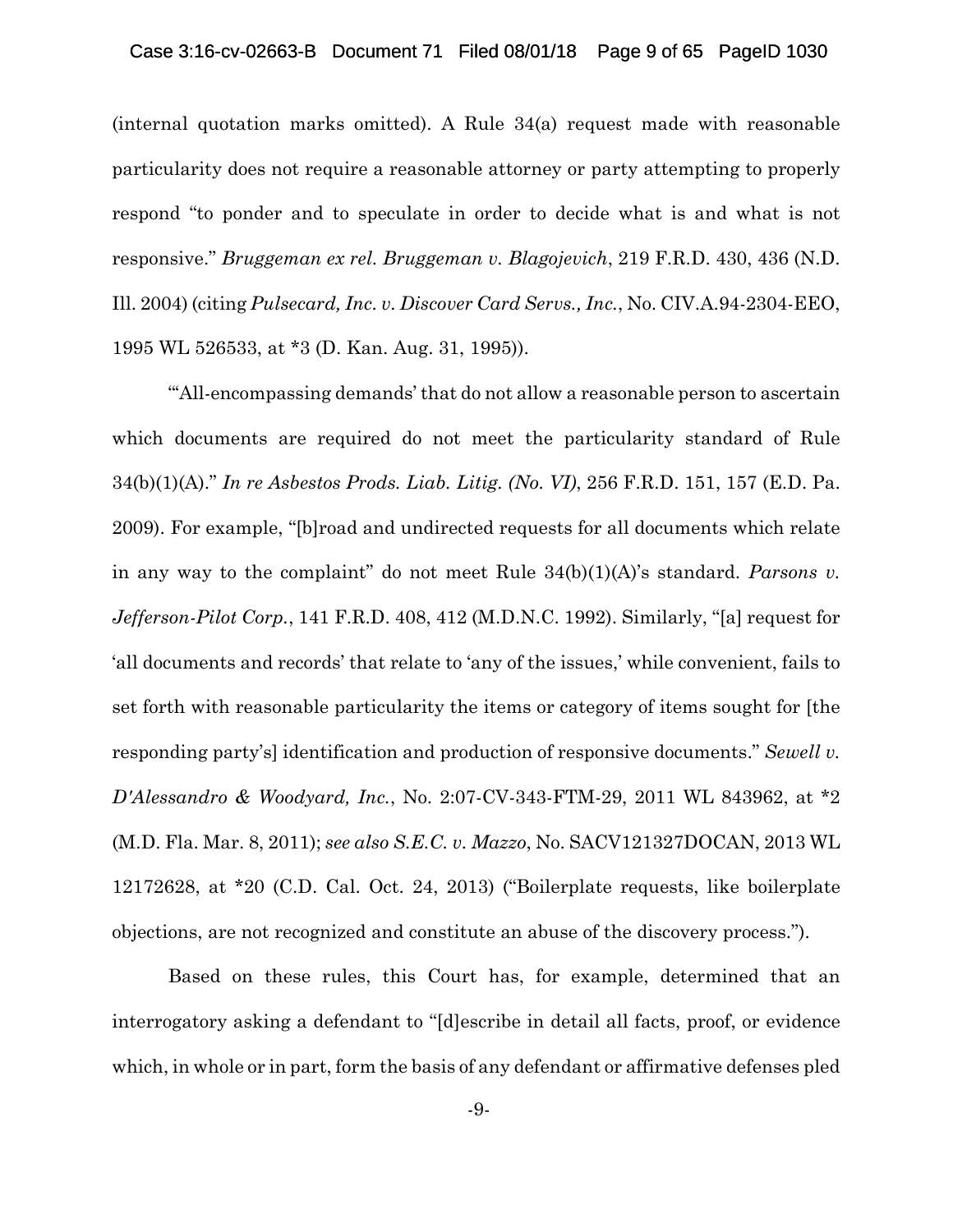in this lawsuit" is an improper, so-called "'blockbuster' interrogatory." *Nieman v. Hale*, No. 3:12-cv-2433-L-BN, 2013 WL 6814789, at \*10 (N.D. Tex. Dec. 26, 2013). Likewise, the Court has sustained objections to Rule 34(a) requests for "[a]ll documents which evidence, describe, concern, or otherwise relate to the allegations in your Complaint" and "[a]ll documents not previously produced that support, contradict, or otherwise relate in any way to any of the allegations you have made in this lawsuit." *Gondola v. USMD PPM, LLC*, 223 F. Supp. 3d 575, No. 3:15-cv-411-M, 2016 WL 3031852, at \*9

(N.D. Tex. May 27, 2016).

The Federal Rules of Civil Procedure require that attorneys or unrepresented

parties comply with the rules' limits on the scope of discovery requests. Rule 26(g)

provides:

(g) Signing Disclosures and Discovery Requests, Responses, and Objections.

(1) Signature Required; Effect of Signature. Every disclosure under Rule  $26(a)(1)$  or  $(a)(3)$  and every discovery request, response, or objection must be signed by at least one attorney of record in the attorney's own name – or by the party personally, if unrepresented – and must state the signer's address, e-mail address, and telephone number. By signing, an attorney or party certifies that to the best of the person's knowledge, information, and belief formed after a reasonable inquiry:

> (A) with respect to a disclosure, it is complete and correct as of the time it is made; and

> (B) with respect to a discovery request, response, or objection, it is:

> > (i) consistent with these rules and warranted by existing law or by a nonfrivolous argument for extending, modifying, or reversing existing law, or for establishing new law;

> > (ii) not interposed for any improper purpose, such as to harass, cause unnecessary delay, or needlessly increase the cost of litigation; and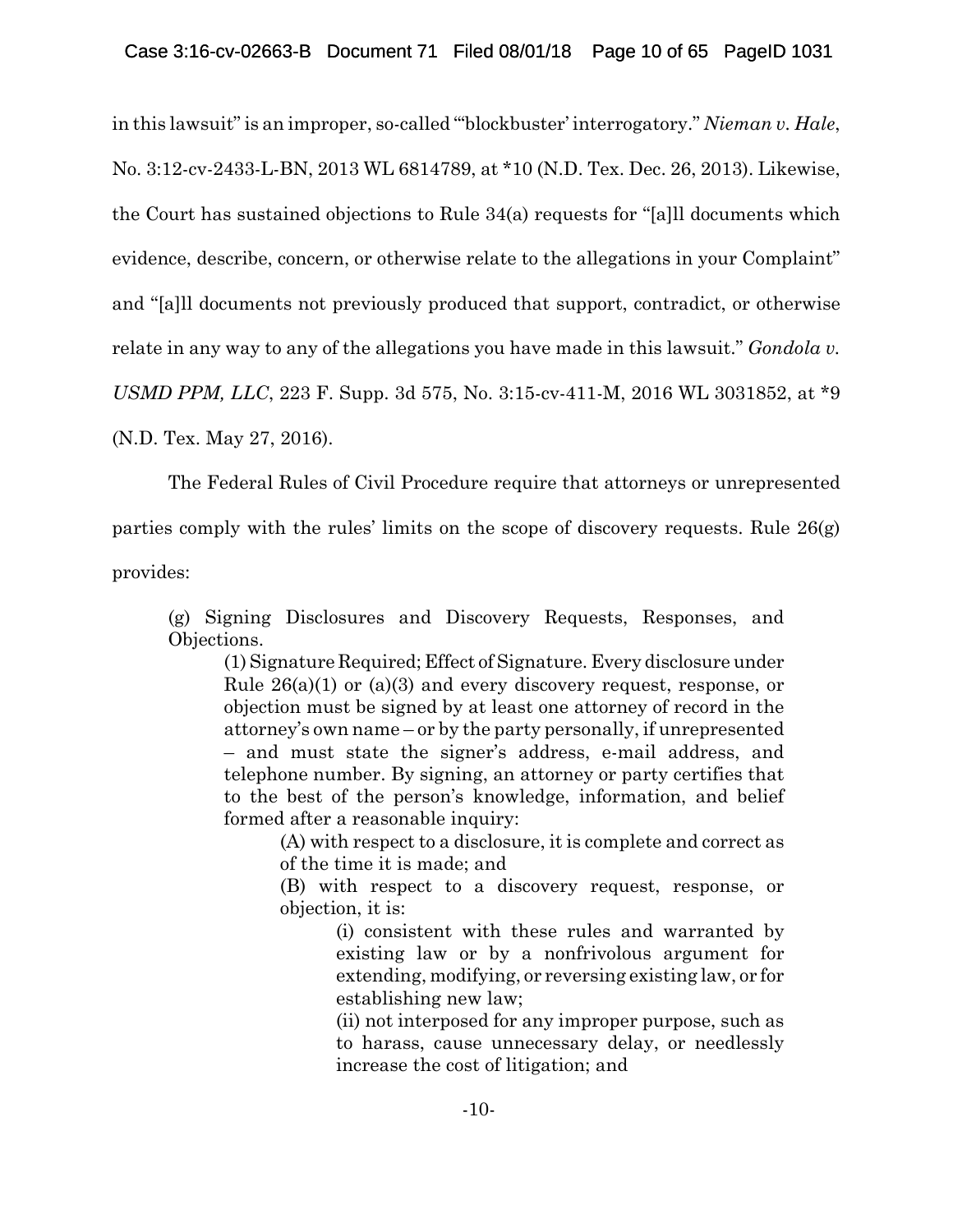(iii) neither unreasonable nor unduly burdensome or expensive, considering the needs of the case, prior discovery in the case, the amount in controversy, and the importance of the issues at stake in the action.

(3) Sanction for Improper Certification. If a certification violates this rule without substantial justification, the court, on motion or on its own, must impose an appropriate sanction on the signer, the party on whose behalf the signer was acting, or both. The sanction may include an order to pay the reasonable expenses, including attorney's fees, caused by the violation.

FED. R. CIV. P. 26(g)(1), 26(g)(3).

....

"Rule 26(g) imposes an affirmative duty to engage in pretrial discovery in a responsible manner that is consistent with the spirit and purposes of Rules 26 through 37." FED. R. CIV. P. 26, 1983 comm. note. Rule 26(g) specifically "requires that parties make a reasonable inquiry before conducting or opposing discovery." *Smith v. Our Lady of the Lake Hosp., Inc.*, 960 F.2d 439, 448 (5th Cir. 1992). Rule 26(g) "provides a deterrent to both excessive discovery and evasion by imposing a certification requirement that obliges each attorney to stop and think about the legitimacy of a discovery request, a response thereto, or an objection" and whether it is consistent with the Federal Rules of Civil Procedure and "grounded on a theory that is reasonable under the precedents or a good faith belief as to what should be the law." FED. R. CIV. P. 26, 1983 comm. note. "This standard is heavily dependent on the circumstances of each case." *Id.*

"Although the certification duty requires the lawyer to pause and consider the reasonableness of his request, response, or objection, it is not meant to discourage or restrict necessary and legitimate discovery. The rule simply requires that the attorney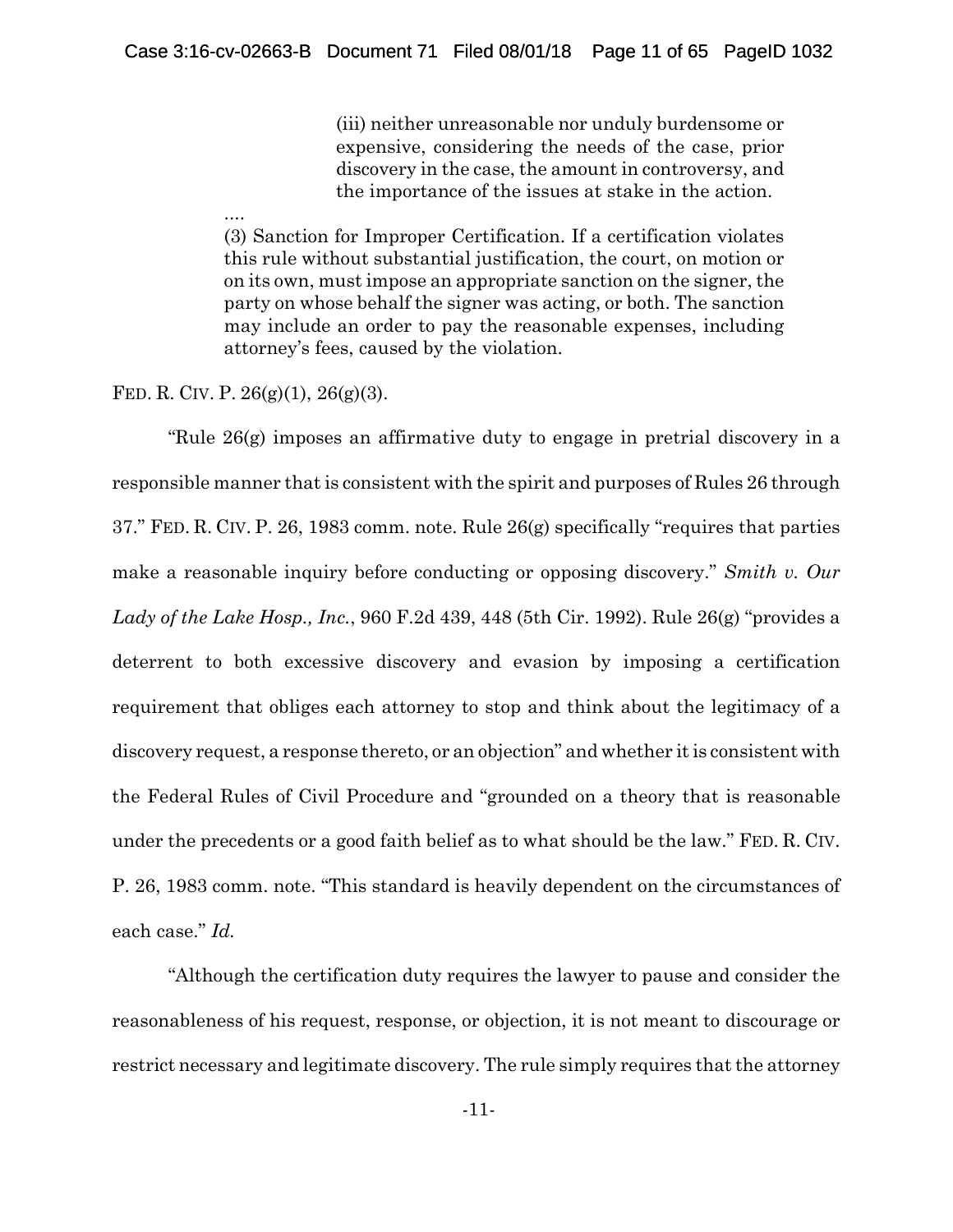## Case 3:16-cv-02663-B Document 71 Filed 08/01/18 Page 12 of 65 PageID 1033

make a reasonable inquiry into the factual basis of his response, request, or objection." Id. "The duty to make a 'reasonable inquiry' is satisfied if the investigation undertaken by the attorney and the conclusions drawn therefrom are reasonable under the circumstances. It is an objective standard similar to the one imposed by [Federal Rule of Civil Procedure] 11.... Ultimately what is reasonable is a matter for the court to decide on the totality of the circumstances.'" *Chapman & Cole v. Itel Container Int'l B.V.*, 865 F.2d 676, 686 (5th Cir. 1989) (quoting FED. R. CIV. P. 26, 1983 comm. note).

""Rule  $26(g)$  was enacted 'to eliminate one of the most prevalent of all discovery abuses: kneejerk discovery requests served without consideration of cost or burden to the responding party.'" *Heller v. City of Dallas*, 303 F.R.D. 466, 477 (N.D. Tex. 2014); (quoting *Mancia v. Mayflower Textile Servs. Co.*, 253 F.R.D. 354, 358 (D. Md. 2008)). By signing discovery requests, the attorney or party serving discovery requests makes an affirmative certification that the requests are not unreasonable or unduly burdensome or expensive, considering the needs of the case, prior discovery in the case, the amount in controversy, and the importance of the issues at stake in the action. *See* FED. R. CIV. P. 26(b)(1), 26(g)(1); *accord Schlafly v. Caro-Kann Corp.*, 155 F.3d 565, 1998 WL 205766, at \*3 (Fed. Cir. Apr. 28, 1998) (explaining that a party requesting discovery under Rule 34 "has the burden to state his discovery requests with reasonable particularity and not to make unreasonably cumulative or duplicative requests such that the burden or expense of complying with the requests outweighs their likely benefit").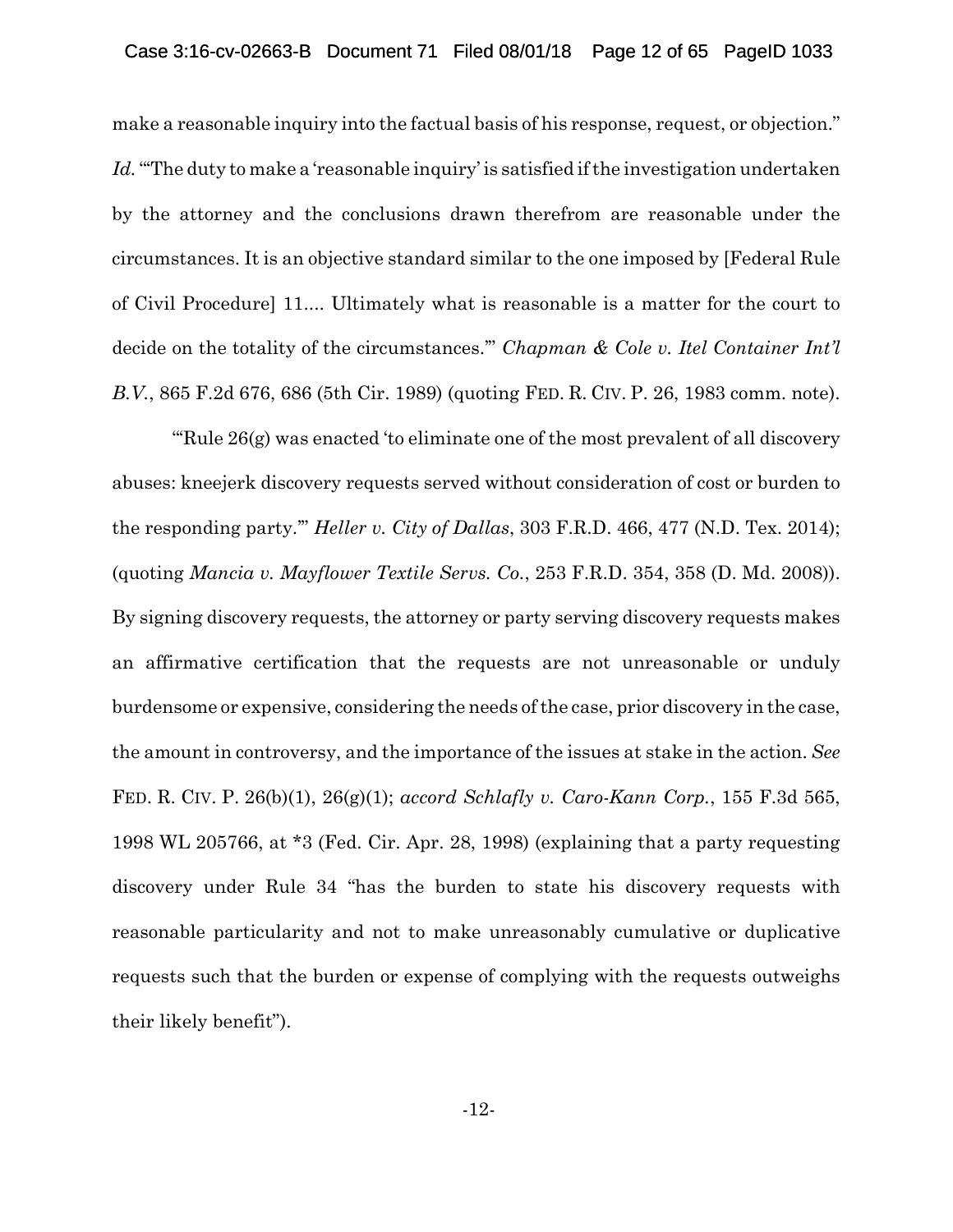## Case 3:16-cv-02663-B Document 71 Filed 08/01/18 Page 13 of 65 PageID 1034

If the requests nevertheless fall outside the Rule 26(b)(1) scope of discovery, the serving attorney or party may face Federal Rule of Civil Procedure 26(g)(3) sanctions if it made the certification without substantial justification. *See* FED. R. CIV. P. 26(g)(1)(B), 26(g)(3); *Heller*, 303 F.R.D. at 475-77 ("Rule 26(g) is thus designed to curb discovery abuse by explicitly encouraging the imposition of sanctions. Because of the asserted reluctance to impose sanctions on attorneys who abuse the discovery rules, Rule 26(g) makes explicit the authority judges now have to impose appropriate sanctions and requires them to use it. But, even if an attorney violates Rule  $26(g)(1)$ , a court may not – on a party's motion or sua sponte – impose Rule  $26(g)(3)$  sanctions unless the certification violated Rule  $26(g)(1)$  without substantial justification. The United States Supreme Court has defined 'substantially justified' to mean justified in substance or in the main – that is, justified to a degree that could satisfy a reasonable person. 'Substantial justification' entails a reasonable basis in both law and fact, such that there is a genuine dispute ... or if reasonable people could differ [as to the appropriateness of the contested action]. Where Rule 26(g)(3) requires the Court to impose an appropriate sanction, [t]he nature of the sanction is a matter of judicial discretion to be exercised in light of the particular circumstances. Although Rule  $26(g)(3)$  sanctions are mandatory, Rule  $26(g)(3)$ 's mandate ... extends only to whether a court must impose sanctions, not to which sanction it must impose." (citations, internal quotation marks, and emphasis omitted)); *see also Olivarez*, 844 F.3d at 205 (explaining, in the context of Rules  $26(g)(1)(A)$  and  $26(g)(3)$ , that "[s]ubstantial justification for the failure to make a required disclosure has been regarded as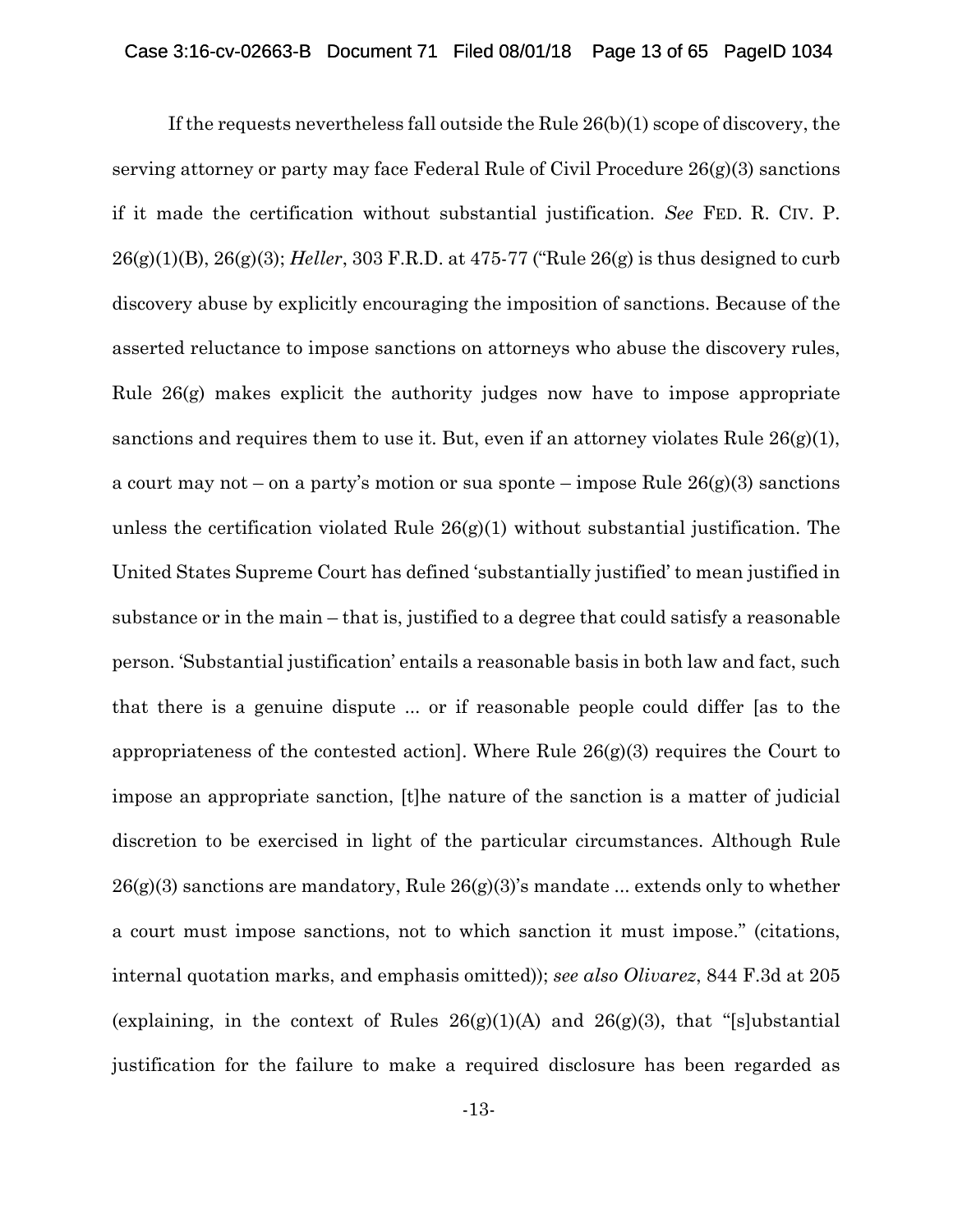## Case 3:16-cv-02663-B Document 71 Filed 08/01/18 Page 14 of 65 PageID 1035

justification to a degree that could satisfy a reasonable person that parties could differ as to whether the party was required to comply with the disclosure [obligation]" and that "[t]he attorney's decision to refrain from disclosing the information must have had a reasonable basis both in law and fact" (internal quotation marks and citations omitted)).

It is no answer for attorneys' serving blockbuster interrogatory or allencompassing or broad and undirected requests for production to say that they are not certain what the responding party has in its possession, custody, or control and do not want to miss anything – and so will ask for, effectively, everything. Requests and interrogatories must be made in compliance with the Federal Rules discussed above and, if further discovery or investigation later reveals the existence or possible existence of additional relevant materials or information with Rule 26(b)(1)'s scope, counsel can serve additional discovery requests and, if necessary, seek leave to do so.

In response to a Rule 34(a) request, "[f]or each item or category, the response must either state that inspection and related activities will be permitted as requested or state with specificity the grounds for objecting to the request, including the reasons." FED. R. CIV. P. 34(b)(2)(B). And, "[i]n responding to [Rule 34] discovery requests, a reasonable inquiry must be made, and if no responsive documents or tangible things exist, FED. R. CIV. P.  $26(g)(1)$ , the responding party should so state with sufficient specificity to allow the Court to determine whether the party made a reasonable inquiry and exercised due diligence," *Heller*, 303 F.R.D. at 485.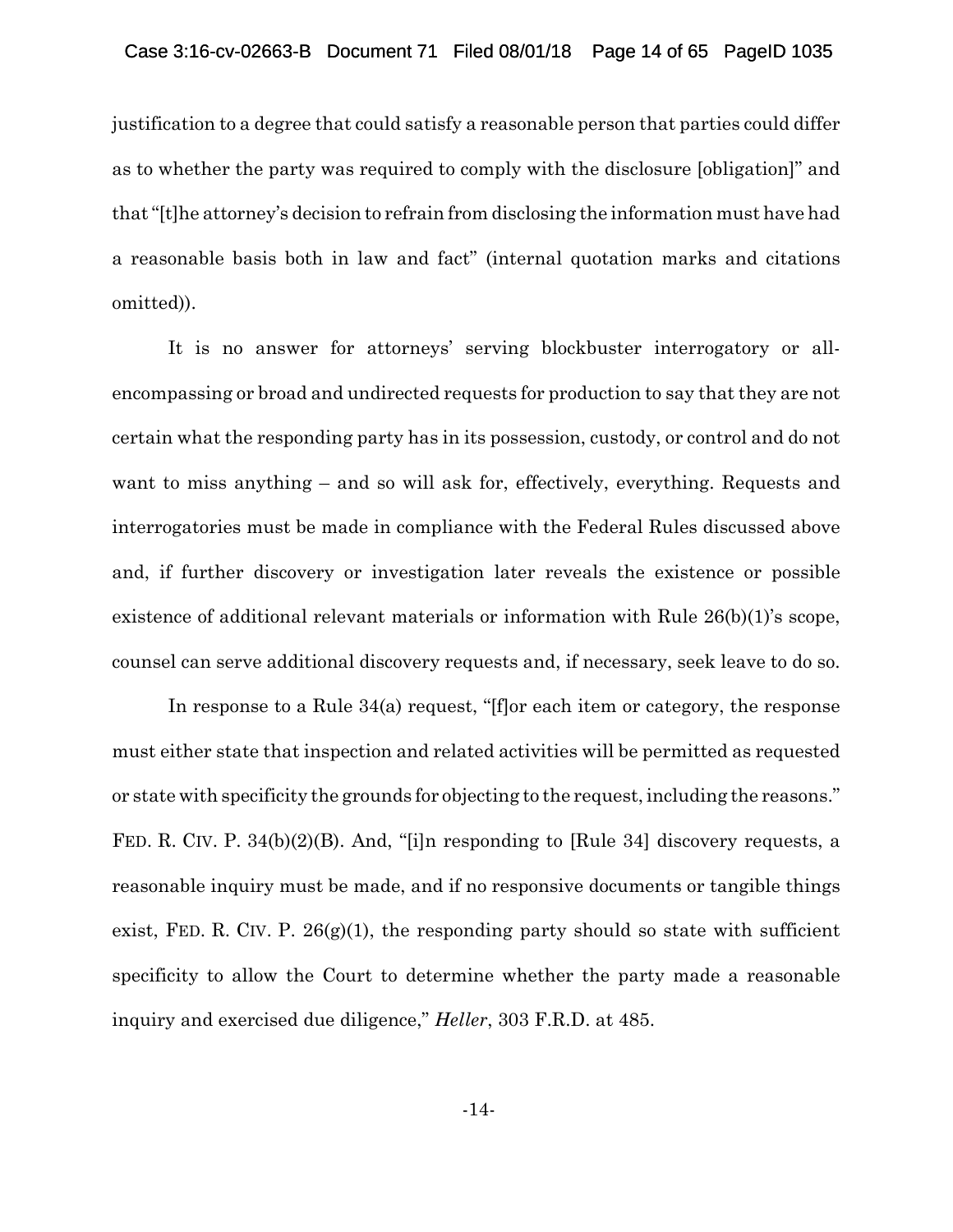## Case 3:16-cv-02663-B Document 71 Filed 08/01/18 Page 15 of 65 PageID 1036

Federal Rule of Civil Procedure 34(b)(2)(E) further provides that, "[u]nless otherwise stipulated or ordered by the court, these procedures apply to producing documents or electronically stored information [("ESI")]: (i) A party must produce documents as they are kept in the usual course of business or must organize and label them to correspond to the categories in the request; (ii) If a request does not specify a form for producing electronically stored information, a party must produce it in a form or forms in which it is ordinarily maintained or in a reasonably usable form or forms; and (iii) A party need not produce the same electronically stored information in more than one form." FED. R. CIV. P. 34(b)(2)(E). The Court has concluded "that, where Rule  $34(b)(2)(E)(i)$  addresses the organization of a production and Rule  $34(b)(2)(E)(ii)$ specifically addresses the form for producing ESI (where form of production is inherently not an issue with hard-copy documents), and in light of the purposes of the 2006 amendments to Rule 34 and of Rule  $34(b)(2)(E)(i)$ 's requirements, Rules  $34(b)(2)(E)(i)$  and  $34(b)(2)(E)(ii)$  should both apply to ESI productions." *McKinney/Pearl Rest. Partners, L.P. v. Metro. Life Ins. Co.*, 322 F.R.D. 235, 249 (N.D. Tex. 2016). But, to comply with Rule 34(b)(2)(E)(i), "Rule 34 requires a party to [either] produce documents as they are kept in the usual course of business or to organize and label them to correspond to the categories in the request," *Turner v. Nationstar Mortg. LLC*, No. 3:14-cv-1704-L-BN, 2015 WL 11120879, at \*2 (N.D. Tex. May 14, 2015) – the party is not required to do both. If a party elects to produce ESI or other documents as they are kept in the usual course of business, it must present competent evidence that it has done so "or must, alternatively, organize and label their ESI [and other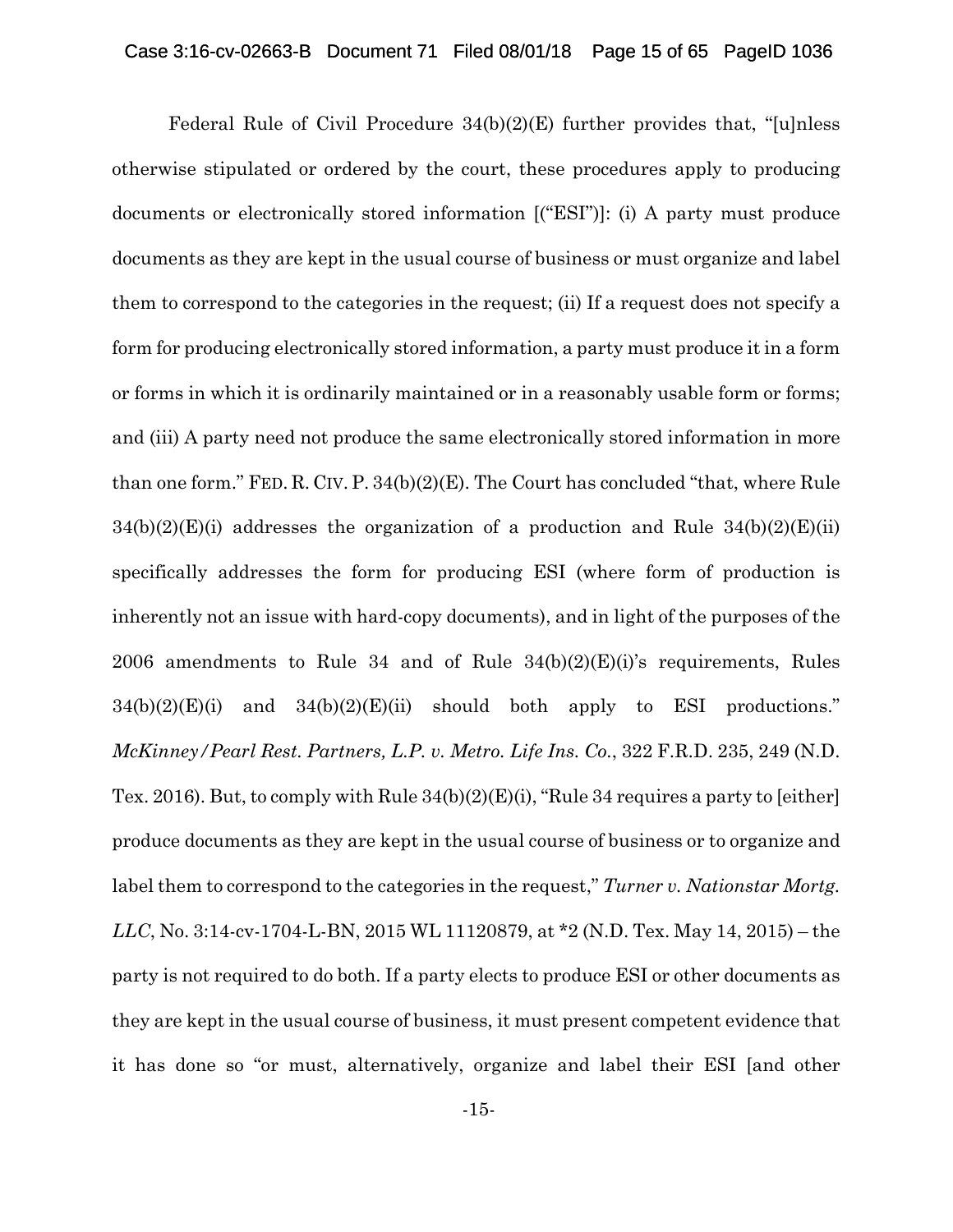## Case 3:16-cv-02663-B Document 71 Filed 08/01/18 Page 16 of 65 PageID 1037

document] productions to correspond to each request." *See McKinney/Pearl*, 322 F.R.D. at 249-51; *accord Chilly Dil Consulting, Inc. v. JetPay ISO Servs., LLC*, No. 3:14-cv-2749-P-BK, 2015 WL 13469921, at \*3 (N.D. Tex. Dec. 21, 2015) ("When a producing party chooses not to organize documents to correspond with categories in the request, it is that party's burden to demonstrate that the documents are produced as kept in the usual course of business. To carry its burden, the producing party must do more than merely represent to the court and the requesting party that the documents have been produced as they are maintained." (citations omitted)).

General or boilerplate objections are invalid, and "[o]bjections to discovery must be made with specificity, and the responding party has the obligation to explain and support its objections. Amended Federal Rule of Civil Procedure 34(b)(2) effectively codifies this requirement, at least in part: 'An objection must state whether any responsive materials are being withheld on the basis of that objection. An objection to part of a request must specify the part and permit inspection of the rest.'" *OrchestrateHR, Inc. v. Trombetta*, 178 F. Supp. 3d 476, 507 (N.D. Tex. 2016) (citing *Heller*, 303 F.R.D. at 483; quoting FED. R. CIV.P. 34(b)(2)(C)), *objections overruled*, No. 3:13-cv-2110-KS, 2016 WL 5942223 (N.D. Tex. Oct. 13, 2016).

As to interrogatories, Federal Rule of Civil Procedure 33(a)(2) provides that "[a]n interrogatory may relate to any matter that may be inquired into under Rule 26(b)." FED. R. CIV. P. 33(a)(2). "Generally, an interrogatory may relate to any non-privileged matter that is relevant to any party's claim or defense and proportional to the needs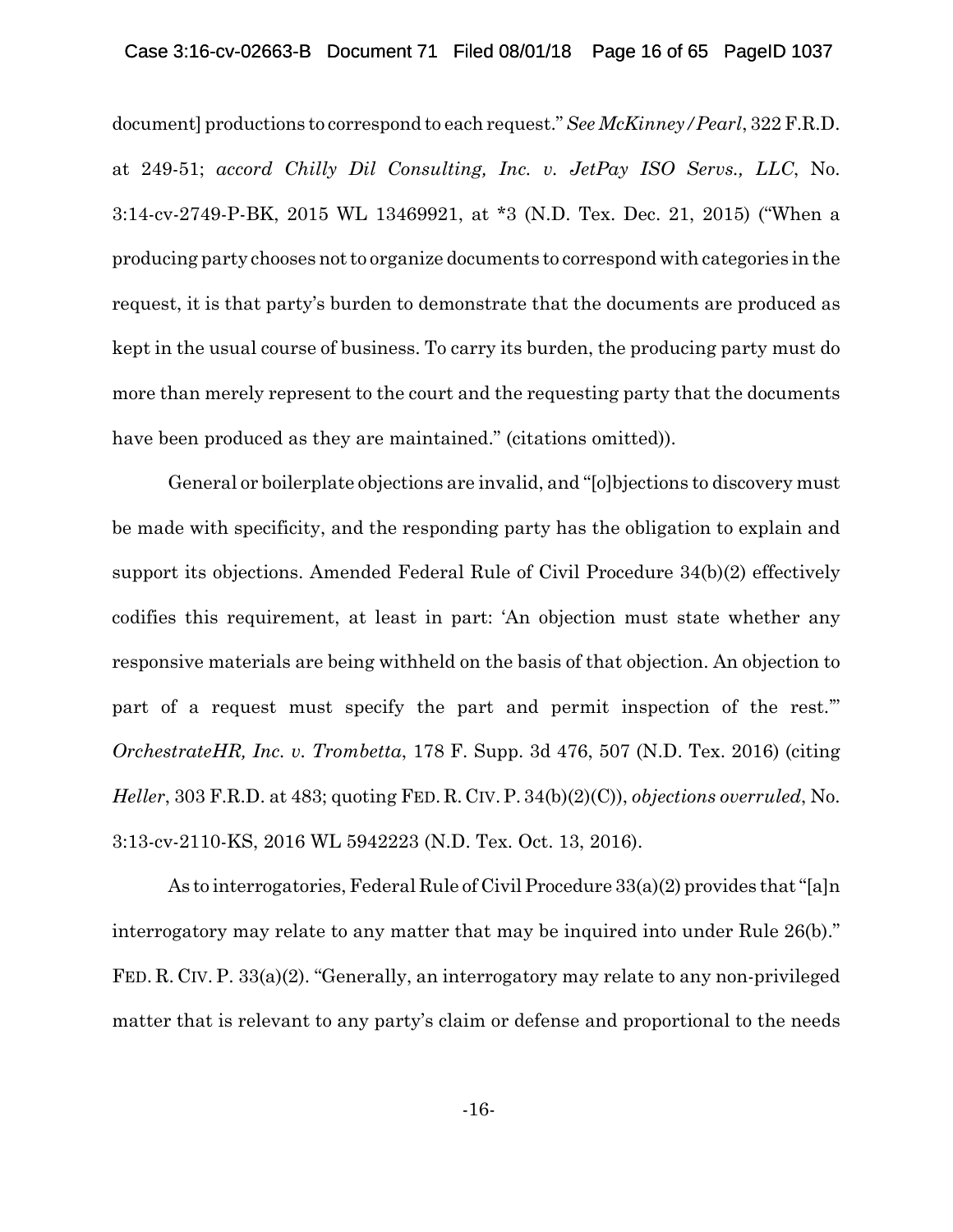of the case." *Pilver v. Hillsborough Cty.*, No. 8:15-CV-2327-T-23JSS, 2016 WL 4129282, at \*3 (M.D. Fla. Aug. 3, 2016).

In response to interrogatories under Rule 33, "[t]he interrogatories must be answered: (A) by the party to whom they are directed; or (B) if that party is a public or private corporation, a partnership, an association, or a governmental agency, by any officer or agent, who must furnish the information available to the party." FED. R. CIV. P. 33(b)(1). "Each interrogatory must, to the extent it is not objected to, be answered separately and fully in writing under oath," and "[t]he grounds for objecting to an interrogatory must be stated with specificity." FED. R. CIV. P. 33(b)(3)-(4). "Answers to interrogatories must be written, and signed under oath by the party to whom the interrogatories were directed – not his or her attorney." *Crum & Forster Specialty Ins. Co. v. Explo Sys., Inc.*, No. 12-3080, 2015 WL 7736650, at \*3 n.7 (W.D. La. Nov. 30, 2015) (emphasis in original omitted).

Federal Rule of Civil Procedure 33(d) further provides that, "[i]f the answer to an interrogatory may be determined by examining, auditing, compiling, abstracting, or summarizing a party's business records (including electronically stored information), and if the burden of deriving or ascertaining the answer will be substantially the same for either party, the responding party may answer by: (1) specifying the records that must be reviewed, in sufficient detail to enable the interrogating party to locate and identify them as readily as the responding party could; and (2) giving the interrogating party a reasonable opportunity to examine and audit the records and to make copies, compilations, abstracts, or summaries." FED. R. CIV.P. 33(d). "Thus, in relying on Rule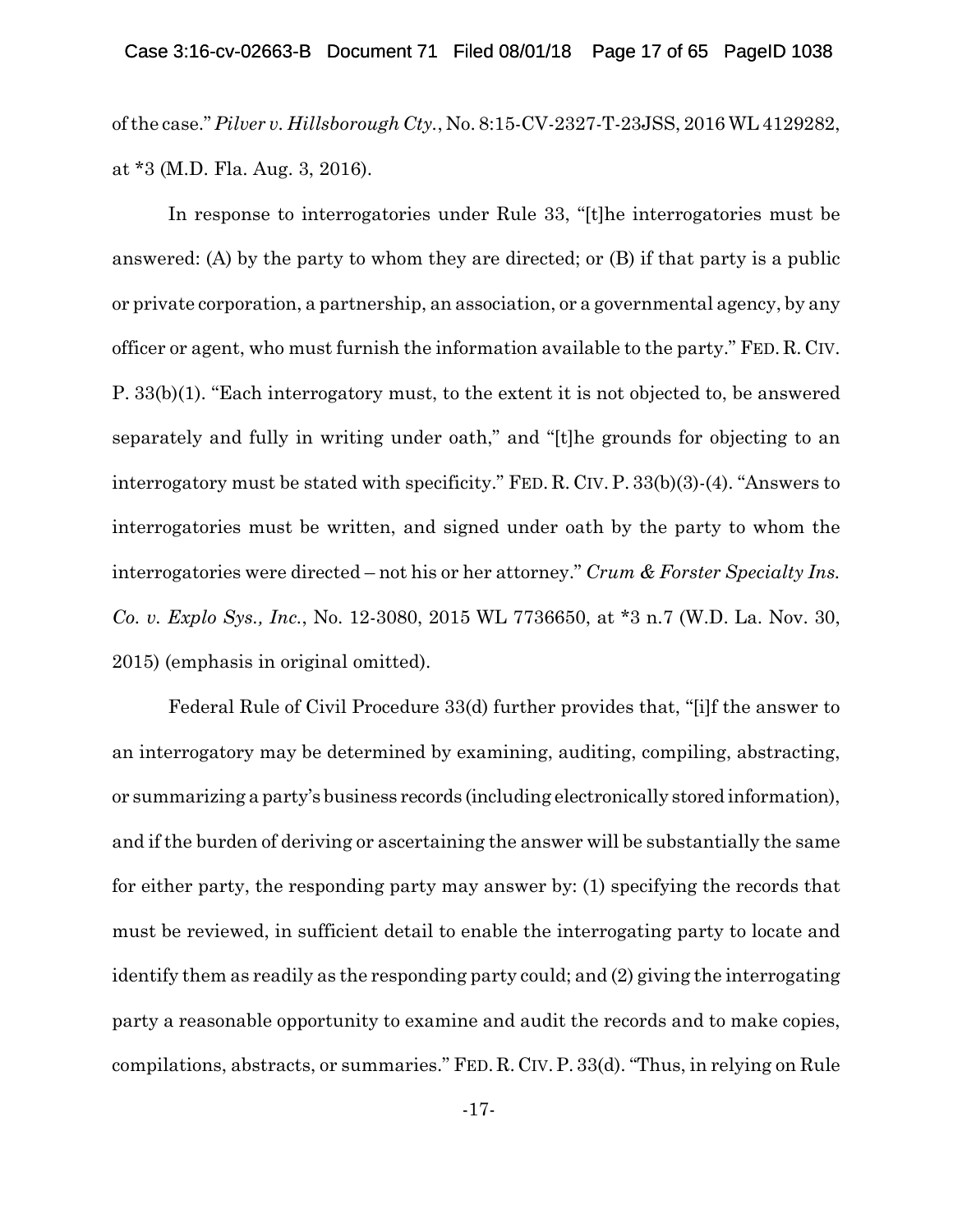33(d) in an interrogatory answer, [an answering party] must specify the information that [the requesting party] should review in sufficient detail to enable [the requesting party] to locate and identify the information in the documents [at least] as readily as [an answering party] could." *McKinney/Pearl Rest. Partners, L.P. v. Metro. Life Ins. Co.*, No. 3:14-cv-2498-B, 2016 WL 2997744, at \*9 (N.D. Tex. May 25, 2016). This generally requires an answering party "to point to specific documents, by name or bates number," and not pointing the requesting party generally to document productions. *Id.* at \*10.

As to the sufficiency of an interrogatory answer,

as the Fifth Circuit has observed, "[d]iscovery by interrogatory requires candor in responding.... The candor required is a candid statement of the information sought or of the fact that objection is made to furnishing the information. A partial answer by a party reserving an undisclosed objection to answering fully is not candid. It is evasive." *Dollar v. Long Mfg., N.C., Inc.*, 561 F.2d 613, 616-17 (5th Cir. 1977). The fact that an interrogatory calls for a thorough response – one that will take time and effort to answer – does not make it improper. *See Burns v. Thiokol Chem. Corp.*, 483 F.2d 300, 307-08 (5th Cir. 1973). Where an interrogatory answer "'as a whole disclose[s] a conscientious endeavor to understand the question[] and to answer fully [that question],'" a party's obligation under Rule 33 is satisfied. *Meltzer/Austin Rest. Corp. v. Benihana Nat'l. Corp.*, No. A-11-cv-542-LY, 2013 WL 2607589, at \*3 (W.D. Tex. June 10, 2013) (quoting 8B WRIGHT, MILLER & MARCUS, FED. PRAC. & PROC. § 2177 (3d ed. 2010)). [An answering party] is not required to make an extensive investigation in responding to an interrogatory, but he must pull together a verified answer by reviewing all sources of responsive information reasonably available to him and providing the responsive, relevant facts reasonably available to him. *See* 8B WRIGHT, MILLER & MARCUS, FED. PRAC. & PROC. § 2174 (3d ed. 2013).

*Areizaga v. ADW Corp.*, 314 F.R.D. 428, 437 (N.D. Tex. 2016).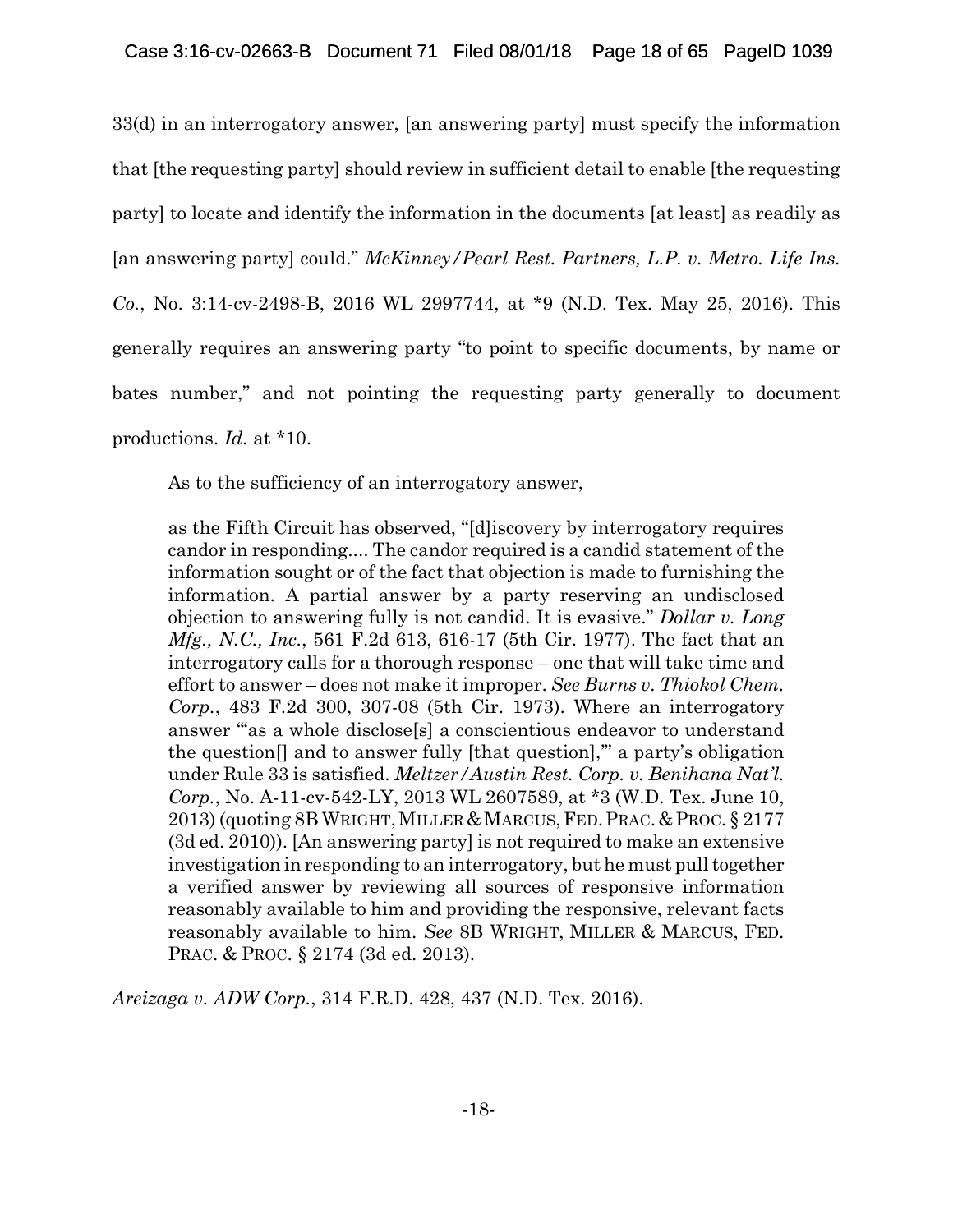## Case 3:16-cv-02663-B Document 71 Filed 08/01/18 Page 19 of 65 PageID 1040

And Federal Rule of Civil Procedure 33(a)(2) specifically explains that "[a]n interrogatory is not objectionable merely because it asks for an opinion or contention that relates to fact or the application of law to fact, but the court may order that the interrogatory need not be answered until designated discovery is complete, or until a pretrial conference or some other time." FED. R. CIV. P. 33(a)(2).

In sum, "[a] party served with written discovery must fully answer each interrogatory or document request to the full extent that it is not objectionable and affirmatively explain what portion of an interrogatory or document request is objectionable and why, affirmatively explain what portion of the interrogatory or document request is not objectionable and the subject of the answer or response, and affirmatively explain whether any responsive information or documents have been withheld." *Heller*, 303 F.R.D. at 485.

The party resisting discovery must show specifically how each discovery request is not relevant or otherwise objectionable. *See McLeod, Alexander, Powel & Apffel, P.C. v. Quarles*, 894 F.2d 1482, 1485 (5th Cir. 1990); *accord Innova Hosp. San Antonio, Ltd. P'ship v. Blue Cross & Blue Shield of Ga., Inc.*, 892 F.3d 719, 729 n.9 (5th Cir. 2018) ("While the Hospital did not file a motion to compel, this perhaps unadvised choice is not dispositive. 'Counsel have an obligation, as officers of the court, to assist in the discovery process by making diligent, good-faith responses to legitimate discovery requests.' *McLeod, Alexander, Powel & Apffel, P.C. v. Quarles*, 894 F.2d 1482, 1485–86 (5th Cir. 1990) (rejecting a party's contention that sanctions could not be imposed when the opposing party had not first requested an order to compel and stating that the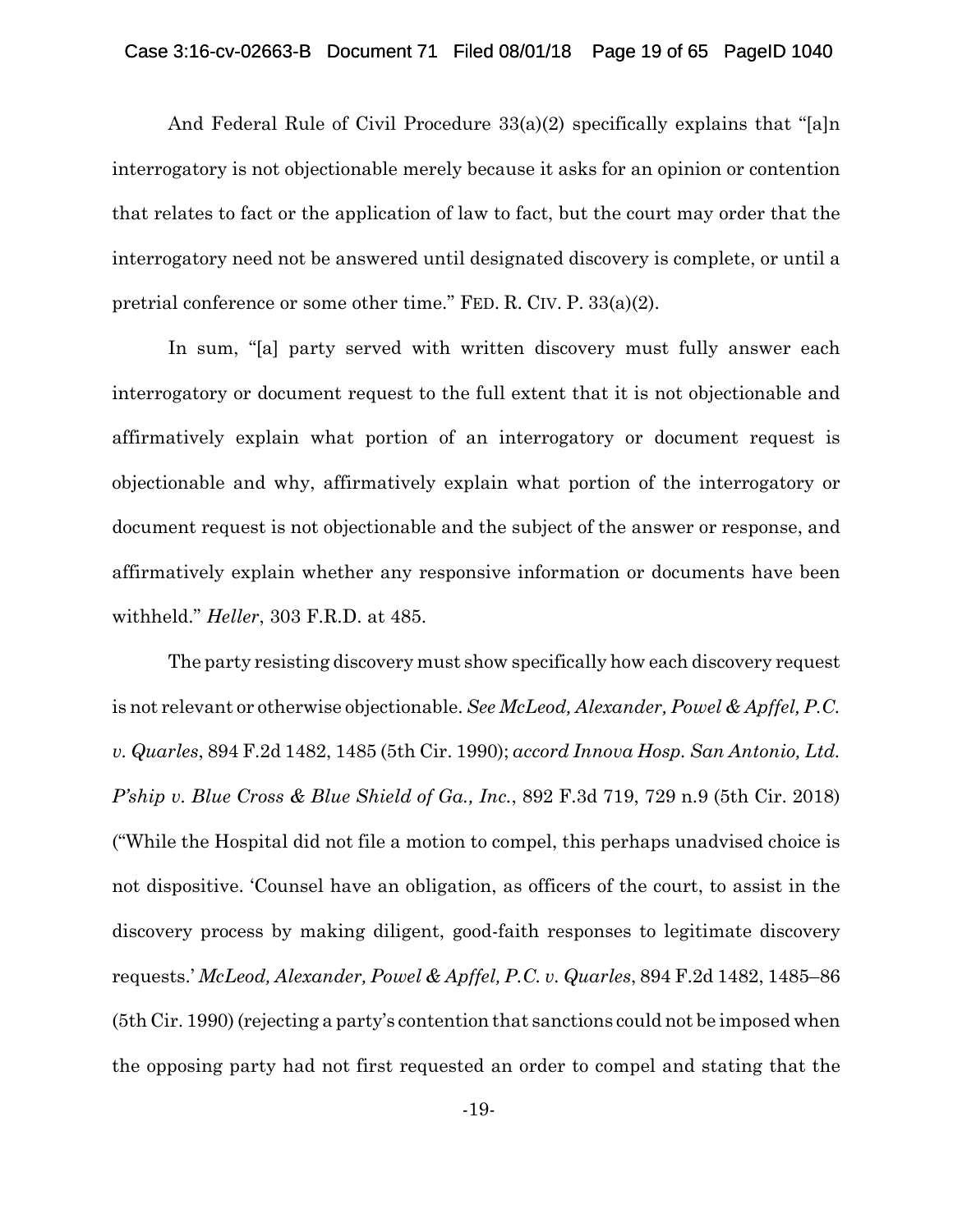## Case 3:16-cv-02663-B Document 71 Filed 08/01/18 Page 20 of 65 PageID 1041

party resisting discovery requests 'must have a valid objection to each one in order to escape the production requirement').").

A party resisting discovery must show how the requested discovery is overly broad, unduly burdensome, or oppressive by submitting affidavits or offering evidence revealing the nature of the burden. *See Merrill v. Waffle House, Inc.*, 227 F.R.D. 475, 477 (N.D. Tex. 2005); *see also S.E.C. v. Brady*, 238 F.R.D. 429, 437 (N.D. Tex. 2006) ("A party asserting undue burden typically must present an affidavit or other evidentiary proof of the time or expense involved in responding to the discovery request."). "Failing to do so, as a general matter, makes such an unsupported objection nothing more than unsustainable boilerplate." *Heller*, 303 F.R.D. at 490.

Further, a "party objecting to discovery as vague or ambiguous has the burden to show such vagueness or ambiguity"; that "[a] party objecting on these grounds must explain the specific and particular way in which a request is vague"; that "[t]he responding party should exercise reason and common sense to attribute ordinary definitions to terms and phrases utilized in interrogatories" and, "[i]f necessary to clarify its answers, ... may include any reasonable definition of the term or phrase at issue"; and that, "[i]f a party believes that the request is vague, that party [should] attempt to obtain clarification [by conferring with the requesting party] prior to objecting on this ground." *Heller*, 303 F.R.D. at 491-92 (internal quotation marks and citations omitted).

And, although Rule 26(b)(1) includes only "nonprivileged matter" within the proper scope of discovery, FED. R. CIV. P. 26(b)(1), "[w]hen a party withholds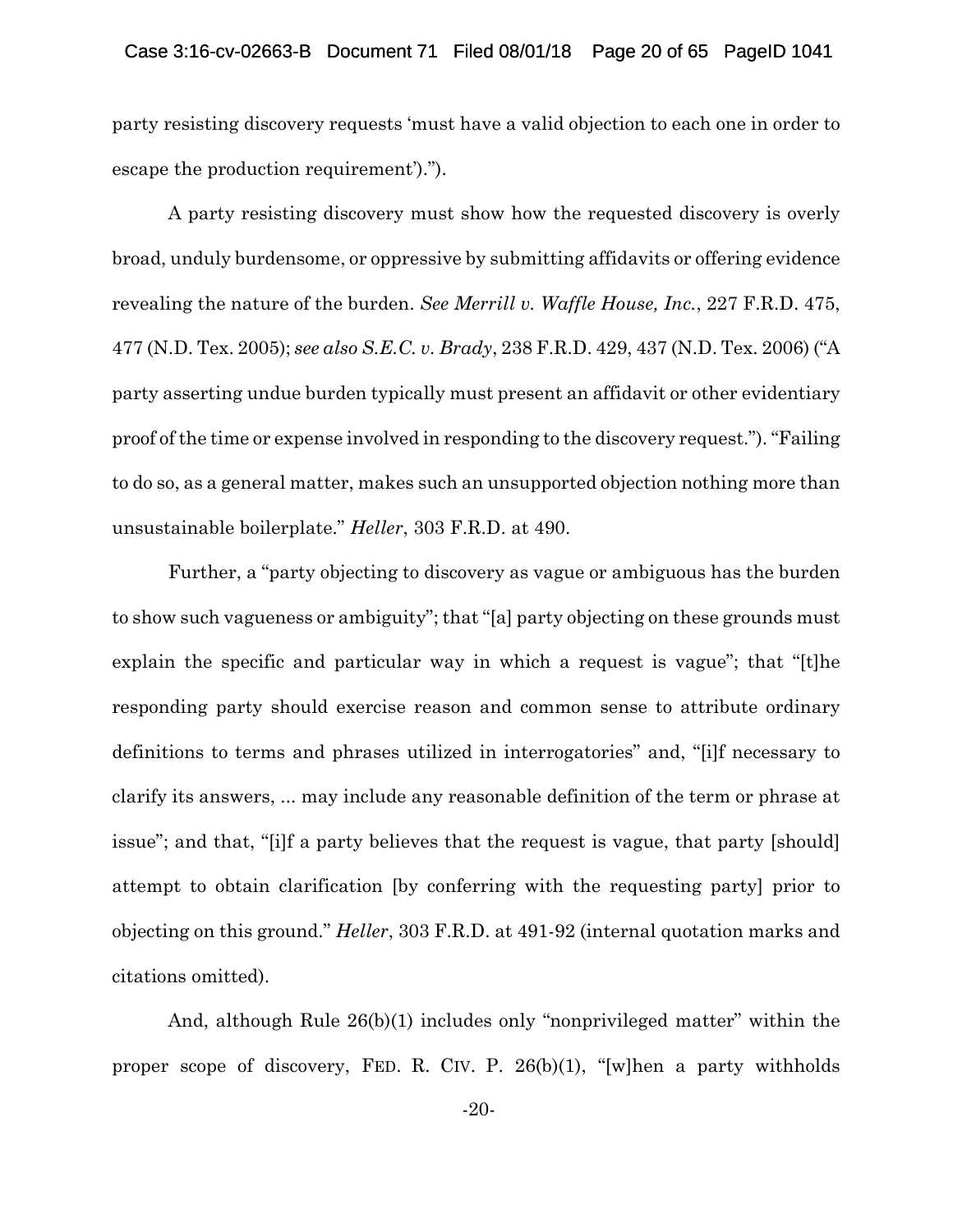## Case 3:16-cv-02663-B Document 71 Filed 08/01/18 Page 21 of 65 PageID 1042

information otherwise discoverable by claiming that the information is privileged or subject to protection as trial-preparation material, the party must: (i) expressly make the claim; and (ii) describe the nature of the documents, communications, or tangible things not produced or disclosed – and do so in a manner that, without revealing information itself privileged or protected, will enable other parties to assess the claim," FED. R. CIV. P. 26(b)(5)(A).

And the Court has previously explained that "responding to interrogatories... 'subject to' and/or 'without waiving' objections is manifestly confusing (at best) and misleading (at worse), and has no basis at all in the Federal Rules of Civil Procedure"; "this manner of responding to ... [an] interrogatory leaves the requesting party guessing and wondering as to the scope of the documents or information that will be provided as responsive will be"; "outside of the privilege and work product context..., responding to ... [an] interrogatory 'subject to' and 'without waiving' objections is not consistent with the Federal Rules or warranted by existing law or by a nonfrivolous argument for extending, modifying, or reversing existing law or for establishing new law"; "a responding party has a duty to respond to or answer a discovery request to the extent that it is not objectionable" and "must describe what portions of the interrogatory ... it is, and what portions it is not, answering or responding to based on its objections and why"; "if the request is truly objectionable – that is, the information or documents sought are not properly discoverable under the Federal Rules – the responding party should stand on an objection so far as it goes"; and, "as a general matter, if an objection does not preclude or prevent a response or answer, at least in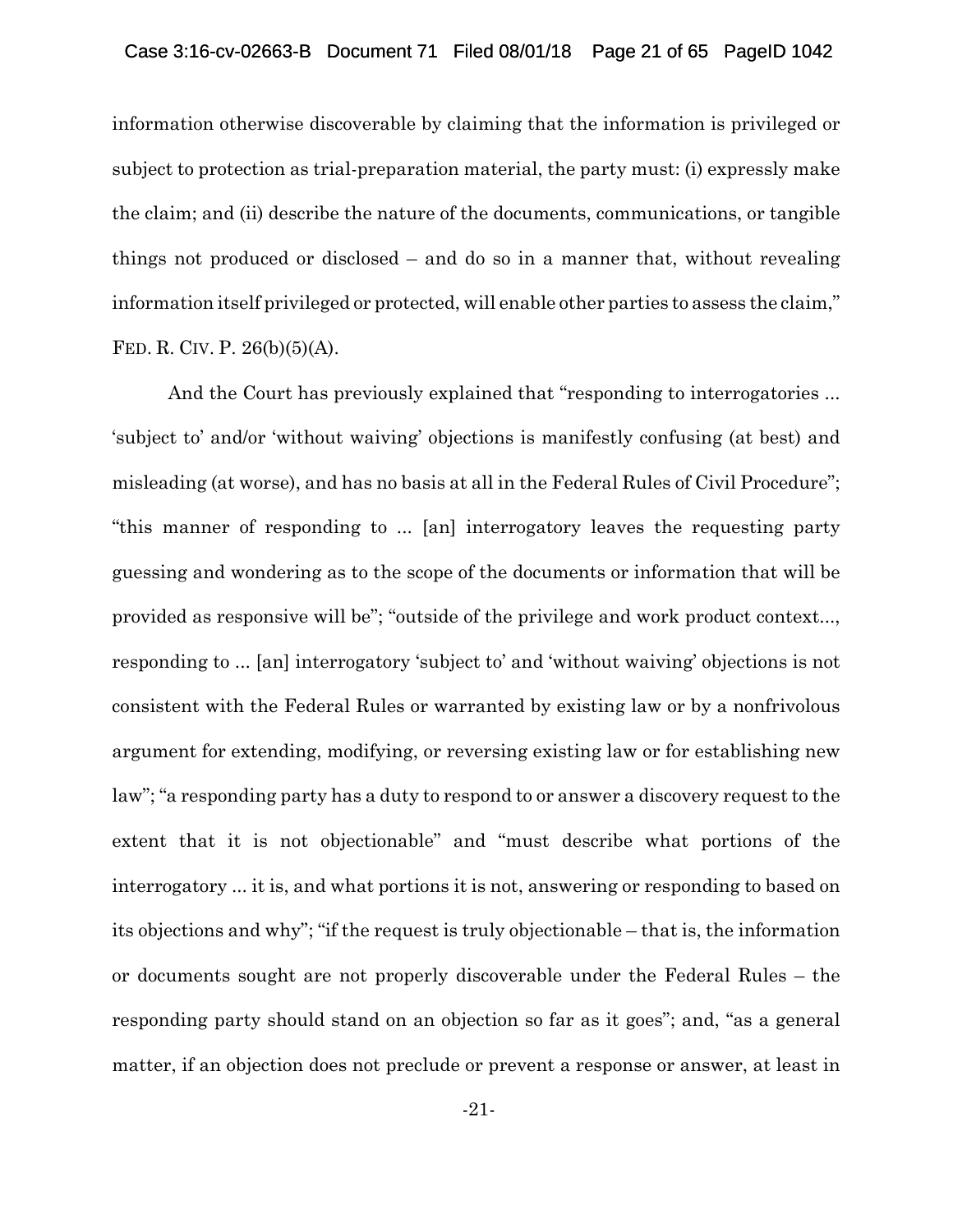## Case 3:16-cv-02663-B Document 71 Filed 08/01/18 Page 22 of 65 PageID 1043

part, the objection is improper and should not be made." *Carr v. State Farm Mut. Auto. Ins. Co.*, 312 F.R.D. 459, 470 (N.D. Tex. 2015) (quoting *Heller*, 303 F.R.D. at 487-88 (internal quotation marks omitted)). "To make such an objection in the face of these considerations is to engage in the 'abusive practice of objecting to discovery requests reflexively – but not reflectively – and without a factual [or legal] basis' that [Federal Rule of Civil Procedure] 26(g) was enacted to stop." *Heller*, 303 F.R.D. at 487 (quoting *Mancia v. Mayflower Textile Servs. Co.*, 253 F.R.D. 354, 358 (D. Md. 2008)).

Serving unsupported and boilerplate or stock objections does not preserve or accomplish anything other than waiver and subjecting the responding party to sanctions, and "Rule  $26(g)$  'and its commentary are starkly clear: an objection to requested discovery may not be made until after a lawyer has paused and consider[ed] whether, based on a reasonable inquiry, there is a factual [or legal] basis [for the] ... objection.'" *Heller*, 303 F.R.D. at 477 (quoting *Mancia*, 253 F.R.D. at 358; internal quotation marks omitted).

And a party cannot refuse to engage in – and is not excused from being subjected to – discovery simply because the discovery is relevant to a claim on which the resisting party believes that he will or should prevail. *See Heller*, 303 F.R.D. at 489 (citing *Third Pentacle, LLC v. Interactive Life Forms, LLC*, No. 3:10cv00238, 2012 WL 27473, at \*3 (S.D. Ohio Jan. 5, 2012) (even if a party "presently holds a strong belief in the merits of [the party's] litigation positions, [the party's] strong belief – whether ultimately justified or not – provides no basis for avoiding [the party's] discovery obligations created by the Federal Rules of Civil Procedure")).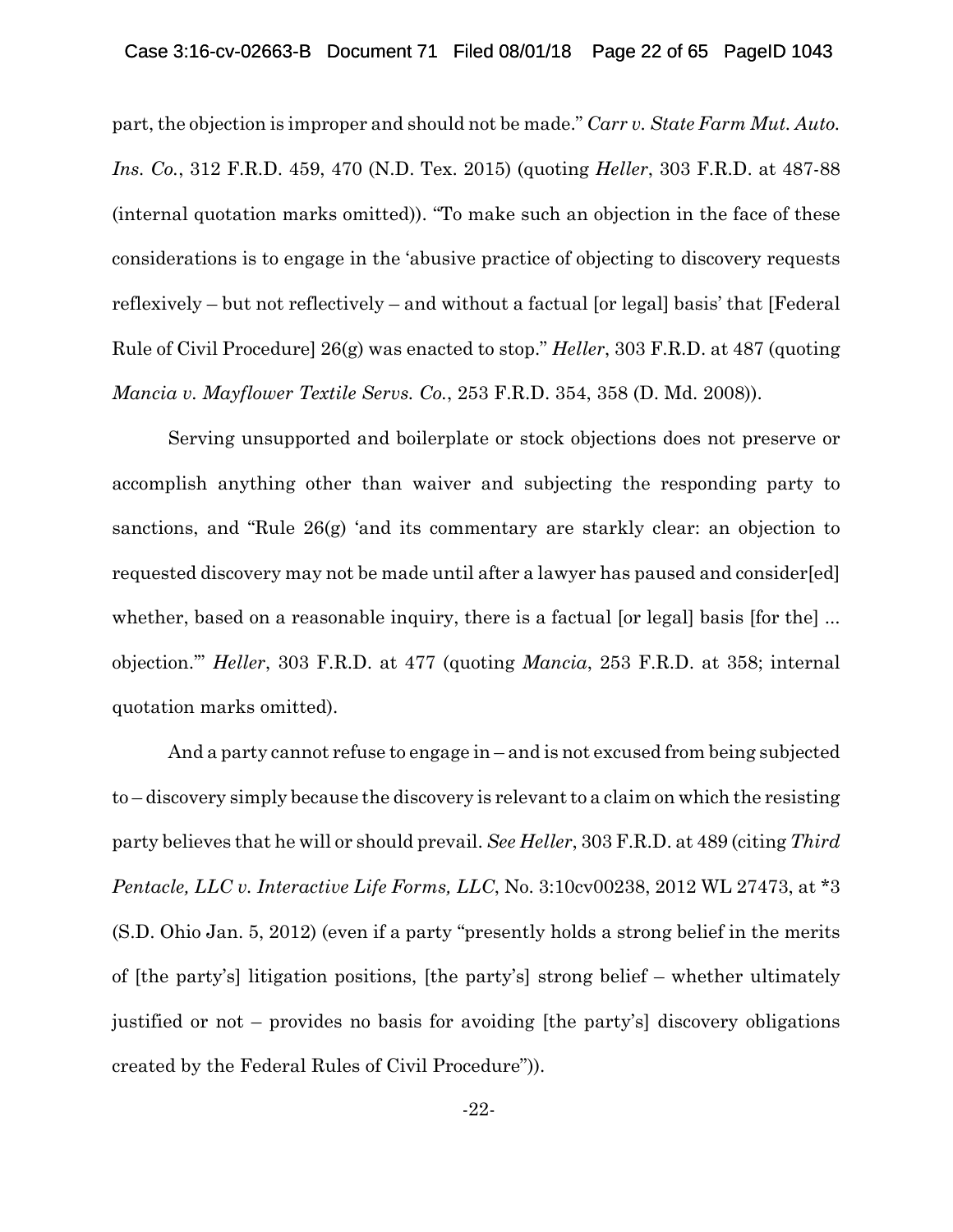## Case 3:16-cv-02663-B Document 71 Filed 08/01/18 Page 23 of 65 PageID 1044

Neither may a party refuse to comply with an opposing party's discovery requests "simply because he believes that the opposing parties ha[ve] not fully complied with his discovery requests to them." *Turner*, 2015 WL 11120879, at \*2 (citing *Genentech, Inc. v. Trustees of Univ. of Pa.*, No. C 10-02037, 2011 WL 7074208, at \*1 (N.D. Cal. June 10, 2011) ("The Court does not look favorably upon a 'tit-for-tat' approach to discovery. A party may not withhold relevant discovery simply on the basis that the other side has not been forthcoming with discovery. A party may not excuse its failure to comply with discovery obligations by claiming that its opposing party is similarly delinquent. Nor may a party condition its compliance with its discovery obligations on receiving discovery from its opponent." (internal quotations and citations omitted))); *see also Ward v. Am. Pizza Co.*, 279 F.R.D. 451, 458 (S.D. Ohio 2012) ("[T]he obligation to respond to discovery is independent of any discovery or disclosure obligation an opposing party may have."); *Anderson v. United Parcel Service, Inc.*, Civ. A. No. 09-2526-KHV-DJW, 2010 WL 4822564, at \*5 (D. Kan. Nov. 22, 2010) ("A party is not excused from answering an interrogatory because it believes the propounding party has failed to be forthcoming with its own discovery responses."); *Pulsecard, Inc. v. Discover Card Servs., Inc.*, 168 F.R.D. 295, 308 (D. Kan. 1996) ("A party may not withhold discovery solely because it has not obtained to its satisfaction other discovery."); *cf.* FED. R. CIV. P. 26(d)(2) ("Sequence. Unless, on motion, the court orders otherwise for the parties' and witnesses' convenience and in the interests of justice: (A) methods of discovery may be used in any sequence; and (B) discovery by one party does not require any other party to delay its discovery.").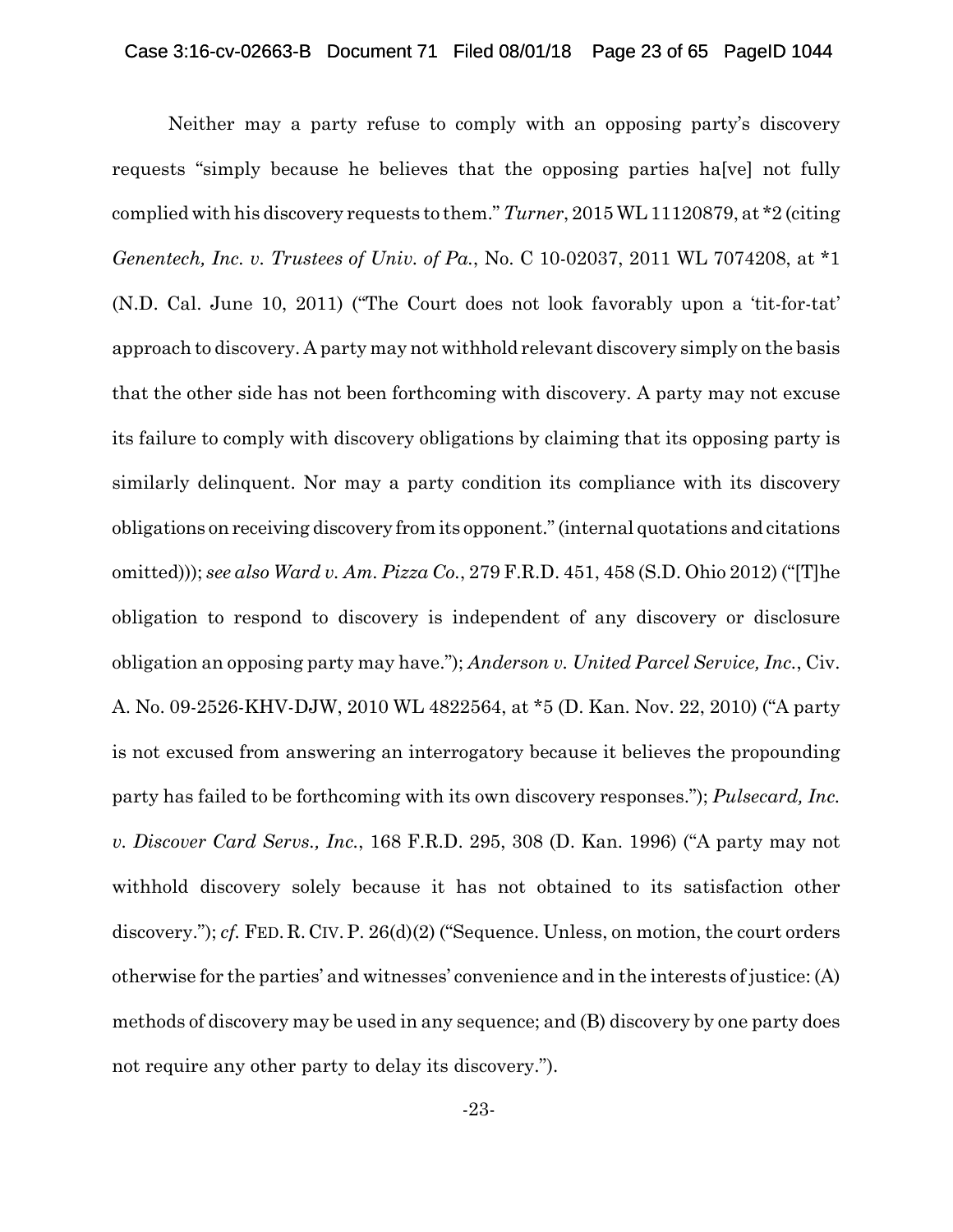## Case 3:16-cv-02663-B Document 71 Filed 08/01/18 Page 24 of 65 PageID 1045

Further, "as a general rule, when a party fails to object timely to interrogatories, production requests, or other discovery efforts, objections thereto are waived." *In re United States*, 864 F.2d 1153, 1156 (5th Cir. 1989). In responding to an interrogatory, "[a]ny ground not stated in a timely objection is waived unless the court, for good cause, excuses the failure." FED. R. CIV. P. 33(b)(4). And, "[i]f a party fails to timely respond in writing after being served with a request for production of documents, it is appropriate for the Court to find that the party's objections are waived, unless the court finds good cause and excuses [that] failure." *Richmond v. SW Closeouts, Inc.*, No. 3:14-cv-4298-K, 2016 WL 3090672, at \*5 (N.D. Tex. June 2, 2016); *accord Henderson v. Union Pac. R.R. Co.*, No. CV 15-0669, 2016 WL 5936889, at \*2 (W.D. La. Oct. 11, 2016) ("Although Rule 34 does not provide that untimely objections are waived, the Fifth Circuit has found that the waiver provision applies equally to Rule 34." (citing *In re United States*, 864 F.2d at 1156)). And, even where the responding party has timely served some objections to a Rule 34(a) request, this waiver extends to any grounds not stated in a timely objection. *See* FED. R. CIV. P. 34(b)(2)(B).

The Federal Rules provide that parties can agree to – or file a motion to ask the court for an order to – allow the responding party to serve written objections, responses, or answers and produce responsive materials in a period longer than 30 days. Rule 34(b)(2)(A), as amended effective December 1, 2015, provides that "[t]he party to whom the [Rule 34(a)] request is directed must respond in writing within 30 days after being served or – if the request was delivered under Rule  $26(d)(2)$  – within 30 days after the parties' first Rule 26(f) conference" and that "[a] shorter or longer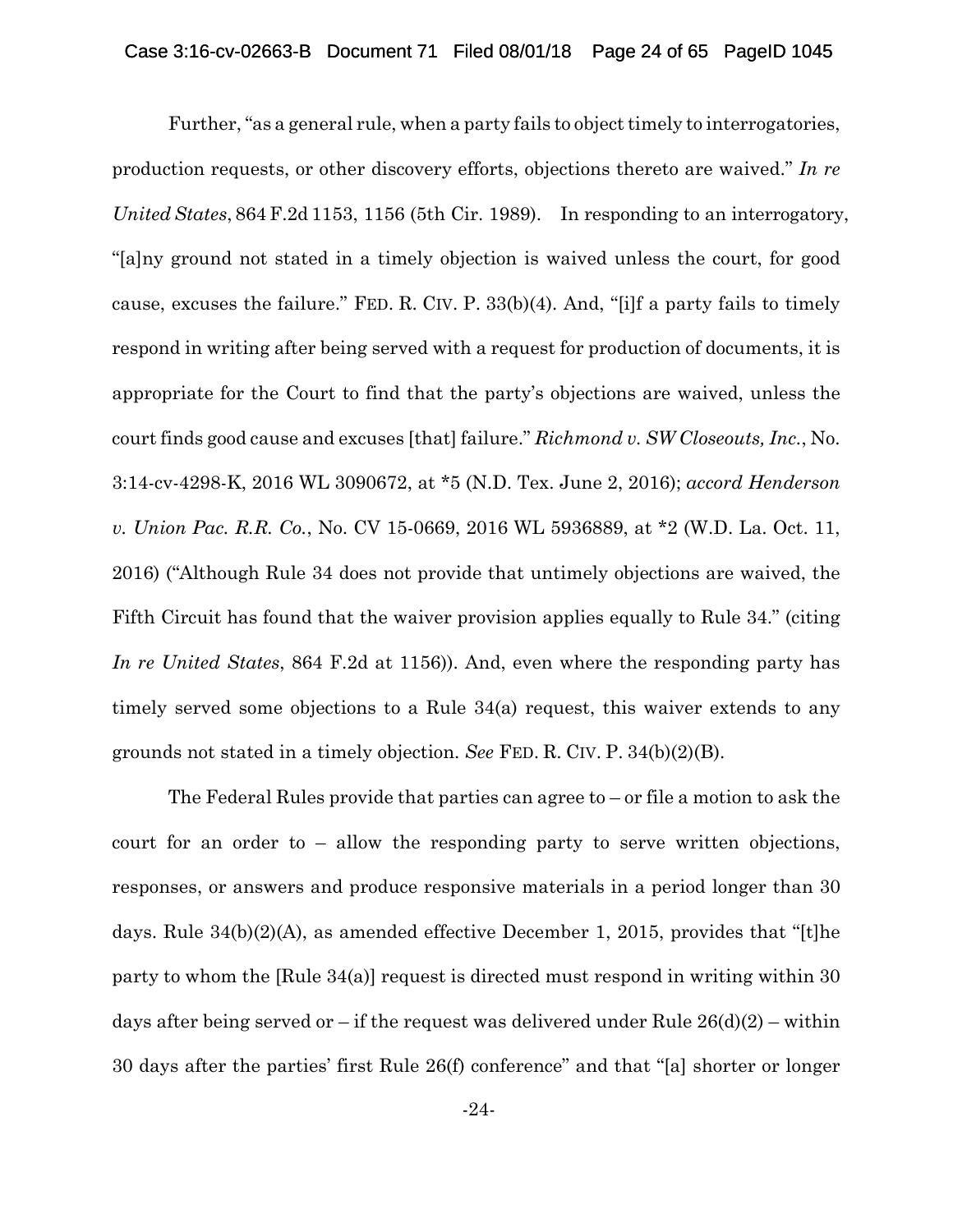## Case 3:16-cv-02663-B Document 71 Filed 08/01/18 Page 25 of 65 PageID 1046

time may be stipulated to under Rule 29 or be ordered by the court." FED. R. CIV. P. 34(b)(1). And Federal Rule of Civil Procedure 33(b)(2) provides that "[t]he responding party must serve its answers and any objections within 30 days after being served with [Rule 33] interrogatories, unless otherwise ordered by the court." FED. R. CIV. P. 33(b)(2). Similarly, as to Rule 36(a) requests for admission, Federal Rule of Civil Procedure 36(a)(3) provides that, when a request for admission is served, "[a] matter is admitted unless, within 30 days after being served, the party to whom the request is directed serves on the requesting party a written answer or objection addressed to the matter and signed by the party or its attorney" but that "[a] shorter or longer time for responding may be stipulated to under Rule 29 or be ordered by the court." FED. R. CIV.P. 36(a)(3). Finally, Federal Rule of Civil Procedure 29 provides that, "[u]nless the court orders otherwise, the parties may stipulate that: (a) a deposition may be taken before any person, at any time or place, on any notice, and in the manner specified – in which event it may be used in the same way as any other deposition; and (b) other procedures governing or limiting discovery be modified – but a stipulation extending the time for any form of discovery must have court approval if it would interfere with the time set for completing discovery, for hearing a motion, or for trial." FED. R. CIV. P. 29.

A party who needs more time to respond or answer should ask for more time by explaining first to the requesting party – and, if necessary, to the court – what the responding party has done so far to search for and locate responsive information or documents and why it needs more time to answer or respond to some or all of the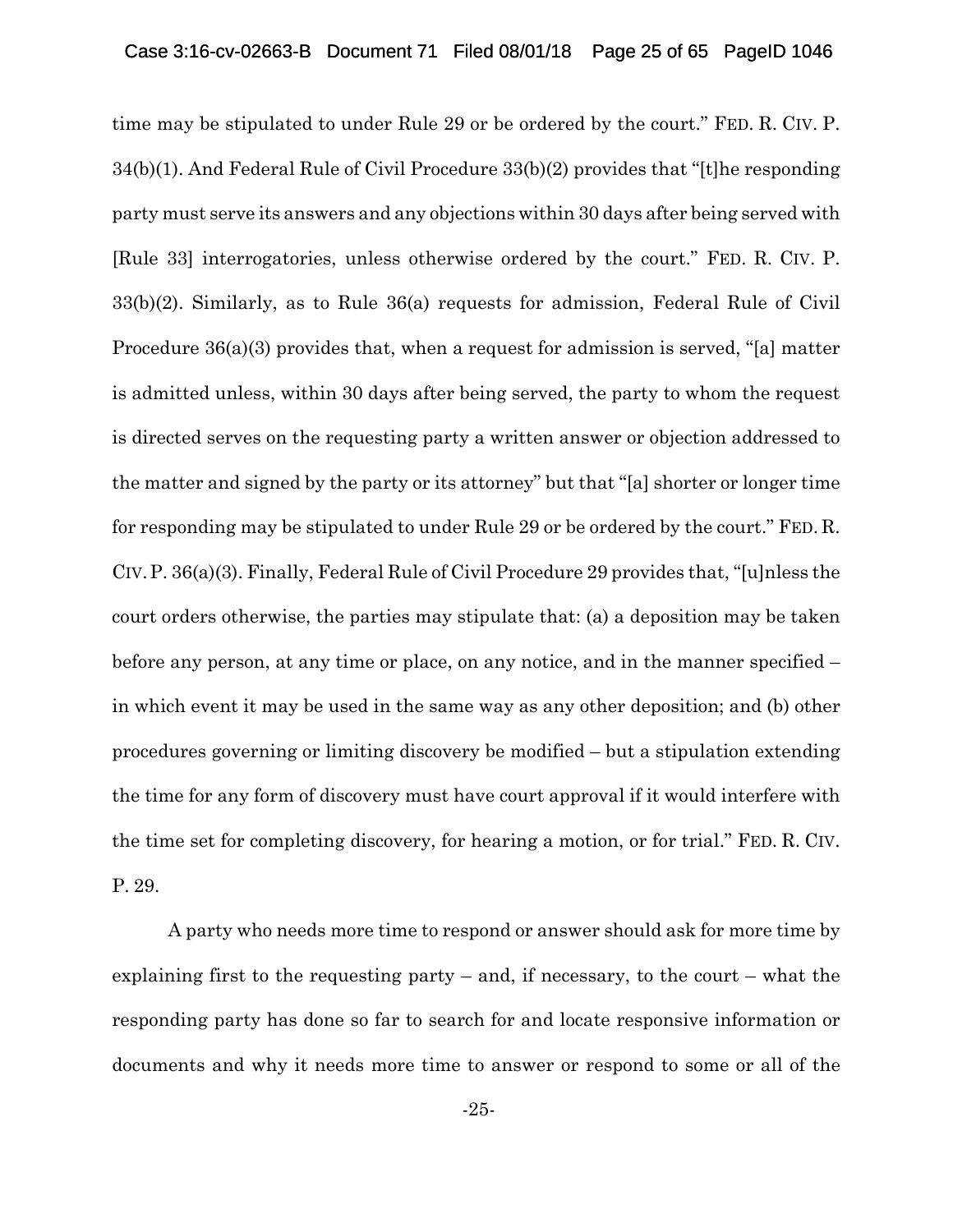## Case 3:16-cv-02663-B Document 71 Filed 08/01/18 Page 26 of 65 PageID 1047

discovery requests and how much additional time it needs. For example, while staged discovery or discovery in phases as contemplated in Federal Rule of Civil Procedure  $26(f)(3)(B)$  may not be appropriate in a particular case, a party may be able to, within 30 days of the requests' service, serve written responses and produce documents in response to several requests that seek basic or readily accessible or identifiable information or materials but may need to ask for an additional 30 or 60 days in which to serve written responses and – in some instances by a later specified date or on a rolling basis as contemplated in Federal Rule of Civil Procedure 34(b)(2)(B) – produce documents in response to other requests.

In the face of these rules, including Rules  $26(g)(1)$  and  $26(g)(3)$ 's applicability to discovery responses and objections, the proper course for a party who needs more time to properly respond to discovery requests is not to ignore the 30-day deadline (without a court order or agreement of the parties) or to serve general or boilerplate objections but rather to seek more time to properly object or respond to or answer some or, if truly necessary, all of the discovery requests. Serving unsupported and boilerplate or stock objections is not a substitute for, or backdoor means of, requesting extensions of time to serve meaningful and supported objections and responses after further inquiry. *See generally Heller*, 303 F.R.D. at 477.

Neither is it appropriate to serve objections that a party or attorney has no factual basis for at the time of service but that the party or attorney is seeking to preserve for any responsive but objectionable materials or information that may later be found. Objections and responses and answers must be served based on what a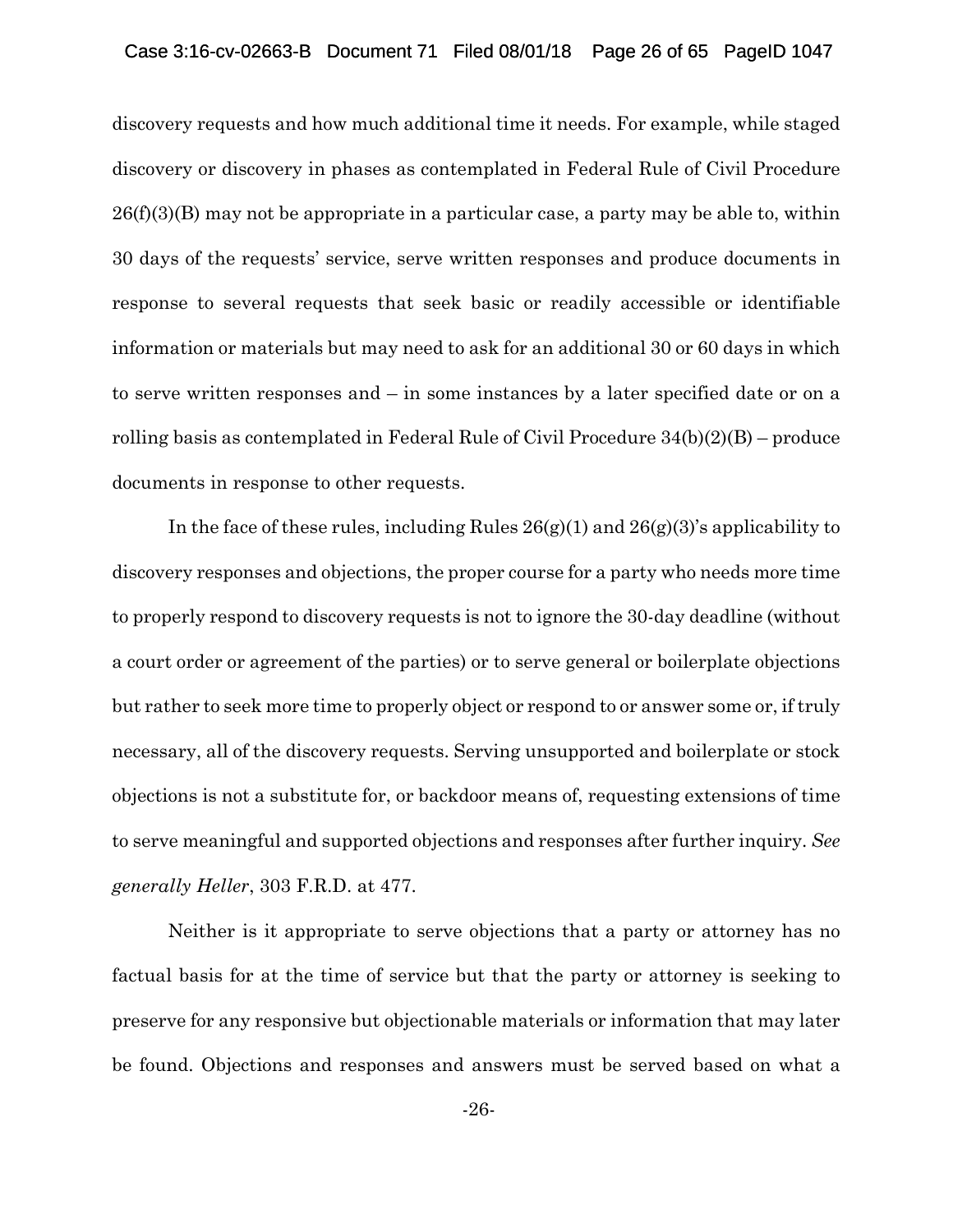## Case 3:16-cv-02663-B Document 71 Filed 08/01/18 Page 27 of 65 PageID 1048

reasonable inquiry presently shows. If additional or different materials or information are later uncovered, the proper course then is to comply with any supplementation obligations under Federal Rule of Civil Procedure 26(e)(1) and, if necessary, raise any appropriate objections for which there is, at that time, a legal and factual basis and to address the issue of why there is good cause to excuse the failure to have previously, timely raised the objections or seek leave to make the late objections for good cause.

General, boilerplate, and unsupported objections preserve nothing and – regardless of a party or an attorney's concerns about what they do not know or have not yet located or may later find – are "improper and ineffective." *Heller*, 303 F.R.D. at 483-84 (citing *Anderson v. Caldwell Cty. Sheriff's Office*, No. 1:09cv423, 2011 WL 2414140, at \*3 (W.D.N.C. June 10, 2011) ("Moreover, there is no provision in the Federal Rules that allows a party to assert objections simply to preserve them. Instead, the Federal Rules require that objections be specific."); *Mancia*, 253 F.R.D. at 358 (noting that, despite Rule  $26(g)$ , "boilerplate objections that a request for discovery is 'overboard and unduly burdensome, and not reasonably calculated to lead to the discovery of material admissible in evidence,' persist despite a litany of decisions from courts, including this one, that such objections are improper unless based on particularized facts" (citation omitted))).

Once responses, answers, and objections have been served subject to Rule  $26(g)$ , the party who has objected to a discovery request then must, in response to a Rule 37(a) motion to compel or in support of its own Federal Rule of Civil Procedure 26(c) motion for a protective order, urge and argue in support of its objection to an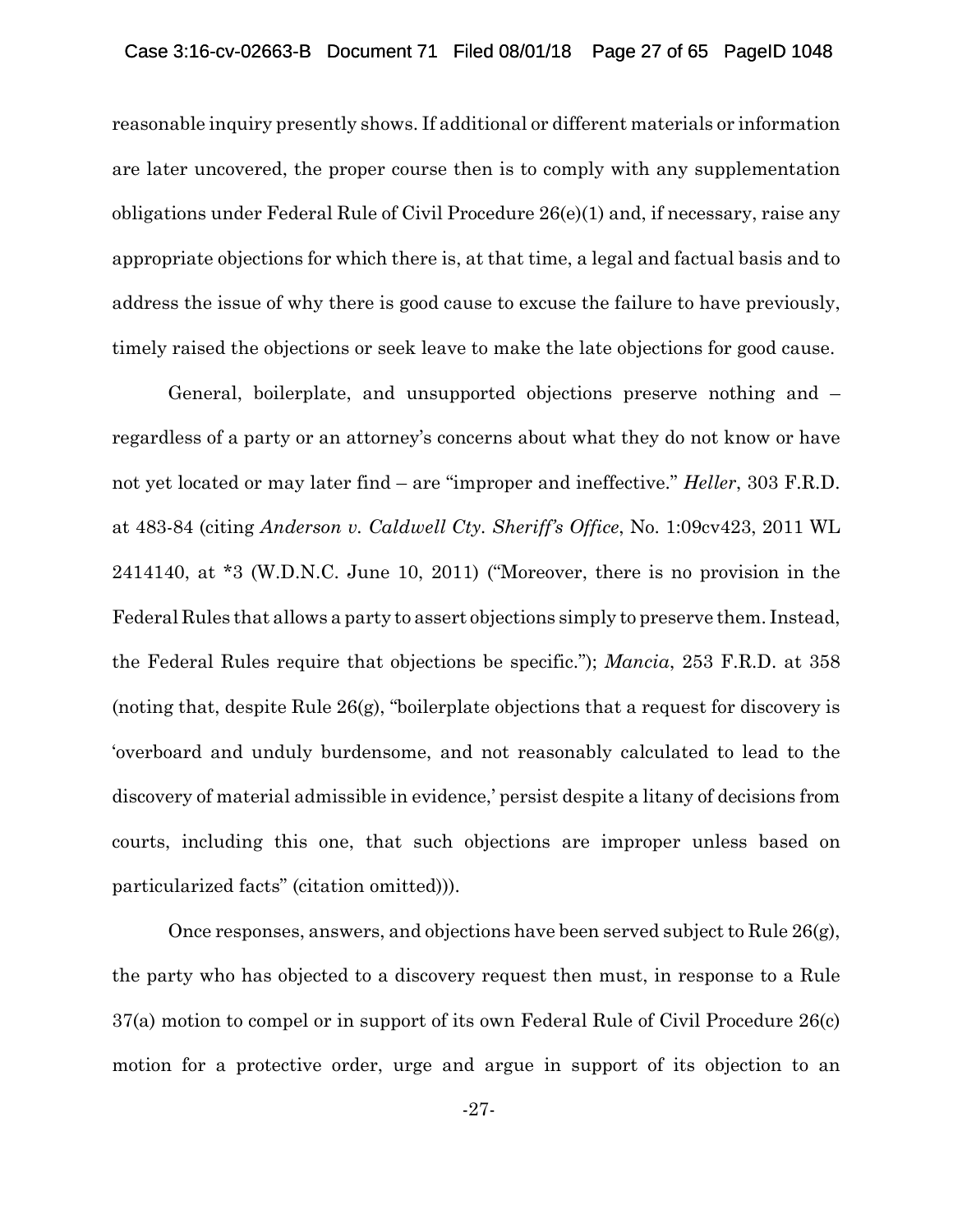## Case 3:16-cv-02663-B Document 71 Filed 08/01/18 Page 28 of 65 PageID 1049

interrogatory or request, and, if it does not, it waives the objection. *See OrchestrateHR*, 178 F. Supp. 3d at 507 (citing *Dolquist v. Heartland Presbytery*, 221 F.R.D. 564, 568 (D. Kan. 2004); *Cotracom Commodity Trading Co. v. Seaboard Corp.*, 189 F.R.D. 655, 662 (D. Kan. 1999)).

Federal Rule of Civil Procedure 26(b) has been amended, effective December 1, 2015. For the reasons the Court has previously explained, the amendments to Rule 26 do not alter the burdens imposed on the party resisting discovery discussed above. *See Carr*, 312 F.R.D. at 463-69.

Rather, just as was the case before the December 1, 2015 amendments, under Rules  $26(b)(1)$  and  $26(b)(2)(C)(iii)$ , a court can – and must – limit proposed discovery that it determines is not proportional to the needs of the case, considering the importance of the issues at stake in the action, the amount in controversy, the parties' relative access to relevant information, the parties' resources, the importance of the discovery in resolving the issues, and whether the burden or expense of the proposed discovery outweighs its likely benefit – and the court must do so even in the absence of a motion. *See Crosby v. La. Health Serv. & Indem. Co.*, 647 F.3d 258, 264 (5th Cir. 2011).

Thus, as amended, Rule 26(b)(2)(C) provides that, "[o]n motion or on its own, the court must limit the frequency or extent of discovery otherwise allowed by these rules or by local rule if it determines that: (i) the discovery sought is unreasonably cumulative or duplicative, or can be obtained from some other source that is more convenient, less burdensome, or less expensive; (ii) the party seeking discovery has had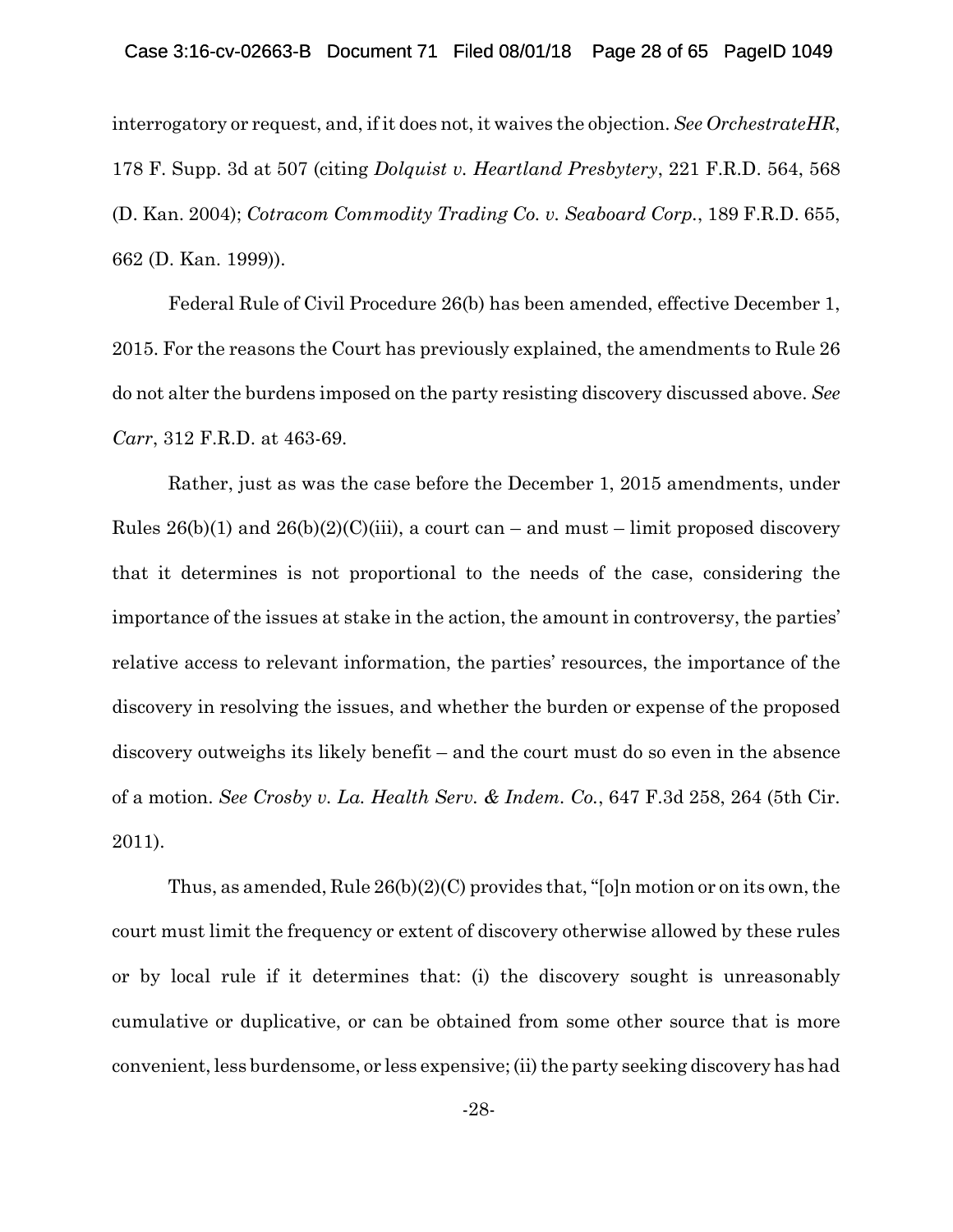ample opportunity to obtain the information by discovery in the action; or (iii) the

proposed discovery is outside the scope permitted by Rule 26(b)(1)." FED. R. CIV. P.

 $26(b)(2)(C)$ .

And, as the Court has more recently explained,

under Fifth Circuit law, the party resisting discovery must show specifically how each discovery request is not relevant or otherwise objectionable. That is true on a Rule 37(a) motion to compel no less than on a [Federal Rule of Civil Procedure] 26(c) motion for a protective order. ....

Rule  $26(g)(1)$  does not impose on a party filing a motion to compel the burden to show relevance and proportionality in the first instance. .... [And] Rule 26(b)(1) "'does not place on the party seeking discovery the burden of addressing all proportionality considerations.'" *Carr*, 312 F.R.D. at 467 (quoting FED. R. CIV. P. 26, 2015 comm. note). While it is a good practice for a movant to explain the relevance and proportionality of its discovery requests, and while a failure to appropriately address Rule 26(b)(1) proportionality factors may be determinative in a proportionality analysis and result in the motion to compel being denied on its merits, *see id.* at 463-69, "'[t]he parties and the court have a collective responsibility to consider the proportionality of all discovery and consider it in resolving discovery disputes," *id.* at 467 (quoting FED. R. CIV. P. 26, 2015 comm. note).

*Samsung Elecs. Am. Inc. v. Chung*, \_\_\_ F.R.D. \_\_\_, No. 3:15-cv-4108-D, 2017 WL 896897, at \*13 (N.D. Tex. Mar. 7, 2017) (citations omitted); *accord Charalambopoulos v. Grammar*, No. 3:14-cv-2424-D, 2017 WL 1094394, at \*4 n.5 (N.D. Tex. Mar. 8, 2017).

Thus, a party seeking to resist discovery on Rule 26(b)(1) and Rule  $26(b)(2)(C)(iii)$  grounds still bears the burden of making a specific objection and showing that any discovery request that is relevant to any party's claim or defense fails the proportionality calculation mandated by Rule 26(b) by coming forward with specific information to address – insofar as that information is available to it – the importance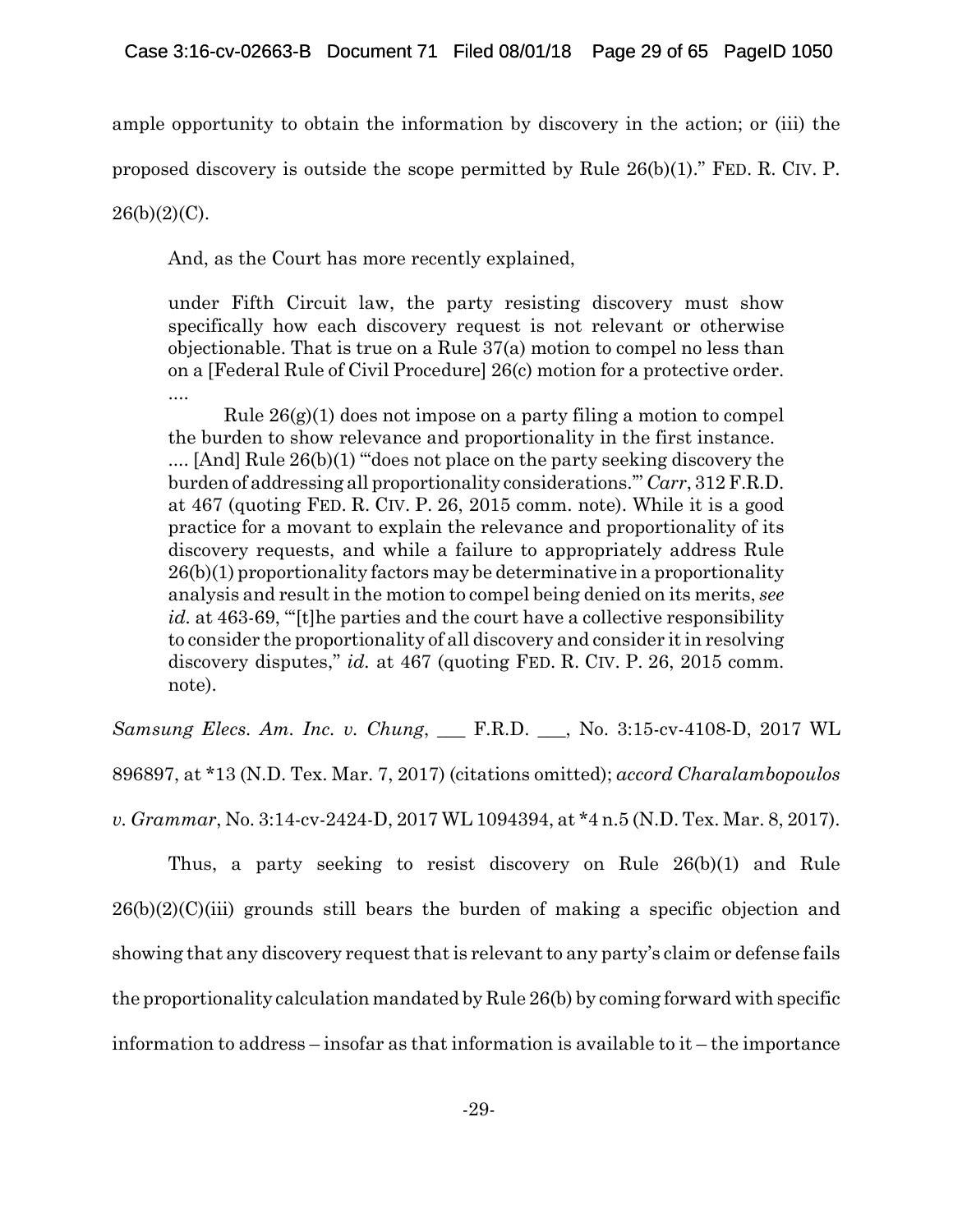## Case 3:16-cv-02663-B Document 71 Filed 08/01/18 Page 30 of 65 PageID 1051

of the issues at stake in the action, the amount in controversy, the parties' relative access to relevant information, the parties' resources, the importance of the discovery in resolving the issues, and whether the burden or expense of the proposed discovery outweighs its likely benefit. *Accord First Am. Bankcard, Inc. v. Smart Bus. Tech., Inc.*, No. CV 15-638, 2017 WL 2267149, at \*1 (E.D. La. May 24, 2017) ("In this instance, defendant has offered nothing more than a boilerplate proportionality objection, without providing any information concerning burden or expense that the court would expect to be within defendant's own knowledge.").

The party seeking discovery, as noted above, may well – to prevail on a motion to compel – need to make its own showing of many or all of the proportionality factors, including the importance of the issues at stake in the action, the amount in controversy, the parties' relative access to relevant information, the parties' resources, and the importance of the discovery in resolving the issues, in opposition to the resisting party's showing. And, as the Court has explained, the party seeking discovery is required in the first instance to comply with Rule 26(b)(1)'s proportionality limits on discovery requests; is subject to Federal Rule of Civil Procedure 26(g)(1)'s requirement to certify "that to the best of the person's knowledge, information, and belief formed after a reasonable inquiry: ... (B) with respect to a discovery request..., it is: (i) consistent with these rules and warranted by existing law or by a nonfrivolous argument for extending, modifying, or reversing existing law, or for establishing new law; (ii) not interposed for any improper purpose, such as to harass, cause unnecessary delay, or needlessly increase the cost of litigation; and (iii) neither unreasonable nor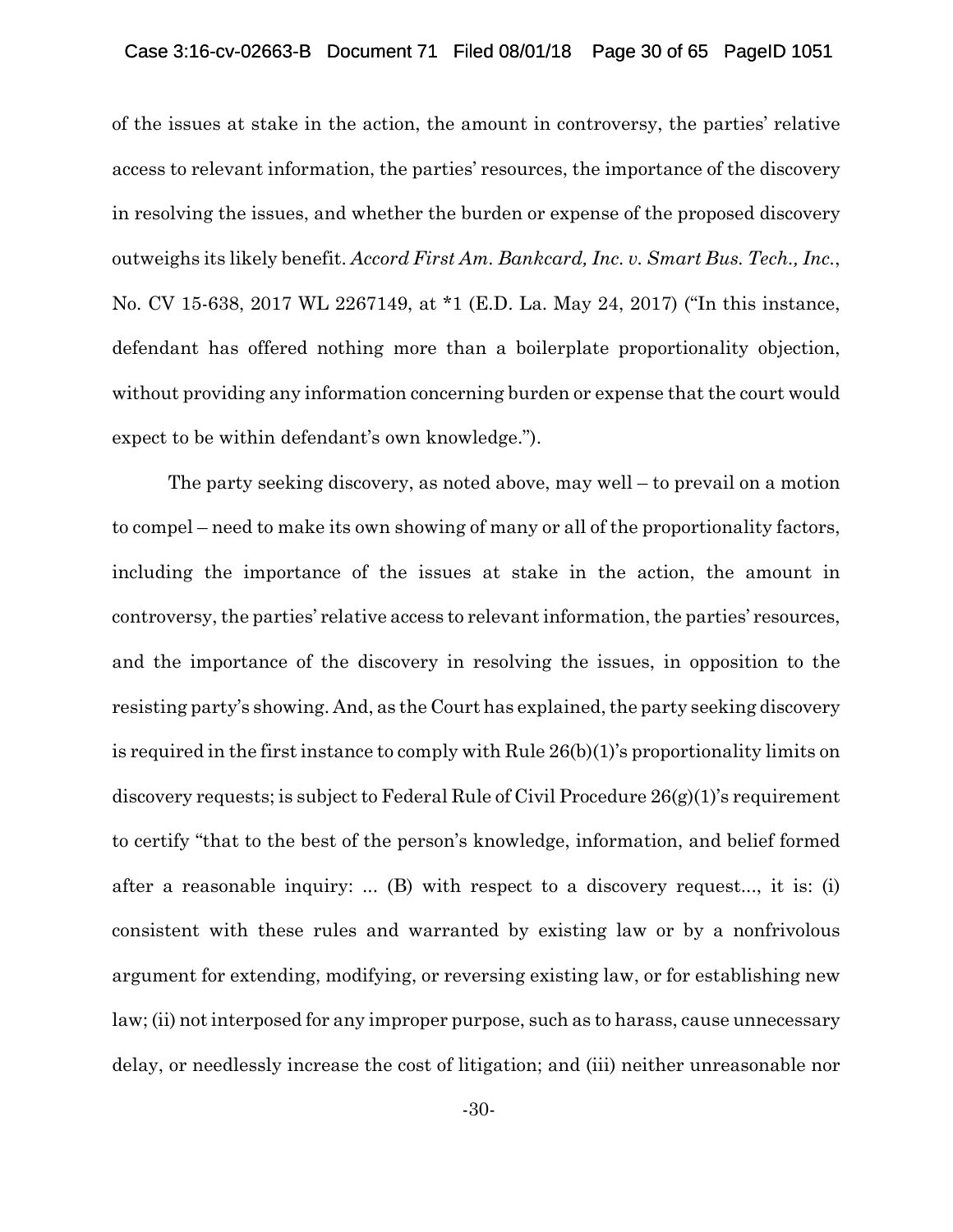## Case 3:16-cv-02663-B Document 71 Filed 08/01/18 Page 31 of 65 PageID 1052

unduly burdensome or expensive, considering the needs of the case, prior discovery in the case, the amount in controversy, and the importance of the issues at stake in the action"; and faces Rule  $26(g)(3)$  sanctions "[i]f a certification violates this rule without substantial justification." FED. R. CIV.P. 26(g)(1)(B), 26(g)(3); *see generally Heller*, 303 F.R.D. at 475-77, 493-95.

But the amendments to Rule 26(b) do not alter the basic allocation of the burden on the party resisting discovery to  $-\text{in}$  order to successfully resist a motion to compel – specifically object and show that the requested discovery does not fall within Rule 26(b)(1)'s scope of relevance (as now amended) or fails the required proportionality calculation or is otherwise objectionable. *See McLeod*, 894 F.2d at 1485; *Heller*, 303 F.R.D. at 483-93.

"Additionally, a proper Rule 37(a) motion to compel ... must include a certification that the movant has made a good faith effort to meet and confer regarding the specific discovery disputes at issue, and to resolve them without court intervention, as required by Federal Rule of Civil Procedure 37(a)(1) and Northern District of Texas Local Civil Rule 7.1." *Samsung*, 321 F.R.D. at 285 (internal quotation marks omitted); *accord* FED. R. CIV. P. 37(a)(1) ("The motion must include a certification that the movant has in good faith conferred or attempted to confer with the person or party failing to make disclosure or discovery in an effort to obtain it without court action."); *Brown v. Bridges*, No. 12-cv-4947-P, 2015 WL 11121361, at \*4 (N.D. Tex. Jan. 30, 2015) ("Conference requirements encourage resolving discovery disputes without judicial involvement. Failure to confer or attempt to confer may result in unnecessary motions.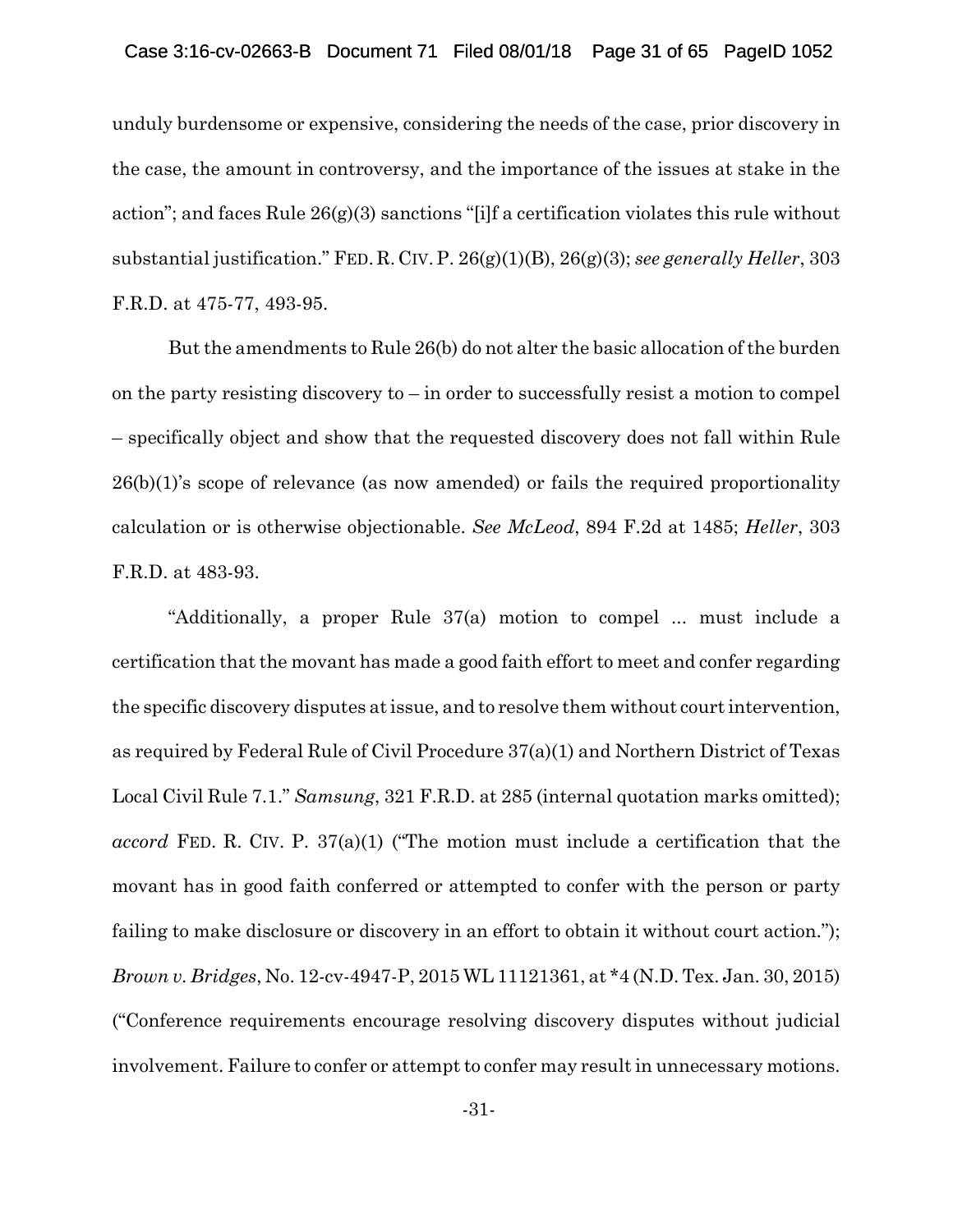## Case 3:16-cv-02663-B Document 71 Filed 08/01/18 Page 32 of 65 PageID 1053

When the court must resolve a dispute that the parties themselves could have resolved, it must needlessly expend resources that it could better utilize elsewhere. Failure to confer generally serves as a basis for denying a discovery motion." (internal quotation marks and citations omitted)), *on reconsideration in part*, 2015 WL 12532137 (N.D. Tex. June 22, 2015); *Brown v. Bridges*, No. 3:12-cv-4947-P, 2014 WL 2777373, at \*2 (N.D. Tex. June 19, 2014) ("[T]he conference requirement is in place to require the parties to communicate and coordinate in good faith to attempt to resolve any nondispositive dispute without court intervention. The requirement is part and parcel of the ethical rules governing attorneys and the court rules governing all parties, including pro se parties, that require all parties to engage in meaningful discussions in an attempt to resolve matters without court intervention. *See Dondi Properties Corp. v. Commerce Savings & Loan Ass'n*, 121 F.R.D. 284, 289-90 (N.D. Tex.1988).").

"When a motion to compel addresses a number of matters, a good faith effort to confer typically requires that the parties discuss each matter in good faith to comply with conference requirements. When it may require several hours of court time to resolve the numerous issues raised; it seems logical that the parties will have spent an equal or greater amount of time attempting to resolve the issues without judicial involvement." *Brown*, 2015 WL 11121361, at \*4 (internal quotation marks and citation omitted).

A proper Rule 37(a) motion to compel also "'must attach a copy of the discovery requests at issue (such as Rule 34 requests for production or inspection, Rule 33 interrogatories, a transcript of deposition testimony, deposition notice, or subpoena)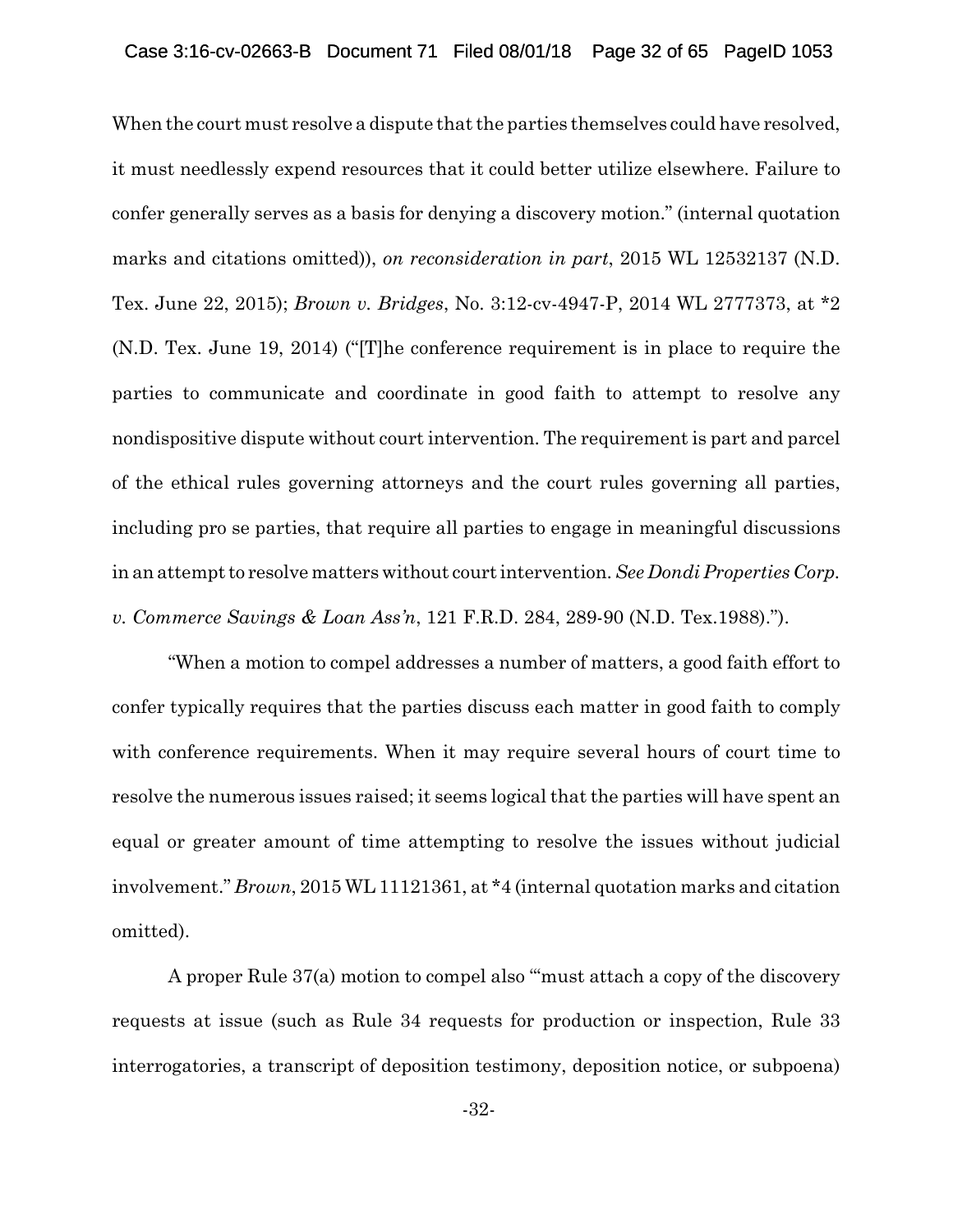## Case 3:16-cv-02663-B Document 71 Filed 08/01/18 Page 33 of 65 PageID 1054

and of the resisting party's responses and objections to those requests; must specifically and individually identify each discovery request in dispute and specifically, as to each request, identify the nature and basis of the dispute, including, for example, explaining ... how a response or answer is deficient or incomplete, and ask the Court for specific relief as to each request; and must include a concise discussion of the facts and authority that support the motion as to each discovery request in dispute.'" *Samsung*, 2017 WL 896897, at \*13 (quoting *Harrison v. Wells Fargo Bank, N.A.*, No. 3:13-cv-4682-D, 2016 WL 1392332, at \*7 (N.D. Tex. Apr. 8, 2016) (citing FED. R. CIV. P. 7(b)(1); FED. R. CIV. P. 37(a); N.D. TEX. L. CIV. R. 5.2(3); N.D. TEX. L. CIV. R. 7.1))).

Federal Rule of Civil Procedure 37(a)(5)(A) provides that, if a motion to compel is granted, or if the requested discovery is provided after the motion was filed, "the court must, after giving an opportunity to be heard, require the party ... whose conduct necessitated the motion, the party or attorney advising that conduct, or both to pay the movant's reasonable expenses incurred in making the motion, including attorney's fees," except that "the court must not order this payment if: (i) the movant filed the motion before attempting in good faith to obtain the disclosure or discovery without court action; (ii) the opposing party's nondisclosure, response, or objection was substantially justified; or (iii) other circumstances make an award of expenses unjust." FED. R. CIV. P. 37(a)(5)(A); *accord Washington v. M. Hanna Const. Inc.*, 299 F. App'x 399, 402 (5th Cir. 2008).

Federal Rules of Civil Procedure 37(a)(5)(B) and 37(a)(5)(C) further provide in pertinent part that, "[i]f the motion is denied, the court may issue any protective order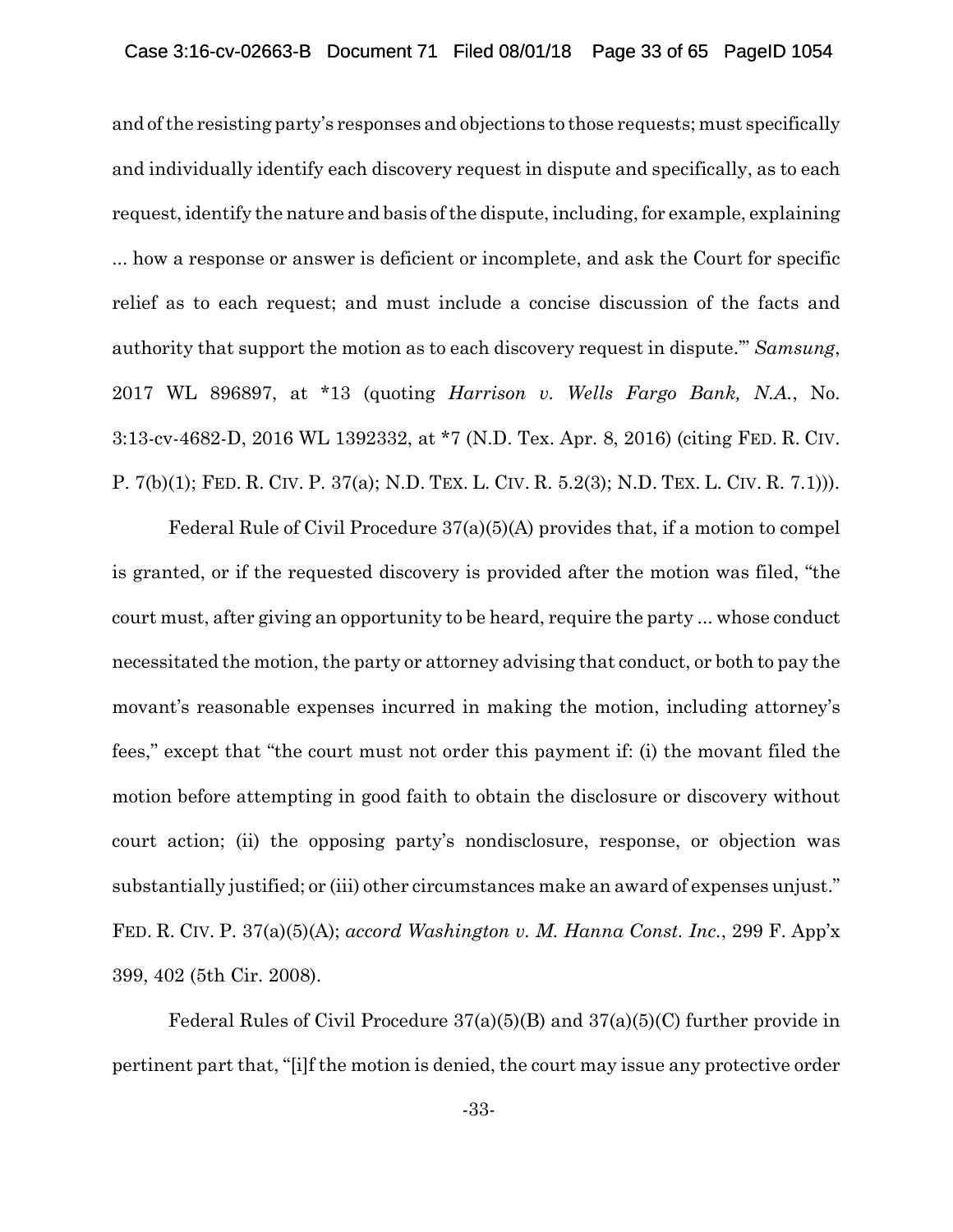## Case 3:16-cv-02663-B Document 71 Filed 08/01/18 Page 34 of 65 PageID 1055

authorized under Rule 26(c) and must, after giving an opportunity to be heard, require the movant, the attorney filing the motion, or both to pay the party ... who opposed the motion its reasonable expenses incurred in opposing the motion, including attorney's fees," "[b]ut the court must not order this payment if the motion was substantially justified or other circumstances make an award of expenses unjust," and that, "[i]f the motion is granted in part and denied in part, the court may issue any protective order authorized under Rule 26(c) and may, after giving an opportunity to be heard, apportion the reasonable expenses for the motion." FED. R. CIV. P.  $37(a)(5)(B)-(C)$ ; *accord De Angelis v. City of El Paso*, 265 F. App'x 390, 398 (5th Cir. 2008).

"[A] motion is 'substantially justified' if there is a genuine dispute, or if reasonable people could differ as to [the appropriateness of the contested action]." *De Angelis*, 265 F. App'x at 398 (internal quotation marks omitted); *see also Heller*, 303 F.R.D. at 477.

## **Analysis**

Herring contends that Lopez "that has failed to provide [Herring] with copies of the documents, electronically stored information, and tangible things described Lopez's Initial Disclosures served on March 1, 2018, despite a promise to do so over 60 days ago"; that "Herring served Lopez with seven (7) interrogatories as to which Lopez has asserted improper objections and failed to provide any substantive responses"; and that Herring served Lopez with thirty-eight (38) requests for production, as to which Lopez has asserted improper objections and failed to provide Herring with any responsive documents." Dkt. No. 63-1 at 1.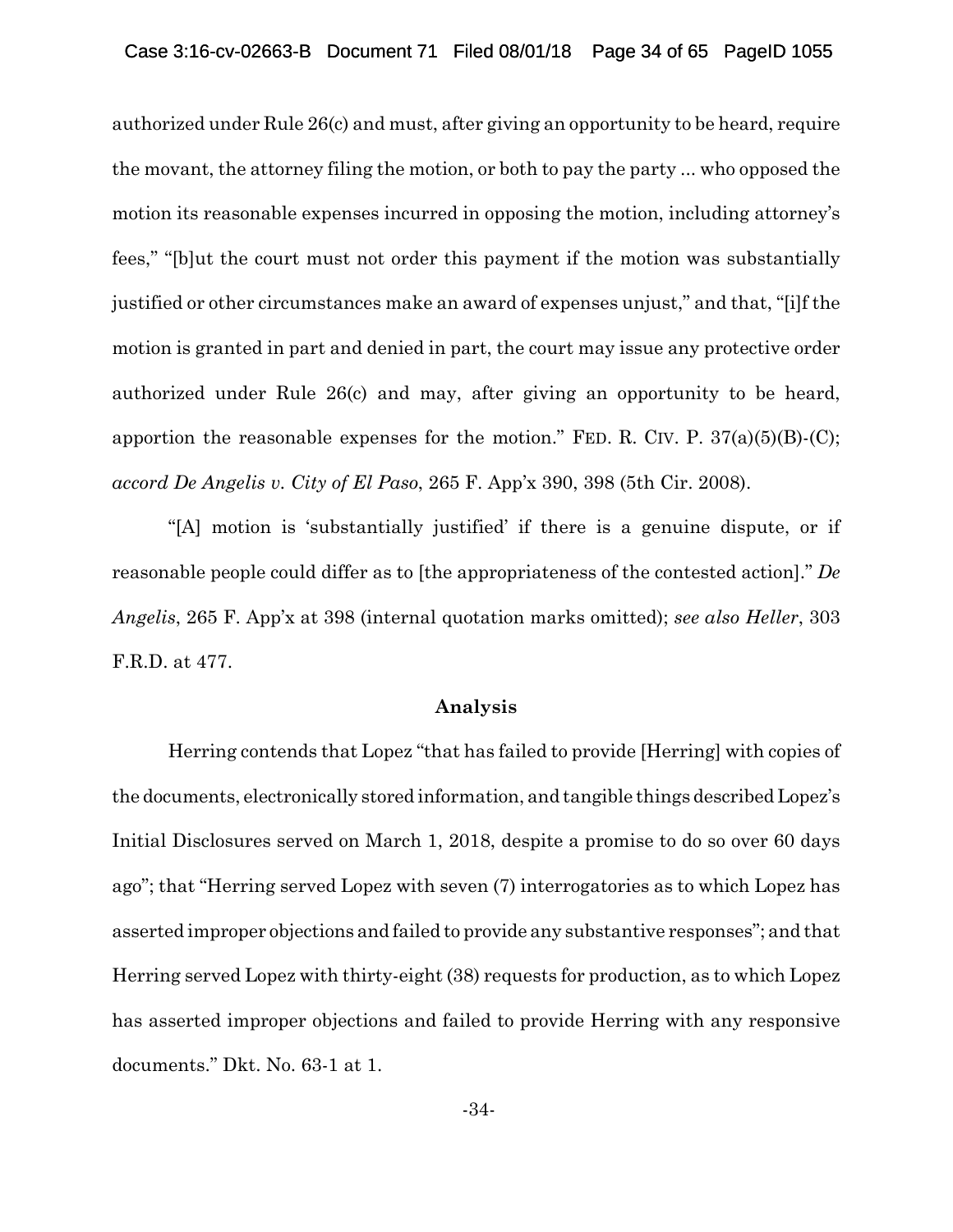## II. Lopez's Initial Responses to the MTC

As an initial matter, Lopez points out that Herring served Lopez "with the objections and responses to Plaintiff's First Request for Production" and that "Defendant's objections were boiler-plate objections, failing to provide a single document, pursuant to a request for one-hundred (100) documents." Dkt. No. 66 at 4. According to Lopez, he "had sued Defendant Herring LTD. alleging a single business enterprise," but, "[a]fter nearly twenty-two (22) months of litigation, failing to file a motion to remove Defendant Herring LTD. as a party, a position without merit, Defendant now sought to avoid discovery, while at the same time, moving the court for an expedited hearing on its motion to compel discovery from Plaintiff due to concerns for the impending date to conclude merit discovery." *Id.* Lopez reports that Herring's counsel told Lopez's counsel that any discovery responses from Herring "'won't include responses from Don Herring Auto Sales, Ltd.'" and suggested that the parties could "abate all discovery, yours to us and ours to you, until you've had a change to confirm what we're telling you," which Herring's counsel said they "fully expect ... to lead to your request to re-plead in order to add Don Herring Auto Sales, Ltd.'" *Id.*

Lopez filed a motion for leave to amend to, among other things, add Don Herring Auto Sales, Ltd. as a defendant. *See* Dkt. No. 60. Herring opposed because it "believes that Lopez has unduly delayed his request for leave to amend, that Lopez's request for more time to litigate this matter has been brought for dilatory purposes, and that Lopez's request for leave to amend and for more time will cause undue prejudice to Herring." Dkt. No. 61-1 at 8. Nevertheless, the Court granted in part Lopez's "motion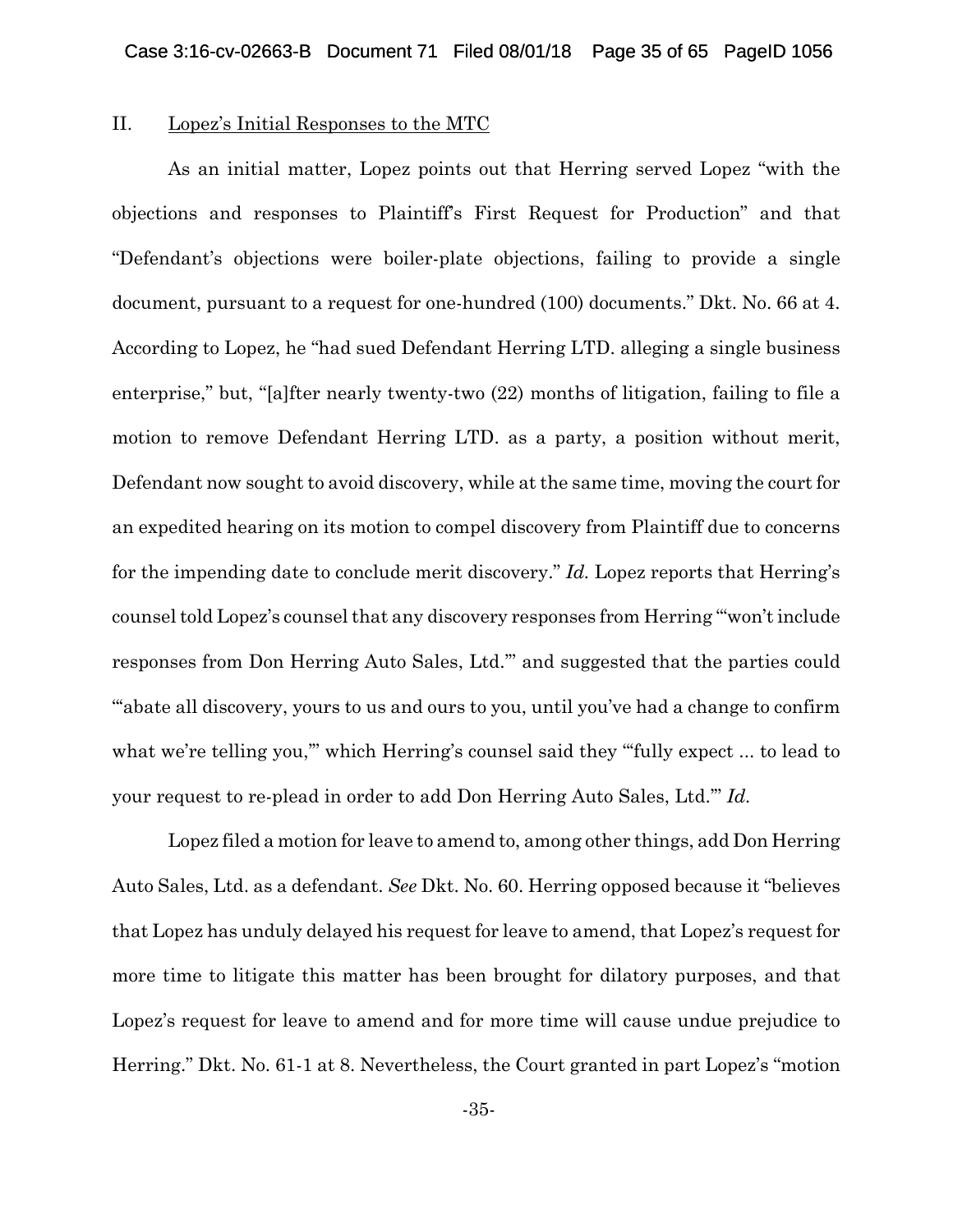for leave to File a Second Amended Complaint" and ordered that Lopez "may add Don Herring Auto Sales, Ltd. as a defendant." Dkt. No. 69.

Lopez also complains that his counsel and Herring's faced an "impediment" "as to the inability to confer and resolve the discovery disputes as to" Herring's MTC: Herring's "failure to accept the ruling of the Court as to a finding that the Defendant *knowingly* obtained the Plaintiff's DMV motor vehicle records for use in direct marketing." Dkt. No. 66 at 5. Lopez contends that Herring's "objective is to use this [MTC] to continue its attempts to re-litigate the Court's finding on *knowingly*," which "attempts though have created within its discovery requests an undue burden and expense for" Lopez. *Id.* Lopez asserts that "[t]hese repeated requests for responses and documents related to this topic are acts which may require the Court's assistance" under Federal Rule of Civil Procedure 26(c)(1). *Id.*

Taking the first set of complaints up first, as noted above, a party served with subject to Rule 26(a)(1) disclosure obligations and served with discovery requests cannot refuse to comply with its disclosure obligations or properly respond to the requests simply because he believes that the opposing party has not fully complied with his discovery requests to them.

As to the second set of complaints, Lopez relies on the Court's decision to deny Herring's Federal Rule of Civil Procedure 12(b)(6) motion as to the "knowingly" element of Lopez's Driver's Privacy Protection Act ("DPPA"). *See* Dkt. No. 66 at 5, 22- 23 (citing and quoting Dkt. No. 52). There, the Court held that, while "Lopez must prove that Herring 'knowingly ... obtain[ed] or disclos[ed] personal information, from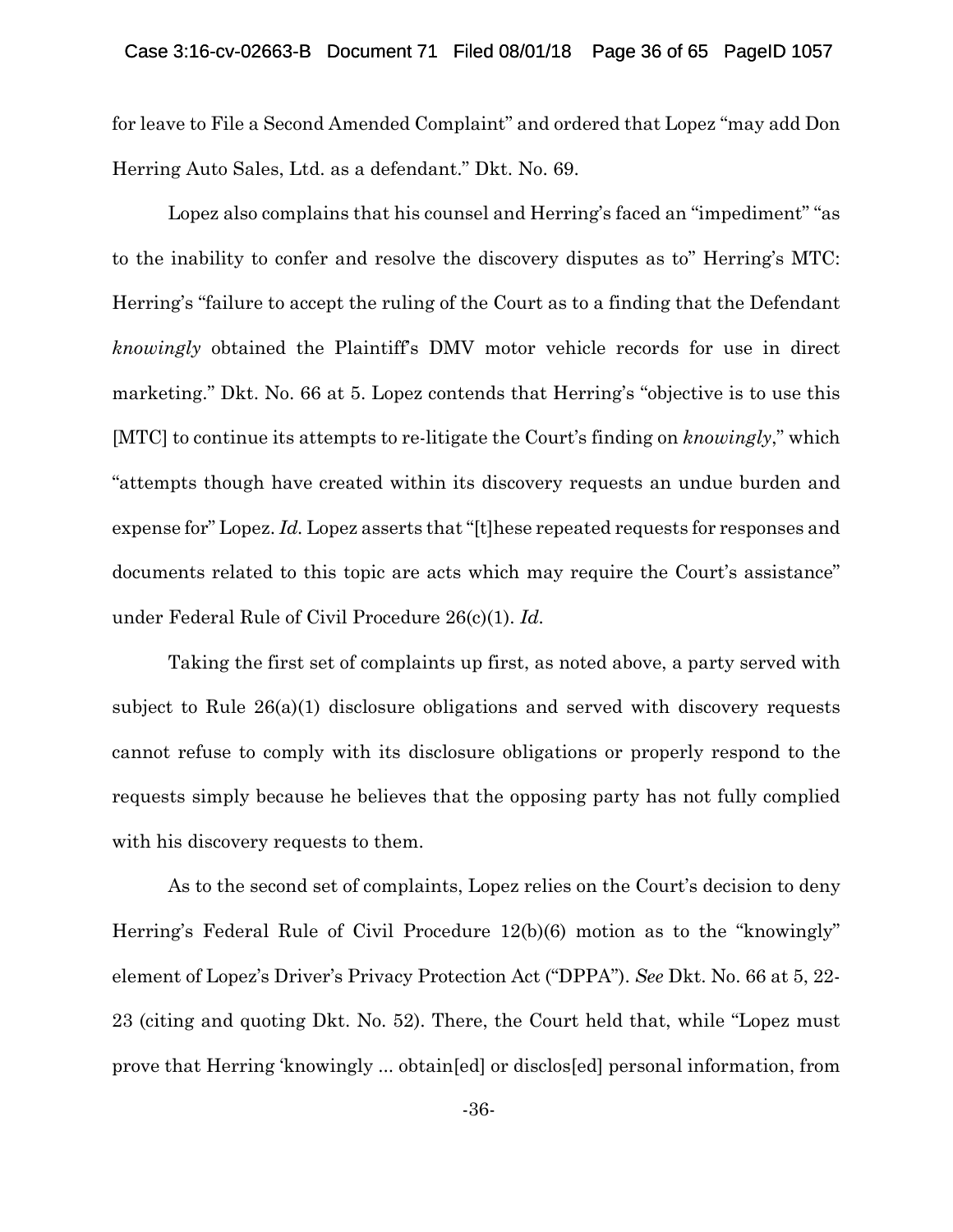## Case 3:16-cv-02663-B Document 71 Filed 08/01/18 Page 37 of 65 PageID 1058

a motor vehicle record, for any use not permitted under ... this title,'" and "Herring now argues that Lopez has failed to plead a plausible claim," "[t]he Court disagrees" because "Lopez has pleaded sufficient facts to make his claim plausible." Dkt. No. 52 at 5. The Court's Rule 12(b)(6) analysis turned on observations that "[r]eading the complaint and disregarding legal conclusions leaves the Court with two key facts" and that, "[t]aken together and in the light most favorable to Lopez, these pleadings make it plausible that Herring knowingly obtained Lopez's information from the DMV or disclosed it, knowing it had been obtained from the DMV." *Id.* at 5-6 (citation omitted). The Court noted that it "must take Lopez's factual pleadings as true and construe factual allegations in the plaintiff's favor" and "must accept as fact who Lopez said made the statements and what they said" and that "the Court can reasonably infer based that information that Herring knew Lopez's information came from the DMV," such that "the mere possibility that the sales person and General Sales Manager were incorrect about the source of Lopez's information does not render Lopez's claim implausible." *Id.* at 6. And the Court further explained that, "[e]ven if the Court considered the email [on which Herring asked the Court to rely] incorporated into Lopez's complaint, the Court would deny Herring's motion" where, "[a]t the 12(b)(6) stage, the Court must accept Lopez's pleadings as facts," and "[t]he emails Herring wants the Court to consider contradict the facts Lopez pleaded, but that does not mean the emails render Lopez's claim implausible." *Id.* at 11-12.

What Lopez wants to treat as a conclusive finding of fact that is resolved for all purposes going forward was only a conclusion that Lopez sufficiently pleaded the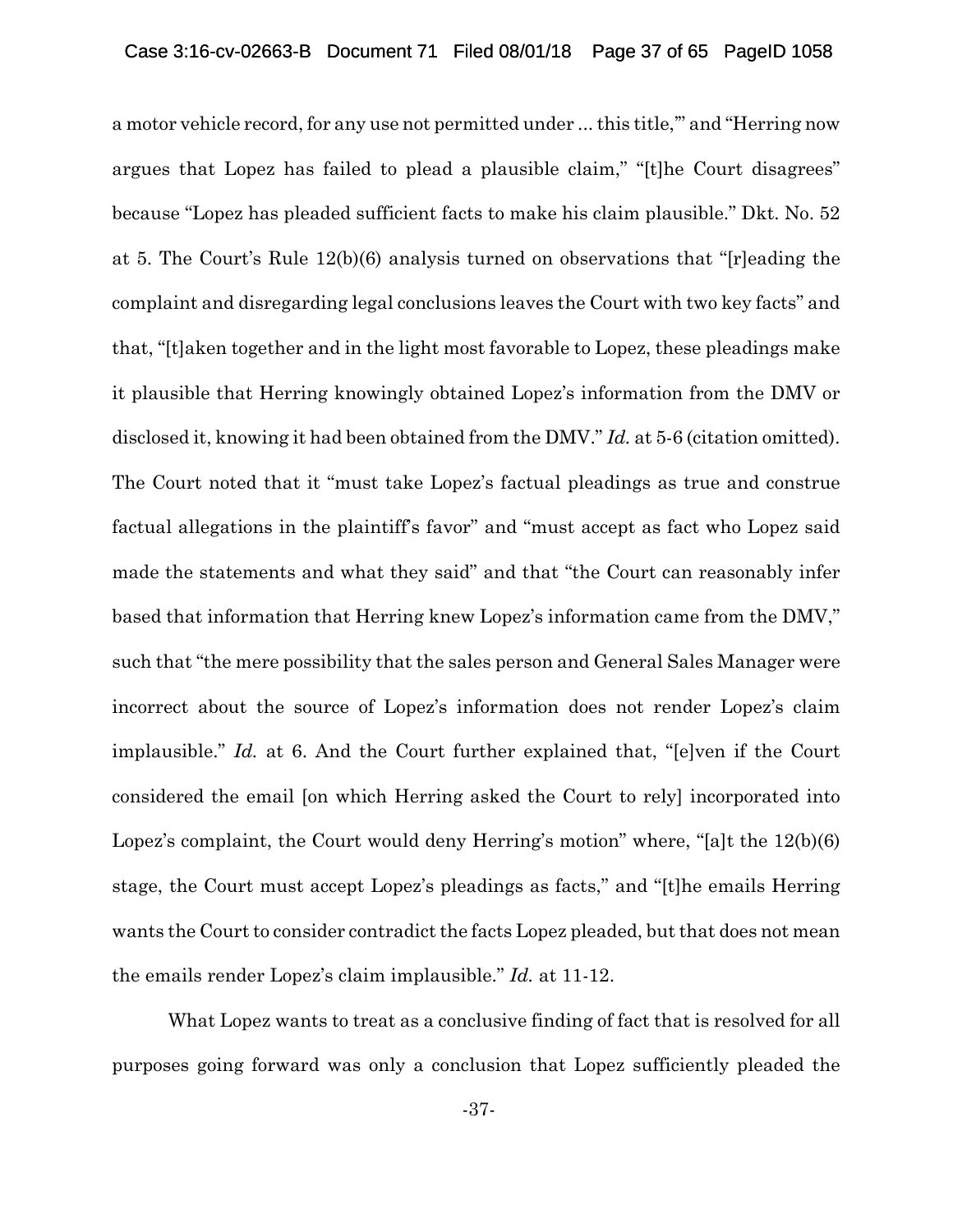## Case 3:16-cv-02663-B Document 71 Filed 08/01/18 Page 38 of 65 PageID 1059

knowingly element to survive dismissal on the pleadings and proceed with the case, including discovery. *See Griffin v. Am. Zurich Ins. Co.*, No. 3:14-cv-2470-P, 2016 WL 3361516, at \*2 (N.D. Tex. Feb. 24, 2016) ("The Court's focus in a 12(b)(6) determination is not whether the plaintiff should prevail on the merits but rather whether the plaintiff has failed to state a claim."); *see also Ashcroft v. Iqbal*, 556 U.S. 662, 678-79 (2009) ("Rule 8 marks a notable and generous departure from the hyper-technical, code-pleading regime of a prior era, but it does not unlock the doors of discovery for a plaintiff armed with nothing more than conclusions.").

In denying the Rule 12(b)(6) motion to dismiss, in which Herring "contend[ed] that Lopez has failed to plead sufficient facts to support a DPPA claim," the Court even noted that another way of considering "the emails attached to Lopez's original complaint" "would require converting Herring's motion to dismiss into a motion for summary judgment" under Federal Rule of Civil Procedure 12(d), "a procedural vehicle that allows court to consider evidence the parties submit." *Id.* at 1, 12. But "[t]he Court declines to issue summary judgment for Herring at this time," where, "[a]lthough the emails on which Herring relies may be some evidence tending to disprove Lopez's claim, granting summary judgment before Lopez has had the chance to gather and submit evidence would be improper." *Id.* at 12.

But this also reflects that discovery relevant as to "knowingly" is open for both parties. *Accord* Dkt. No. 70 at 5 ("Respectfully, although counsel for Herring would have preferred a different outcome when the Court ruled on the Amended Motion to Dismiss, counsel for Herring has no desire to 'relitigate' or 'reargue' the plausibility of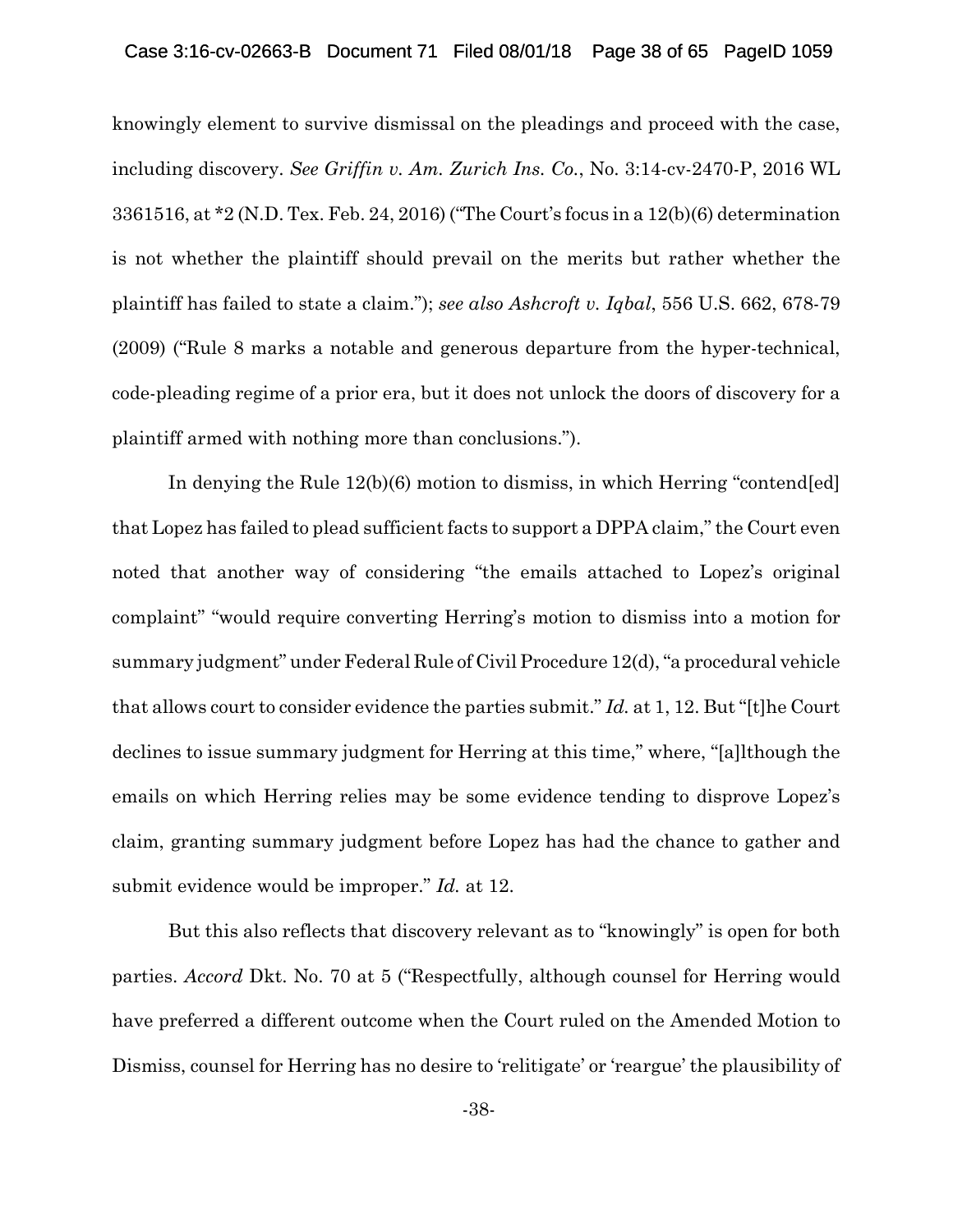## Case 3:16-cv-02663-B Document 71 Filed 08/01/18 Page 39 of 65 PageID 1060

Lopez's claims. Rather, and as confirmed by the Court in its Memorandum Opinion and Order on the aforementioned motion (Doc. No. 52, P. 12), the Court has not affirmatively disposed of Herring's arguments (and evidence) that disprove Lopez's claim. Further, as the Court acknowledged, Lopez is entitled to time to gather and submit evidence in support of his claim that Herring (or a 'third party') allegedly knowingly obtained Lopez's information from the Texas Department of Motor Vehicles ('DMV').").

And, as noted above and discussed again below, Lopez is not excused from being subjected to discovery simply because the discovery is relevant to a claim or element of a claim on which Lopez believes that he will or should prevail.

## II. Lopez's Initial Disclosures

Herring asserts that "Lopez is required to disclose all documents, electronically stored information, and tangible things in his possession, custody, or control that may be used to support his claims or defenses" under Rule 26(a)(1)(A)(ii); that "Lopez, in accordance with the Federal Rules, chose to describe the aforementioned items in lieu of producing them, but Lopez's counsel has failed to honor his promise to provide Herring with copies of the documents described in his client's Initial Disclosures"; and that, "[a]ccordingly, Herring moves to compel Lopez to provide all documents described in his Initial Disclosures under Rule 37(a)(3) and Rule 37(a)(4) of the Federal Rules of Civil Procedure." Dkt. No. 63-1 at 5.

Lopez responds that his counsel has already provided Herring with the requested documents described in his initial disclosures. *See* Dkt. No. 66 at 9-10.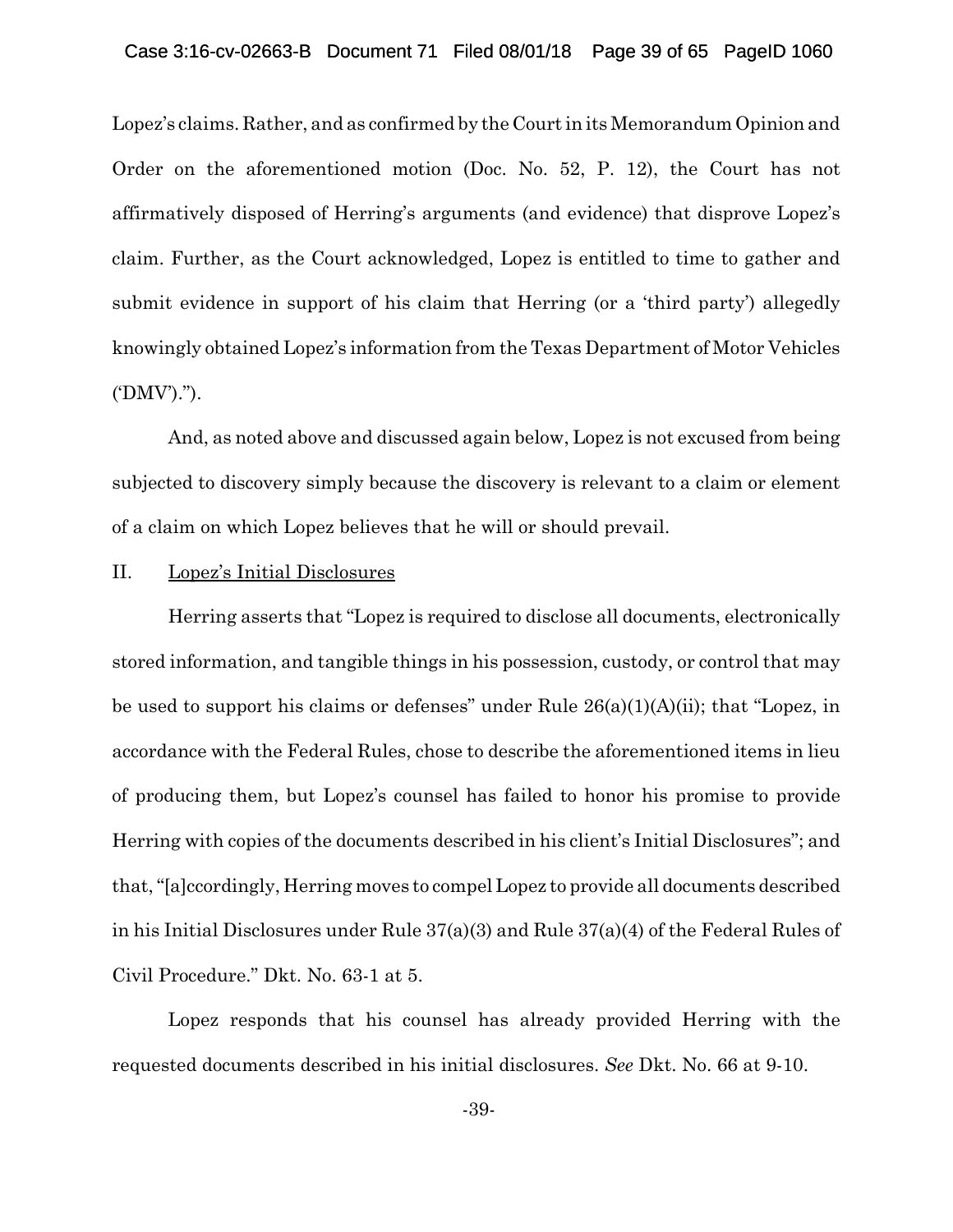Herring replies that "Lopez's references to copies of the documents identified in

his Initial Disclosures ... do not comply with the applicable Federal Rules of Civil

Procedure and are inadequate, at best." Dkt. No. 70 at 2. And, according to Herring,

Lopez claims in his Response that he has already provided Herring with copies of the documents described in his Initial Disclosures without ever explaining his failure to respond to Herring's counsel's inquiries about obtaining copies of those documents (See Doc. Nos. 63-4 and 63-5). Had counsel for Lopez responded to those inquiries, it may not have been necessary for Herring to present this issue to the Court, which could have saved Herring's counsel time and helped Herring avoid unnecessary expense.

Nevertheless, Lopez's Response and its accompanying exhibits do not provide Herring with "cold comfort" that he has, indeed, already provided copies of the aforementioned documents.

For example, the documents identified as Exhibit C (Doc. No. 68) appear to be incomplete (Page 14 of 25 does not show the original email sent by counsel for Lopez to Reuben Mosley) and redacted (Page 25 of 25 does not show the original email sent by counsel for Lopez to Brian Berg). Further, the documents identified as Exhibit D (Doc. No. 68-1) have been redacted and portions are illegible, as are portions of the documents identified as Exhibit E (Doc. No. 68-2).

In addition, the description of documents provided in Lopez's Initial Disclosures (Doc. No. 56) specify that Anthony J. Tacito sent "emails" to counsel for Lopez and that Brian Berg sent "emails" to counsel for Lopez, but Exhibit C only contains a copy of a single email from Mr. Tacito and a copy of a single email from Mr. Berg. As a result, Lopez's last-minute effort to comply with his obligations under Rule  $26(a)(1)(A)(ii)$ appear to be incomplete, at best.

Accordingly, Herring hereby renews its request that the Court compel Lopez to provide Herring with copies of all documents described in his Initial Disclosures under Rule 37(a)(3) and Rule 37(a)(4) of the Federal Rules of Civil Procedure in a complete, unredacted and legible format and in a manner so that they can be readily identified by Herring and all defendants herein.

Dkt. No. 70 at 2-3 (footnote omitted).

But Rule 37(a)(3)(A) provide that, "[i]f a party fails to make a disclosure required

by Rule 26(a), any other party may move to compel disclosure and for appropriate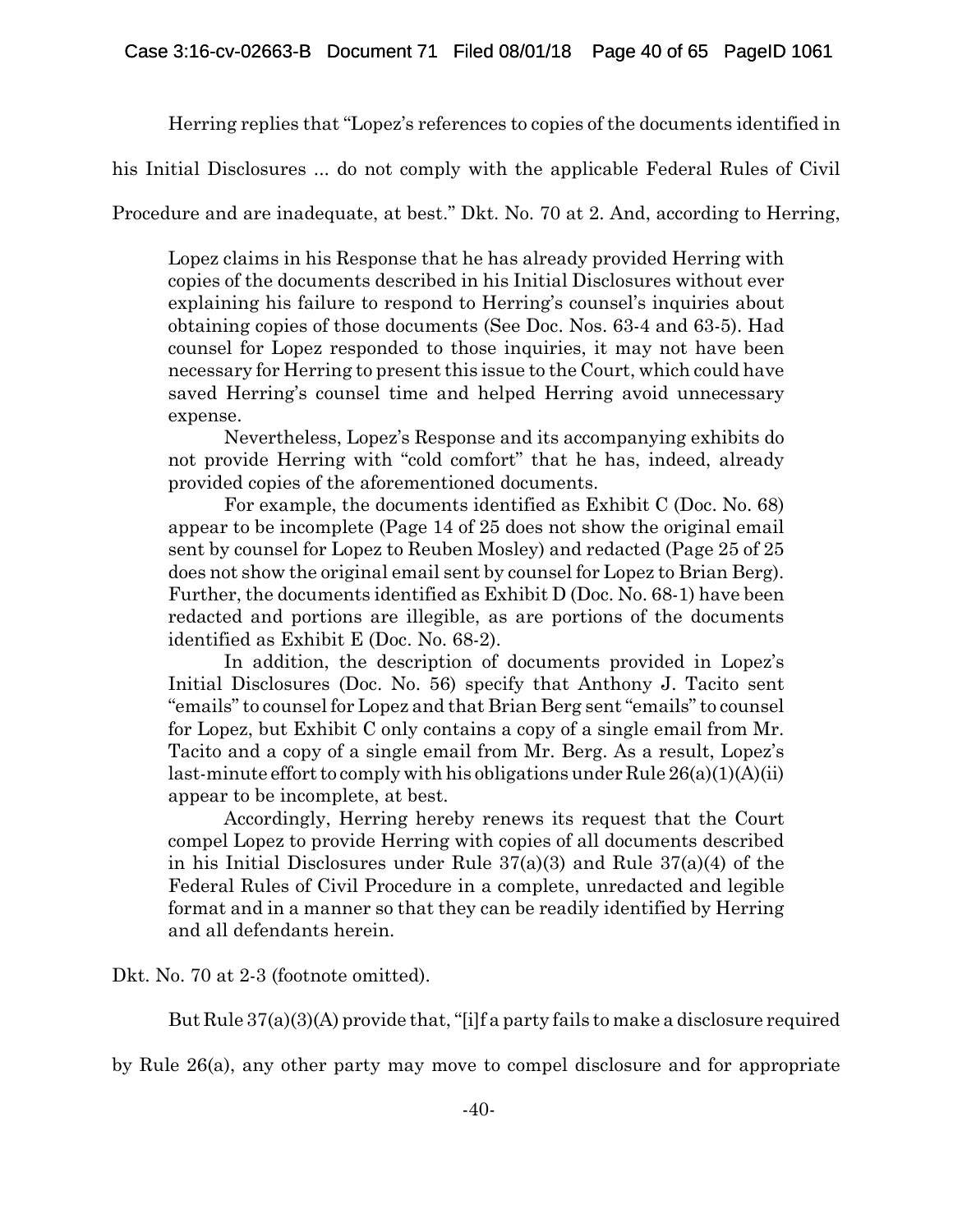## Case 3:16-cv-02663-B Document 71 Filed 08/01/18 Page 41 of 65 PageID 1062

sanctions," and Rule  $37(a)(4)$  provides that, for these purposes, "an evasive or incomplete disclosure ... must be treated as a failure to disclose." FED. R. CIV. P.  $37(a)(3)(A)$ ,  $37(a)(4)$ . And Rule  $26(a)(1)(A)(ii)$  provides that, applicable here, "a party must, without awaiting a discovery request, provide to the other parties: ... (ii) a copy – or a description by category and location – of all documents, electronically stored information, and tangible things that the disclosing party has in its possession, custody, or control and may use to support its claims or defenses, unless the use would be solely for impeachment." FED. R. CIV. P.  $26(a)(1)(A)(ii)$ .

While Lopez defends against the MTC on the grounds that he has produced copies of the documents identified in his Rule  $26(a)(1)$  disclosures, Herring does not assert that Lopez's description by category and location of all documents, electronically stored information, and tangible things that he has in his possession, custody, or control and may use to support his claims, unless the use would be solely for impeachment, was inadequate or evasive.

Rather, Herring contends that "Lopez, in accordance with the Federal Rules, chose to describe the aforementioned items in lieu of producing them, but Lopez's counsel has failed to honor his promise to provide Herring with copies of the documents described in his client's Initial Disclosure," and that, "[a]ccordingly, Herring moves to compel Lopez to provide all documents described in his Initial Disclosures under Rule 37(a)(3) and Rule 37(a)(4) of the Federal Rules of Civil Procedure." Dkt. No. 63-1 at 5.

Another judge in this circuit has addressed a similar situation, explaining: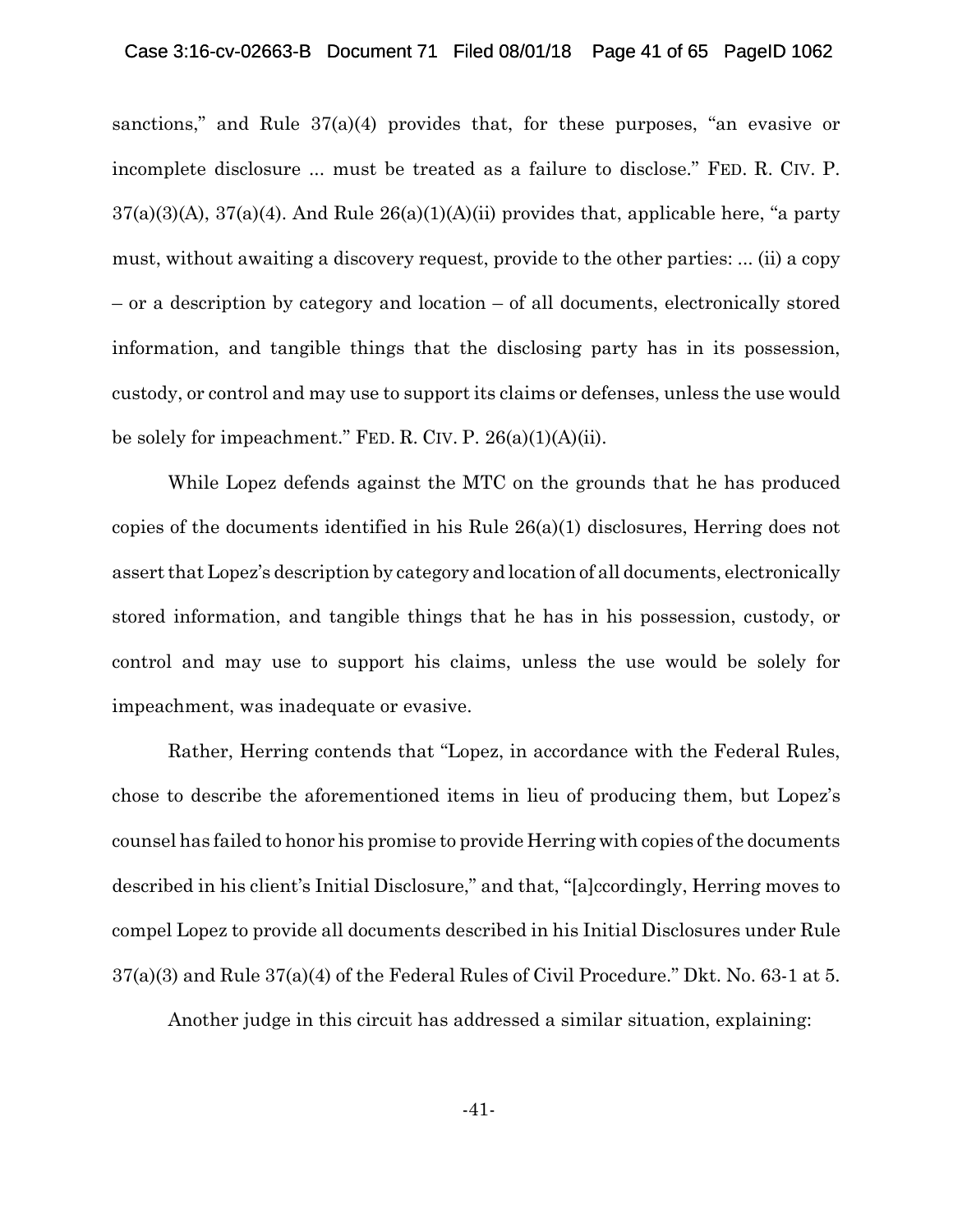Plaintiff does not argue that Primus failed to describe "by category and location ... all documents, electronically stored information, and tangible things that [Primus] has in its possession, custody and control and may use to support its claims or defenses." Instead, Plaintiffs argue that Primus had a duty to produce copies of the documents described in Primus's initial disclosures either with its disclosures or after the Plaintiffs informally requested copies of the documents (R. Doc. 46-1 at 2-3).

Rule  $26(a)(1)(A)(ii)$  does not require a party to produce documents; the disclosing party has the option of producing a "copy" of the identified documents or providing a "description by category and location" of those documents. Courts have acknowledged that this "duty to disclose is not synonymous with a duty to produce." *Forbes v. 21st Century Ins. Co.*, 258 F.R.D. 335, 337 (D. Ariz. 2009) ("While some sections of Rule 26 require information be both disclosed and produced, Rule  $26(a)(1)(A)(ii)$  only requires parties to provide notice regarding documents." ("[A] duty to disclose is not synonymous with a duty to produce."); *see also Sizemore v. WalMart Stores, Inc.*, No. H-05-1589, 2006 WL 1698291, at \*3 (S.D. Tex. June 16, 2006) ("Rule 26(a) of the Federal Rules of Civil Procedure ... requires only that the documents be described by category and location" and, upon receiving such description, the plaintiff may "then request production of the described documents" under Rule 34(b)); *Rural Water Dist. No. 4, Douglas Cnty., Kan. v. City of Eudora, Kan.*, No. 07-2463, 2008 WL 5173109 (D. Kan. Dec. 10, 2008) ("While Fed. R. Civ. P. 26(a) allows initial disclosures to be made by producing copies of relevant documents, the rule does not require either party to actually produce copies of documents. A party may opt to provide a description of the documents by category and location.").

In support of its position, the Plaintiff quotes the advisory committee's notes on the 1993 amendments to Rule 26, which provides, among other things, that a major purpose of the disclosure requirement is "to accelerate the exchange of basic information about the case and to eliminate the paper work involved in requesting such information." The advisory committee's notes also state, however, that the disclosure requirement of Rule  $26(a)(1)(A)(ii)$  "does not require production of any documents." The advisory committee's notes clarify that documents identified, but not produced, under Rule  $26(a)(1)$  should be sought by the non-disclosing party through a formal request of discovery under Rule 34:

[I]n cases involving few documents a disclosing party may prefer to provide copies of the documents rather than describe them, and the rule is written to afford this option to the disclosing party. If, as will be more typical, only the description is provided, the other parties are expected to obtain the documents desired by proceeding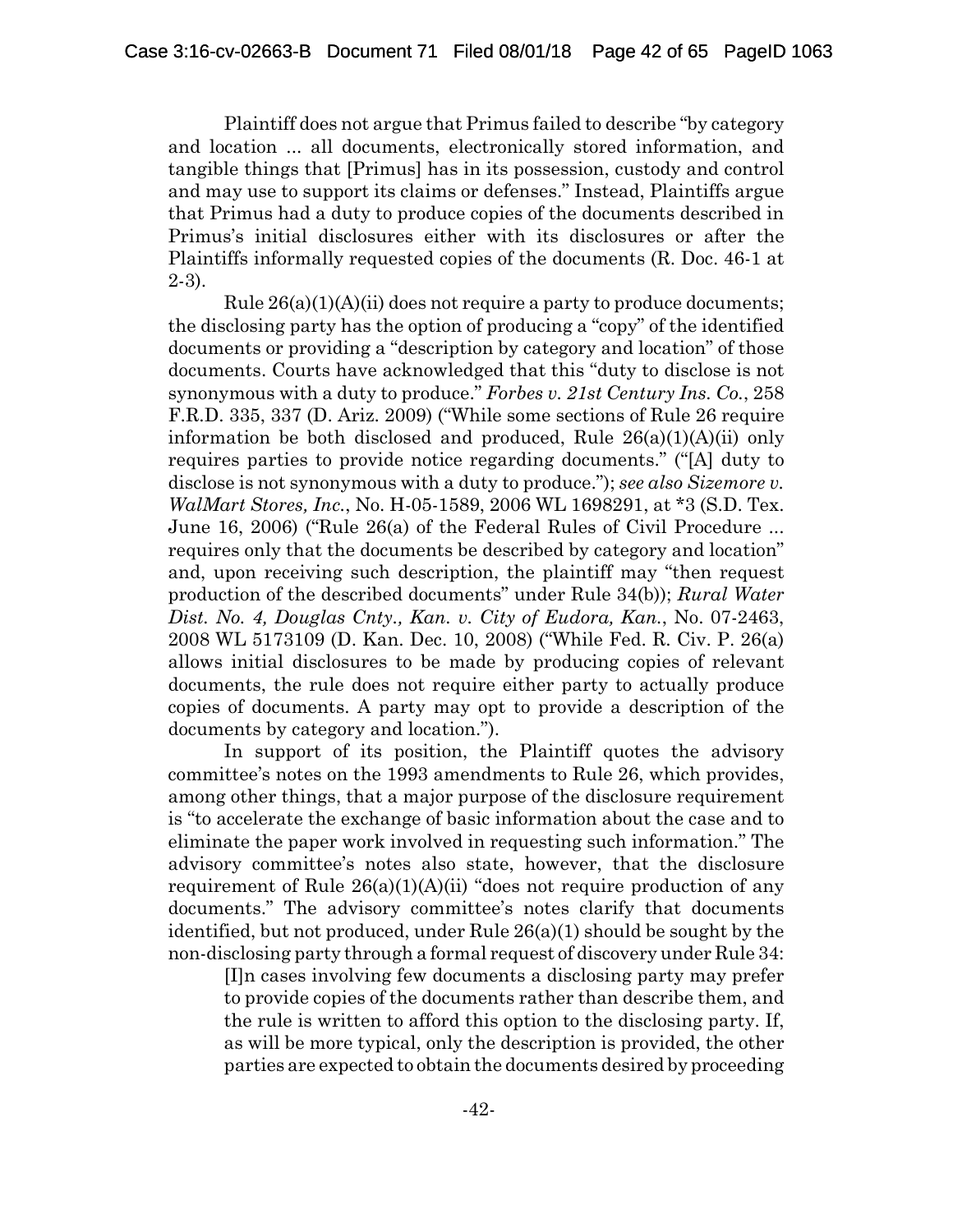under Rule 34 or through informal requests. The disclosing party does not, by describing documents under [Rule  $26(a)(1)(A)(ii)$ ], waive its right to object to production on the basis of privilege or work product protection, or to assert that the documents are not sufficiently relevant to justify the burden or expense of production. Fed. R. Civ. P. 26 advisory committee's note; *see also* 8A Wright & Miller, *Federal Practice and Procedure* § 2053 (3d ed.) (a listing of materials by category, as opposed to making a copy of the pertinent materials available, satisfies Rule  $26(a)(1)(A)(ii)$ , and the "objective" of such a listing is to enable the other parties to make informed decisions about which documents they should request be produced pursuant to Rule 34.").

Primus had the option of producing the documents described in its initial disclosure at the time of disclosure or in response to informal requests by the Plaintiffs, but it did not have a duty to do so under Rule  $26(a)(1)(A)(ii)$ . The discovery deadline is August 18, 2014. The Plaintiffs have ample time to seek the documents disclosed by Primus under Rule 34.

*Hayes v. Frontera Produce, Ltd.*, No. 12-588-BAJ-RLB, 2013 WL 6174799, at \*1-\*2

(M.D. La. Nov. 20, 2013) (footnote omitted).

The same analysis holds here. Lopez had the same options, and, when he elected to provide only descriptions, Herring had the choice to obtain the documents desired by proceeding under Rule 34 or through informal requests. But there is no basis to compel compliance with Rule  $26(a)(1)(A)(ii)$  under Rules  $37(a)(3)(A)$  and  $37(a)(4)$  where compliance has not been shown to be lacking.

Herring's counsel explains that Lopez's counsel, "upon inquiry from counsel for Herring, ... offered to deliver copies of the documents identified in his client's Initial Disclosures to counsel for Herring," but "Herring has not received any of the documentation identified in Lopez's Initial Disclosures." Dkt. No. 63-1 at 3. Herring therefore asks the Court to order Lopez's counsel to honor his promise to provide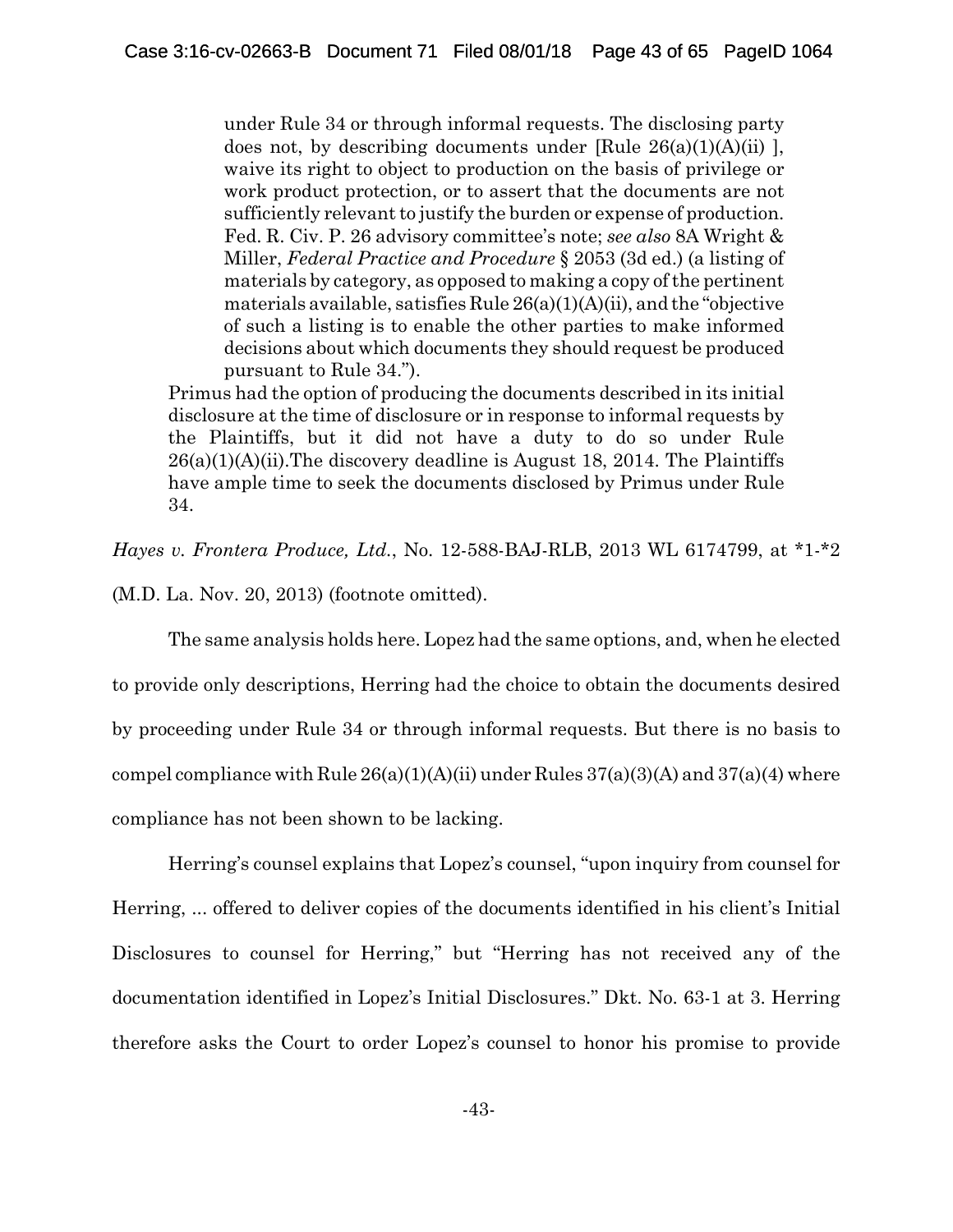## Case 3:16-cv-02663-B Document 71 Filed 08/01/18 Page 44 of 65 PageID 1065

Herring with copies of the documents described in Lopez's initial disclosures. The problem is that – while there may well be an offer and acceptance or even express agreement that Lopez's counsel should, consistent with their professional and ethical obligations as well as the general requirements for cooperation in discovery, honor – what Herring describes does "not satisfy the requirements for a Rule 34(a) request, enforceable by a Rule 37(a)(3)(iv) motion to compel." *Harper v. City of Dallas, Tex.*, No. 3:14-cv-2647-M, 2017 WL 3674830, at \*14 (N.D. Tex. Aug. 25, 2017).

The Court denies Herring's MTC as to Lopez's Rule 26(a)(1) initial disclosures.

## III. Lopez's Interrogatory Answers and Objections

Herring asks the Court to "overrule Lopez's objections and compel Lopez to completely respond to each of the [seven] interrogatories" that "Herring carefully crafted ... asking Lopez to identify and describe certain actions and to identify certain parties based upon the allegations contained in Lopez's current complaint." Dkt. No. 63-1 at 6. Herring contends that "interrogatories can be used to obtain a party's contentions under oath, including the facts that support those contentions, to narrow the issues in a matter, and to identify witnesses and documents"; that "Lopez asserted improper and unfounded objections to each of Herring's interrogatories, objections which appear to be in the nature of objections to requests for production"; and that Lopez "has failed to provide complete answers to each of Herring's interrogatories" and that "Lopez's answers to Herring's interrogatories are incomplete, at best." *Id.*

Lopez responds that the Court should deny Herring's motion to compel Lopez to provide additional responses to Herring's interrogatories because Lopez "has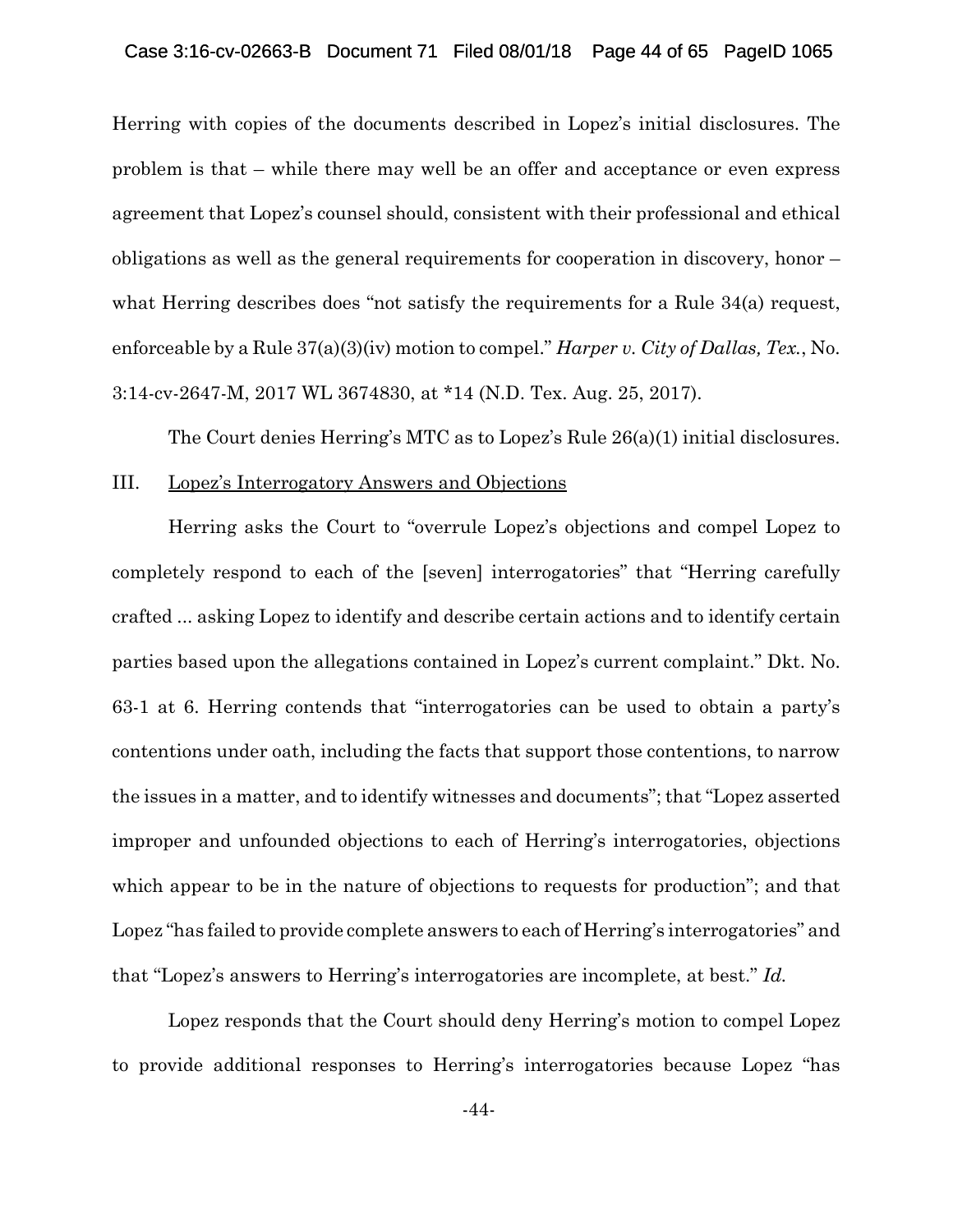## Case 3:16-cv-02663-B Document 71 Filed 08/01/18 Page 45 of 65 PageID 1066

answered the interrogatories to the best of his ability, provided objections and justifications for the objections, as permitted by law," and has "provided supplemental responses within this response [to the MTC] to clarify [Lopez]'s previous responses to the interrogatories." Dkt. No. 66 at 10-11.

Herring replies that "Lopez has not provided any affidavit or other evidence in support of his unfounded objections and his groundless privileges" and that Lopez's "offers to 'supplement' his written responses to Herring's interrogatories ... do not comply with the applicable Federal Rules of Civil Procedure and are inadequate, at best." Dkt. No. 70 at 1-2. According to Herring, "[i]n a nutshell, the Response fails to show how Lopez's repetitive and prophylactic objections to all seven (7) of Herring's interrogatories are appropriate, even though the Response confirms his obligation to do so," and, "[m]ore specifically, Lopez has not demonstrated how Herring's interrogatories call for information that is overly broad, unduly burdensome, vague, ambiguous, not reasonably calculated to lead to the discovery of admissible evidence or not in his possession, custody or control" and "has also failed to provide any support for his claim that his answers should be protected by the attorney-client, work-product or 'other applicable privileges and immunities.'" *Id.* at 3-4. "Rather, with the exception of Interrogatory No. 2, Lopez rehashes his objections to each interrogatory and offers unsworn 'supplements,'" but "doing so is not sufficient under Rule 33(b). As a result, Herring hereby renews its request that the Court overrule Lopez's improper objections to Interrogatories 1, 3, 4, 5, 6 and 7 and compel Lopez to provide complete, sworn responses." *Id.* at 4.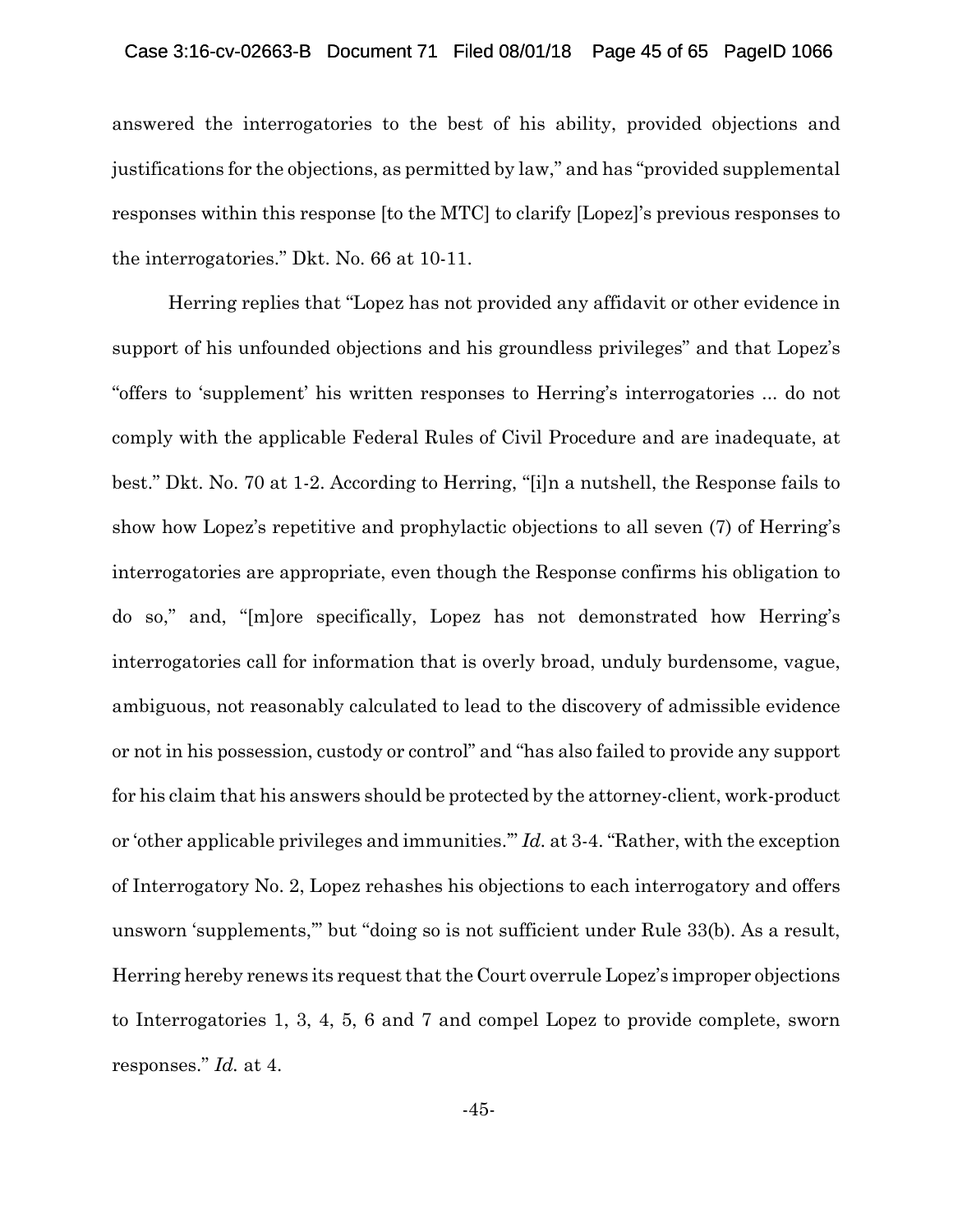## Case 3:16-cv-02663-B Document 71 Filed 08/01/18 Page 46 of 65 PageID 1067

The Court agrees that any supplemental answers must comply with Rule 33(b)'s "under oath" requirement, and that providing Lopez's counsel's explanations in an unsworn brief in response to the MTC does not comply with this requirement. *See generally Brown*, 2013 WL 11842015, at \*2.

The Court also notes that Lopez's combined objections and responses to Herring's interrogatories and requests for production begin with several lists captioned "Preliminary Statement" and "General [or Specific] Objections to Instructions and Definitions." *See* Dkt. No. 63-7 at 3-5 of 33. As the Court has seen before, Lopez includes these lists of general objections "before addressing any specific discovery requests and purported to incorporate by reference all of those objections into every response to every discovery request," but, as the Court has previously explained, "[s]o-called boilerplate or unsupported objections – even when asserted in response to a specific discovery request and not as part of a general list of generic objections preceding any responses to specific discovery requests – are ... improper and ineffective and may rise (or fall) to the level of what the Fifth Circuit has described as 'an all-too-common example of the sort of 'Rambo tactics' that have brought disrepute upon attorneys and the legal system.'" *Heller*, 303 F.R.D. at 483 (quoting *McLeod*, 894 F.2d at 1484-86).

In responding to the MTC, Lopez does not attempt to rely on these preliminary lists of objections, but the Court again reminds counsel that they must "cease and desist from raising these free-standing and purportedly universally applicable 'general objections' in responding to discovery requests" and that "[d]eploying these general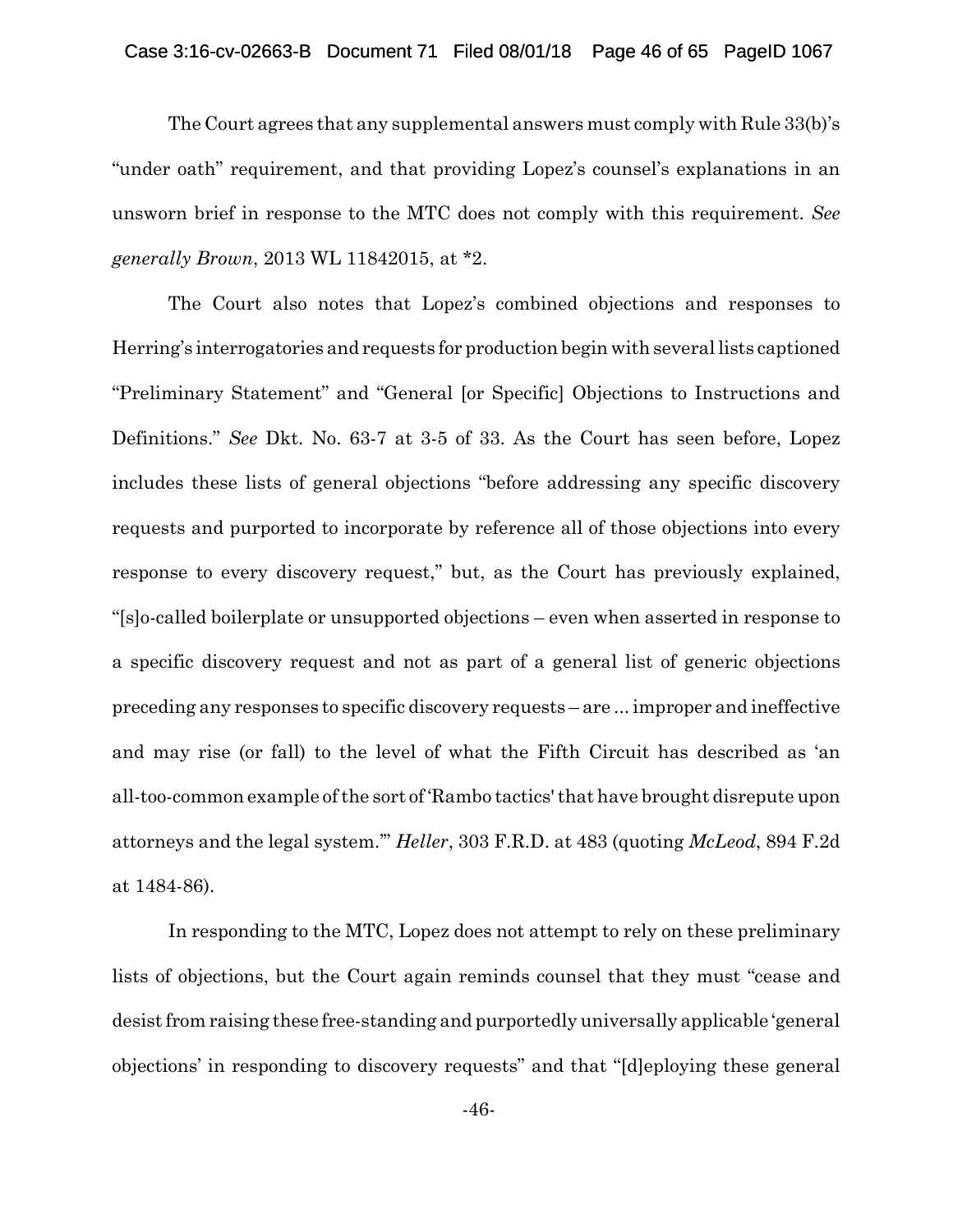objections in this manner is, for the reasons explained above, inconsistent with the Federal Rules and is not warranted by existing law." *Id.* at 484.

The Court will otherwise address each interrogatory, and Lopez's objections and answers thereto, *see* Dkt. No. 63-6 at 3-4 of 10; Dkt. No. 63-7 at 6-9 of 33, in turn, as the parties do in their response and reply briefs.

**A. Interrogatory No. 1**: "Describe each specific act that you contend was taken by Ltd. to obtain 'sales leads' as alleged by you in paragraph 3 of your First Amended Class Action Complaint."

The Court is not persuaded that Lopez properly answered this contention interrogatory by generally pointing documents. Lopez has now shown that Herring can locate and identify the requested information at least as readily as Lopez can from its documents that Lopez reference – but fails to identify with the specificity that Rule 33(d) requires, as explained above.

Lopez's objections to this interrogatory are unsupported and unsustainable boilerplate and are overruled and, for that matter, as to those objections that Lopez has not expressly urged and argued in support in responding to the MTC, are waived.

Further, Lopez's correspondingly responding "subject to" and "without waiving" those objections is improper, as the undersigned and many other judges in this circuit and elsewhere have now made clear for several years. *See State Auto.*, 2018 WL 3548866, at \*13 (collecting cases); *Firebirds International, LLC v. Firebird Restaurant Group, LLC*, No. 3:17-cv-2719-B, Dkt. No. 47 at 36-39 (N.D. Tex. July 16, 2018) (collecting cases).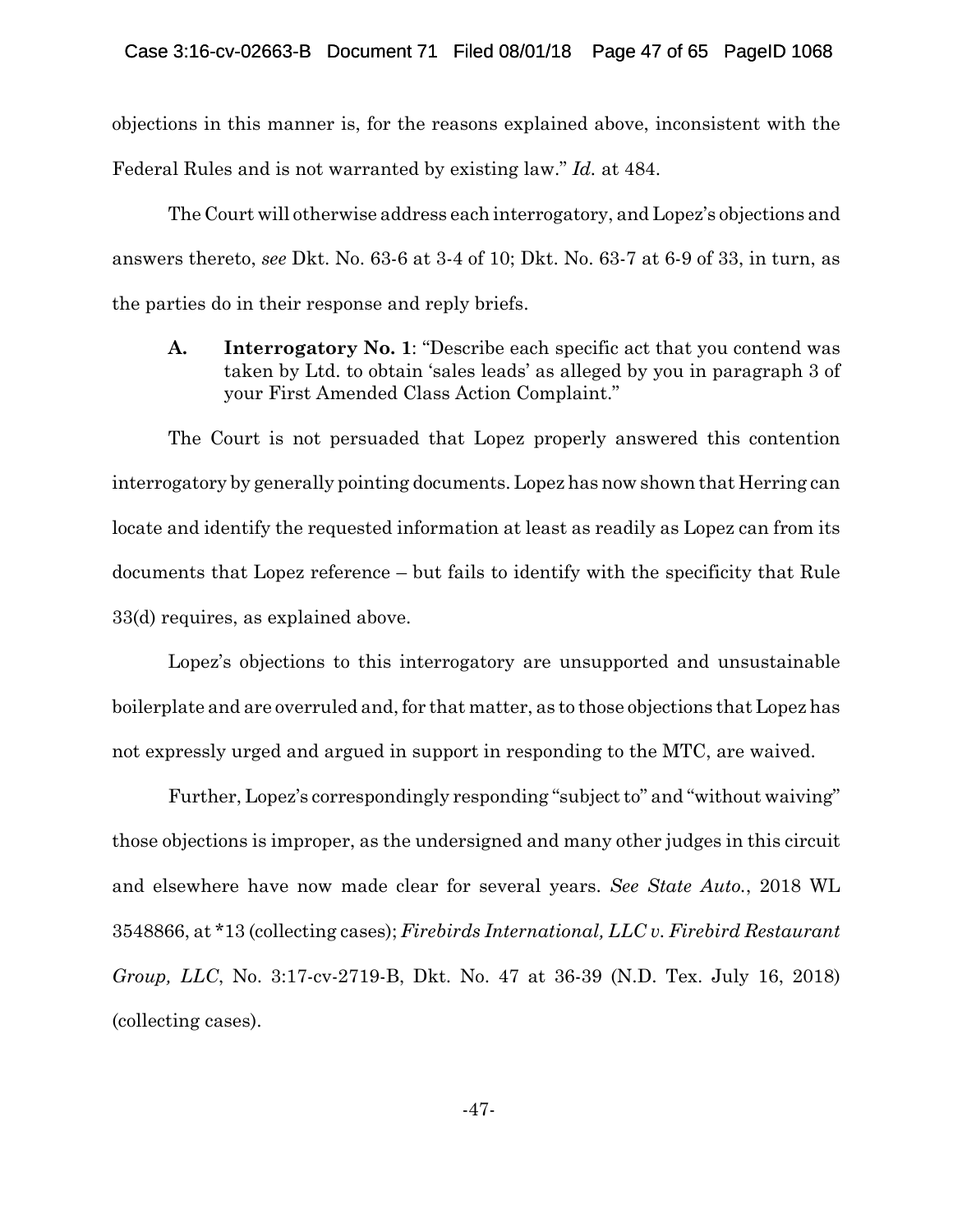And Lopez has not complied with Rule 26(b)(5)(A)'s requirements for any information withheld on the basis of privilege or work product.

The Court grants the MTC as to this interrogatory and orders that Lopez must, by **August 14, 2018**, serve on Herring's counsel a complete answer – without objections – to Interrogatory No. 1 in compliance with Rule 33's requirements.

**B. Interrogatory No. 2**: "Identify all 'third party data suppliers' that you contend obtained motor vehicle record data from the Texas DMV."

This interrogatory asks about a contention in Lopez's live complaint. *See* Dkt. No. 47 at 3. And Lopez is not required to make an extensive investigation in responding to this interrogatory but is required to pull together a verified answer by reviewing all sources of responsive information reasonably available to him and providing the responsive, relevant facts reasonably available to him. As Herring notes in reply, "Lopez suggests, without offering any specific evidentiary support, that it would be unduly burdensome for him to identify the 'third party data suppliers' he references in his Amended Complaint (Doc. 47, P. 3), and yet he goes on to provide another unsworn 'supplement' which does not meet the requirement of Rule 33(b)." Dkt. No. 70 at 4.

The Court determines that Lopez has not properly supported or substantiated his burden objection and that, in any event, requiring Lopez to provide a full answer against the standard noted above would not be either unduly burdensome or disproportionate to the needs of the case. And, as with Interrogatory No. 1, Lopez's other objections to this interrogatory are unsupported and unsustainable boilerplate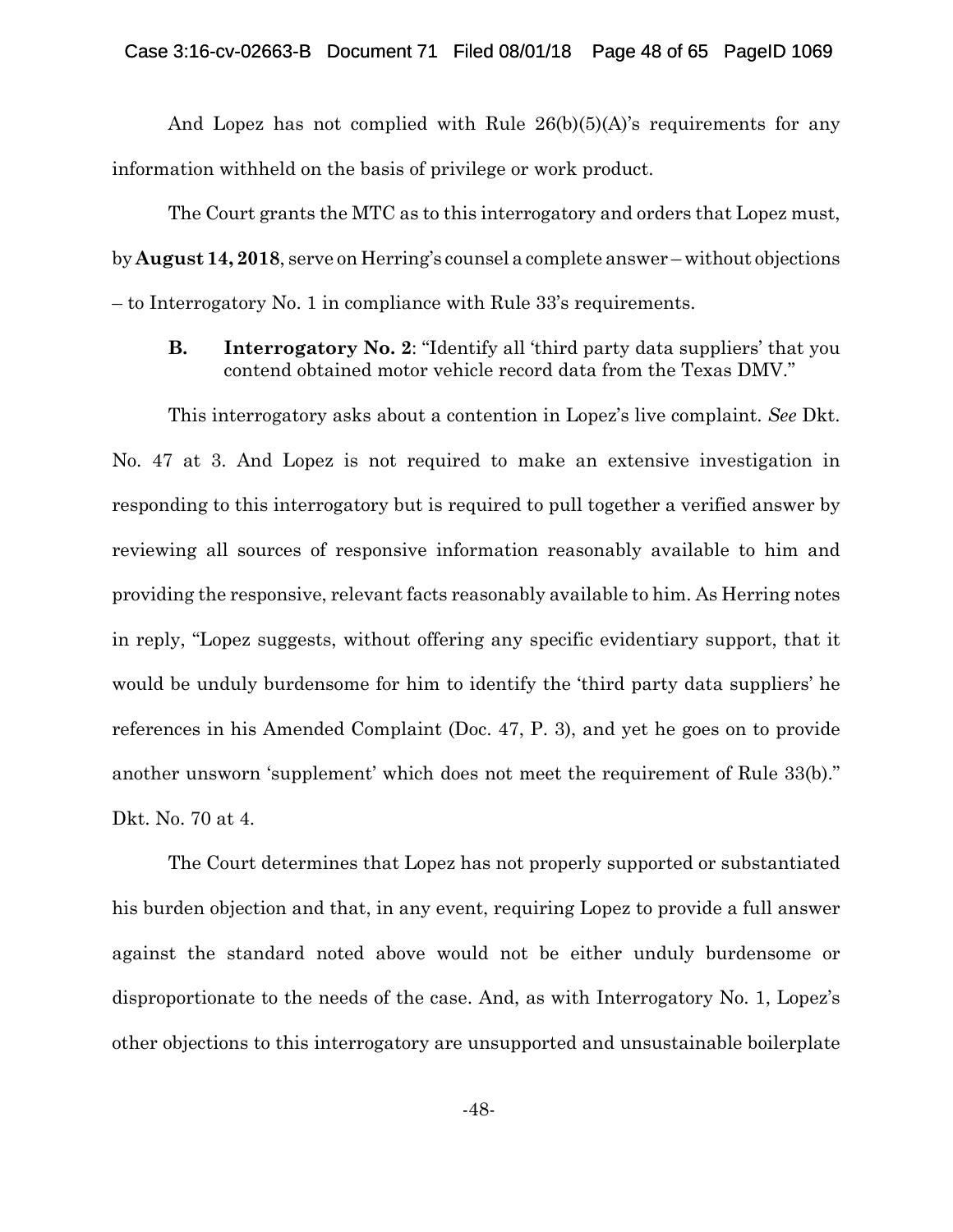## Case 3:16-cv-02663-B Document 71 Filed 08/01/18 Page 49 of 65 PageID 1070

and are overruled and, for that matter, as to those objections that Lopez has not expressly urged and argued in support in responding to the MTC, are waived, and Lopez's correspondingly responding "subject to" and "without waiving" those objections is improper, And Lopez, here too, has not complied with Rule  $26(b)(5)(A)$ 's requirements for any information withheld on the basis of privilege or work product.

The Court grants the MTC as to this interrogatory, overrules Lopez's objections to Interrogatory No. 2, and orders that Lopez must, by **August 14, 2018**, serve on Herring's counsel a complete answer – without objections – to Interrogatory No. 2 in compliance with Rule 33's requirements.

**C. Interrogatory No. 3**: "Describe each specific act that you contend was taken by the 'third party data suppliers' identified in Interrogatory No. 2 to obtain motor vehicle motor vehicle record data from the Texas DMV."

For the same reasons as with Interrogatory Nos. 1 and 2, Lopez's boilerplate objections to this interrogatory are overruled, and, while Lopez is not required to make an extensive investigation in responding to this interrogatory but is required to pull together a verified answer by reviewing all sources of responsive information reasonably available to him and providing the relevant facts reasonably available to him that are responsive to this contention interrogatory. The Court grants the MTC as to this interrogatory, overrules Lopez's objections to Interrogatory No. 3, and orders that Lopez must, by **August 14, 2018**, serve on Herring's counsel a complete answer – without objections – to Interrogatory No. 3 in compliance with Rule 33's requirements.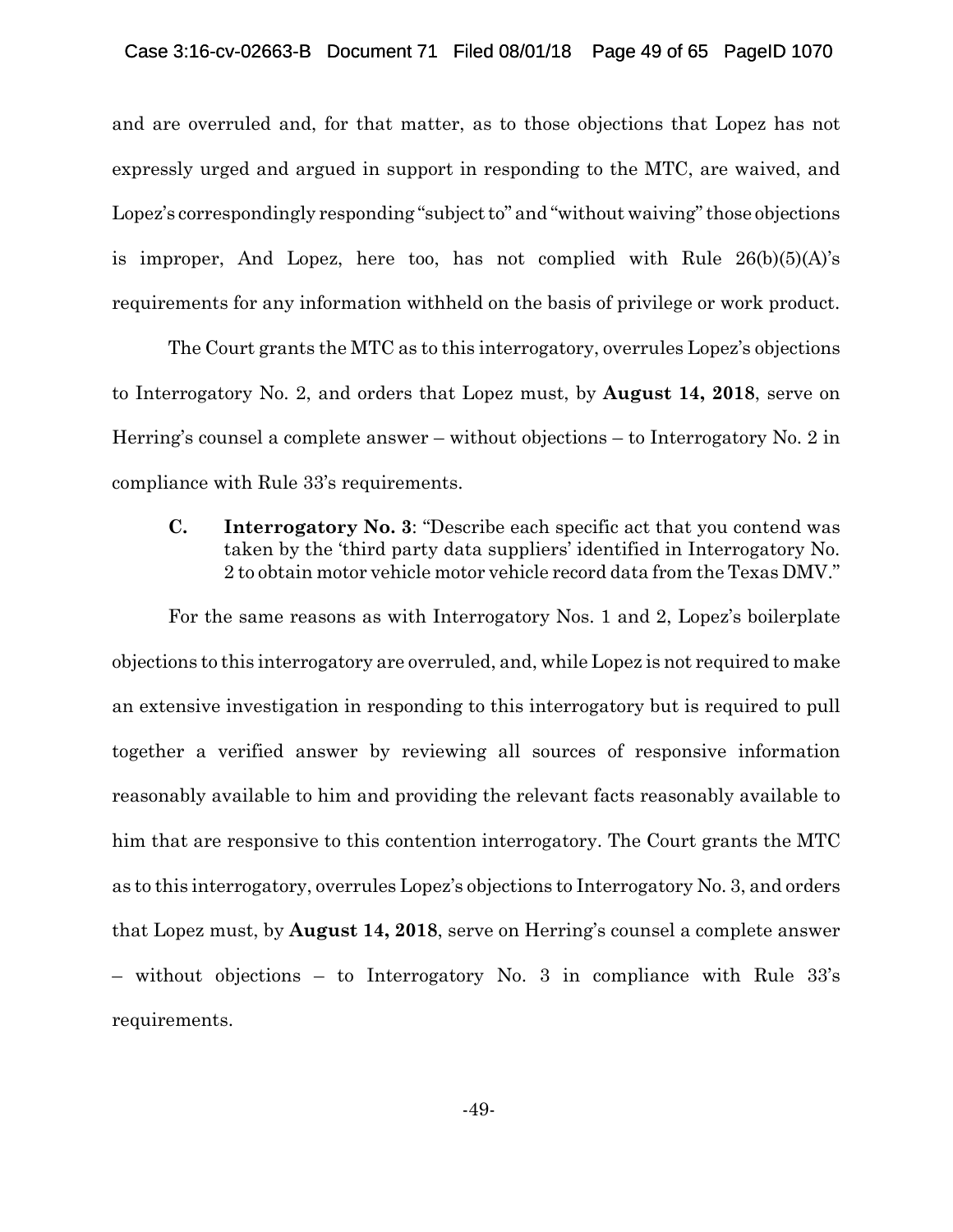**D. Interrogatory No. 4**: "Describe each specific act that you contend was taken by Ltd. to knowingly obtain your motor vehicle record data from the Texas DMV." **Interrogatory No. 5**: "Describe each specific act that you contend was taken by Ltd. to 'redisclose and/or resell' your motor vehicle record data allegedly obtained from the Texas DMV." **Interrogatory No. 6**: "Identify all individuals and entities you contend were involved in allegedly obtaining your motor vehicle record data from the Texas DMV." **Interrogatory No. 7**: "Describe each specific act that you contend was taken to obtain your motor vehicle record data from the Texas DMV by

the individuals or entities identified in your response to Interrogatory No.

All of the Court's analysis as to Interrogatory No. 1 applies equally to Lopez's objections and answers to these interrogatories. And, again, while Lopez is not required to make an extensive investigation in responding to these interrogatories but is required to pull together a verified answer by reviewing all sources of responsive information reasonably available to him and providing the relevant facts reasonably available to him that are responsive to these contention interrogatories. For these reasons, the Court grants the MTC as to these interrogatories and orders that Lopez must, by **August 14, 2018**, serve on Herring's counsel a complete answer – without objections – to Interrogatory Nos. 4, 5, 6, and 7 in compliance with Rule  $33\text{'s}$ requirements.

## IV. Lopez's Responses and Objections to Requests for Production

 $6.$ "

Herring asks the Court to "overrule Lopez's objections to Herring's requests for production and compel Lopez to produce all responsive documents and information" in response to its "range of requests for production asking Lopez to provide documents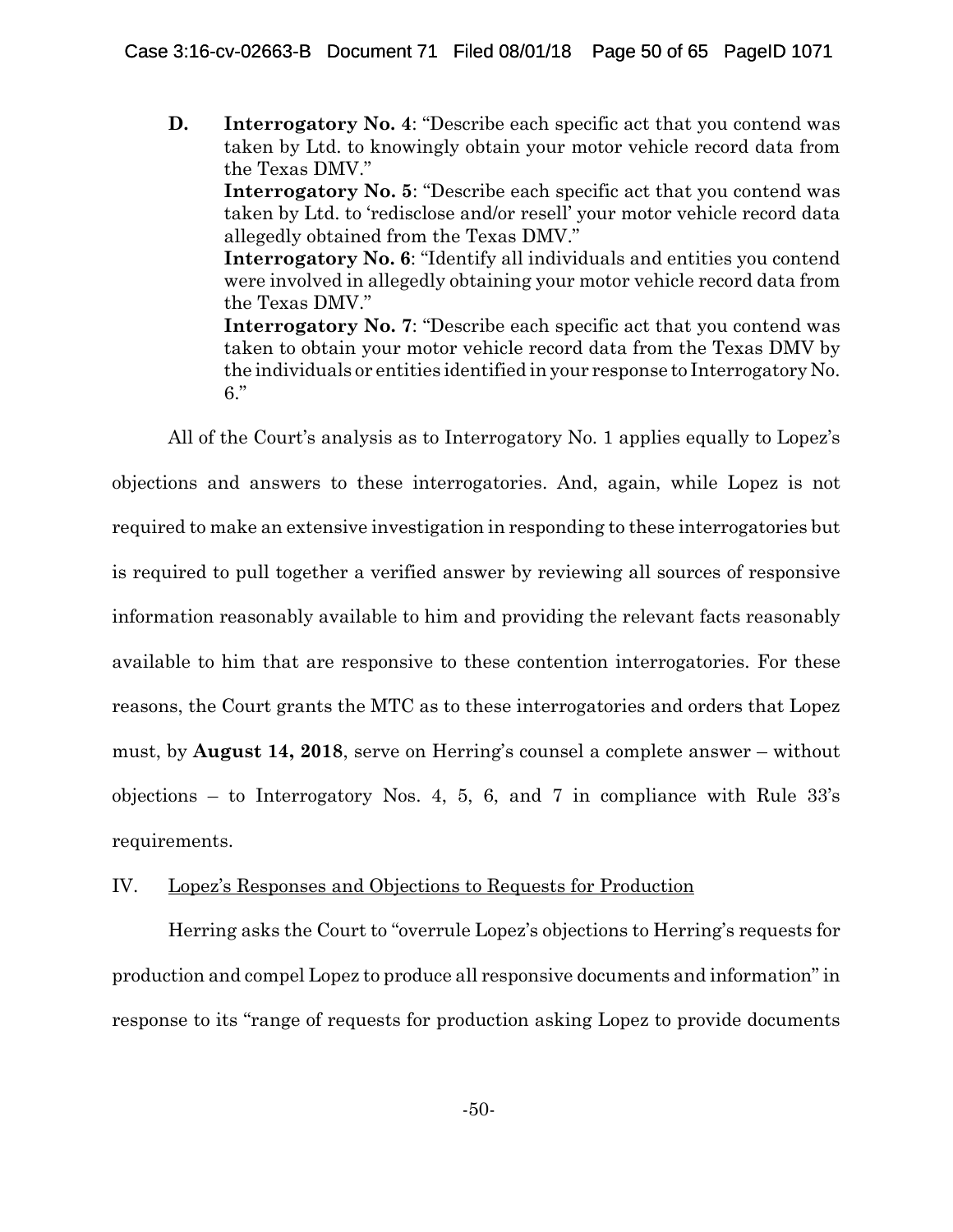based on his allegations in his complaint and based upon the information and

individuals identified in his Initial Disclosures," as follows:

1. Documents that demonstrate or confirm (or negate) your contention that Ltd. does business as Don Herring North Mitsubishi ("North").

2. Documents that demonstrate or confirm your contention that Ltd. does business as Herring Management, LLC ("Management").

3. Documents that demonstrate or confirm your contention Ltd. does business as Don Herring Auto Sales, Inc. ("Auto Sales").

4. Documents that demonstrate or confirm your contention that Don Herring, Sr., has knowledge of or discoverable information regarding Ltd.'s marketing practices and/or the alleged acquisition of Plaintiff's motor vehicle record data from the Texas DMV.

5. Documents that demonstrate or confirm your contention that Don Herring, Jr., has knowledge of or discoverable information regarding Ltd.'s marketing practices and/or the alleged acquisition of Plaintiff's motor vehicle record data from the Texas DMV.

6. Documents that demonstrate or confirm your contention that Sherri Herring has knowledge of or discoverable information regarding Ltd.'s marketing practices and/or the alleged acquisition of Plaintiff's motor vehicle record data from the Texas DMV.

7. Documents that demonstrate or confirm your contention that Alan Ray has knowledge of or discoverable information regarding Ltd.'s marketing practices and/or the alleged acquisition of Plaintiff's motor vehicle record data from the Texas DMV.

8. Documents that demonstrate or confirm your contention that Cary Wilson has knowledge of or discoverable information regarding Ltd.'s marketing practices and/or the alleged acquisition of Plaintiff's motor vehicle record data from the Texas DMV.

9. Documents that demonstrate or confirm your contention that Rueben Mosley has knowledge of or discoverable information regarding Ltd.'s marketing practices and/or the alleged acquisition of Plaintiff's motor vehicle record data from the Texas DMV.

10. Documents that demonstrate or confirm your contention that Tacito & Associates and/or Tacito Direct has knowledge of or discoverable information regarding Ltd.'s marketing practices and/or the alleged acquisition of Plaintiff's motor vehicle record data from the Texas DMV. 11. Documents that demonstrate or confirm your contention that Anthony J. Tacito a/k/a A.J. Tacito a/k/a Tony Tacito has knowledge of or discoverable information regarding Ltd.'s marketing practices and/or the alleged acquisition of Plaintiff's motor vehicle record data from the Texas DMV.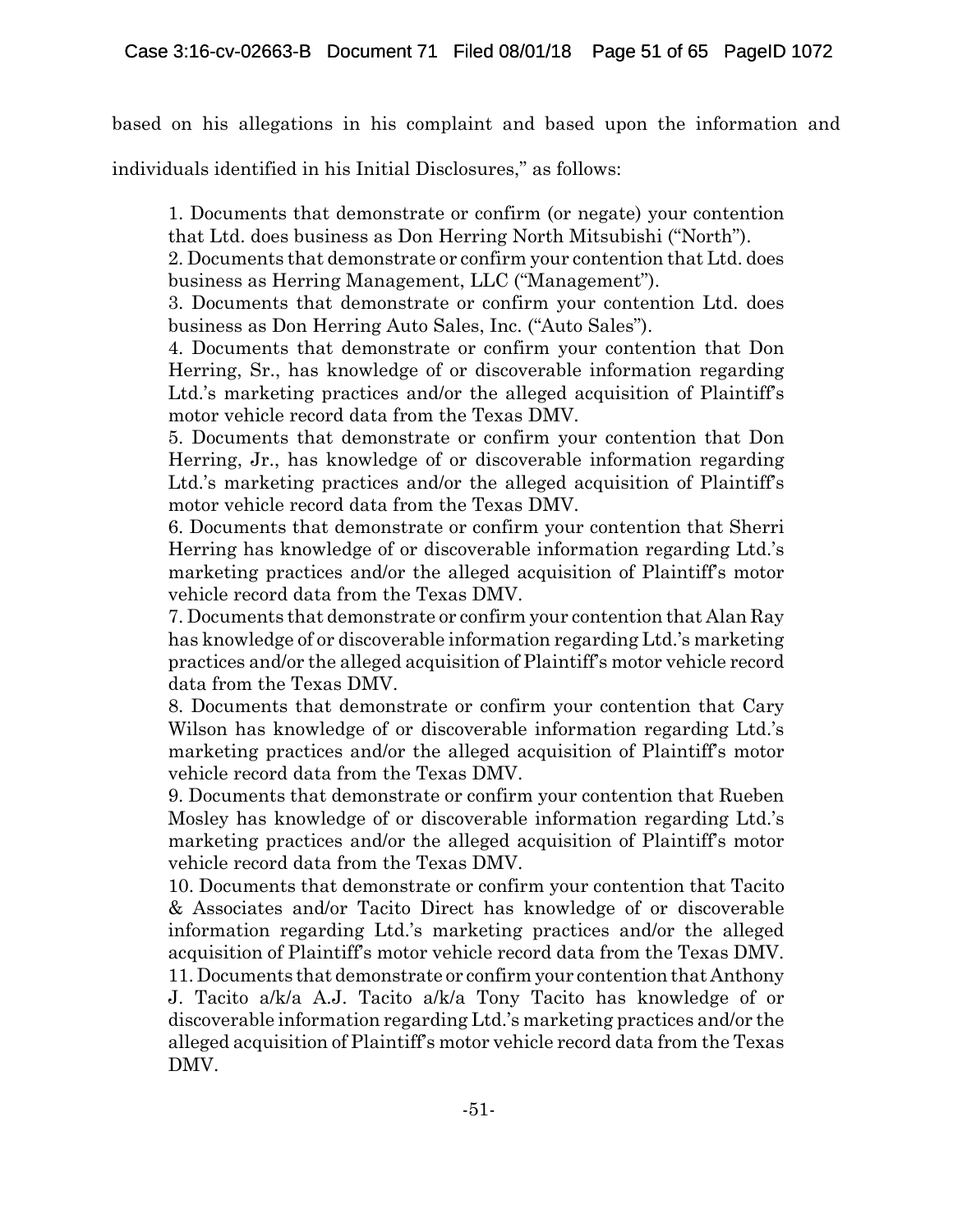12. Documents that demonstrate or confirm your contention that BB Direct, Inc. has knowledge of or discoverable information regarding Ltd.'s marketing practices and/or the alleged acquisition of Plaintiff's motor vehicle record data from the Texas DMV.

13. Documents that demonstrate or confirm your contention that Brian Berg has knowledge of or discoverable information regarding Ltd.'s marketing practices and/or the alleged acquisition of Plaintiff's motor vehicle record data from the Texas DMV.

14. Documents that demonstrate or confirm your contention that Netunim, LP has knowledge of or discoverable information regarding the alleged acquisition of Plaintiff's motor vehicle record data from the Texas DMV.

15. Documents that demonstrate or confirm your contention that Datashark, LLC has knowledge of or discoverable information regarding the alleged acquisition of Plaintiff's motor vehicle record data from the Texas DMV.

16. Documents that demonstrate or confirm your contention that Socharet, LLC has knowledge of or discoverable information regarding the alleged acquisition of Plaintiff's motor vehicle record data from the Texas DMV.

17. Documents that demonstrate or confirm your contention that Monica Braverman has knowledge of or discoverable information regarding the alleged acquisition of Plaintiff's motor vehicle record data from the Texas DMV.

18. All communications or correspondence you sent to or received from Ltd., including any and all of its present and former officers, directors, agents, employees, representatives, shareholders, owners, members, managers, partners, and insurers.

19. All communications or correspondence you sent to or received from Don Herring Mitsubishi ("Mitsubishi"), including any and all of its present and former officers, directors, agents, employees, representatives, shareholders, owners, members, managers, partners, and insurers.

20. All communications or correspondence you sent to or received from Tacito & Associates and/or Tacito Direct including any and all of their present and former officers, directors, agents, employees, representatives, shareholders, owners, members, managers, partners and insurers.

21. All communications or correspondence you sent to or received from Anthony J. Tacito a/k/a A.J. Tacito a/k/a Tony Tacito, including any and all of his present and former agents, employees, representatives, and insurers.

22. All communications or correspondence you sent to or received from BB Direct, Inc., including any and all of its present and former officers,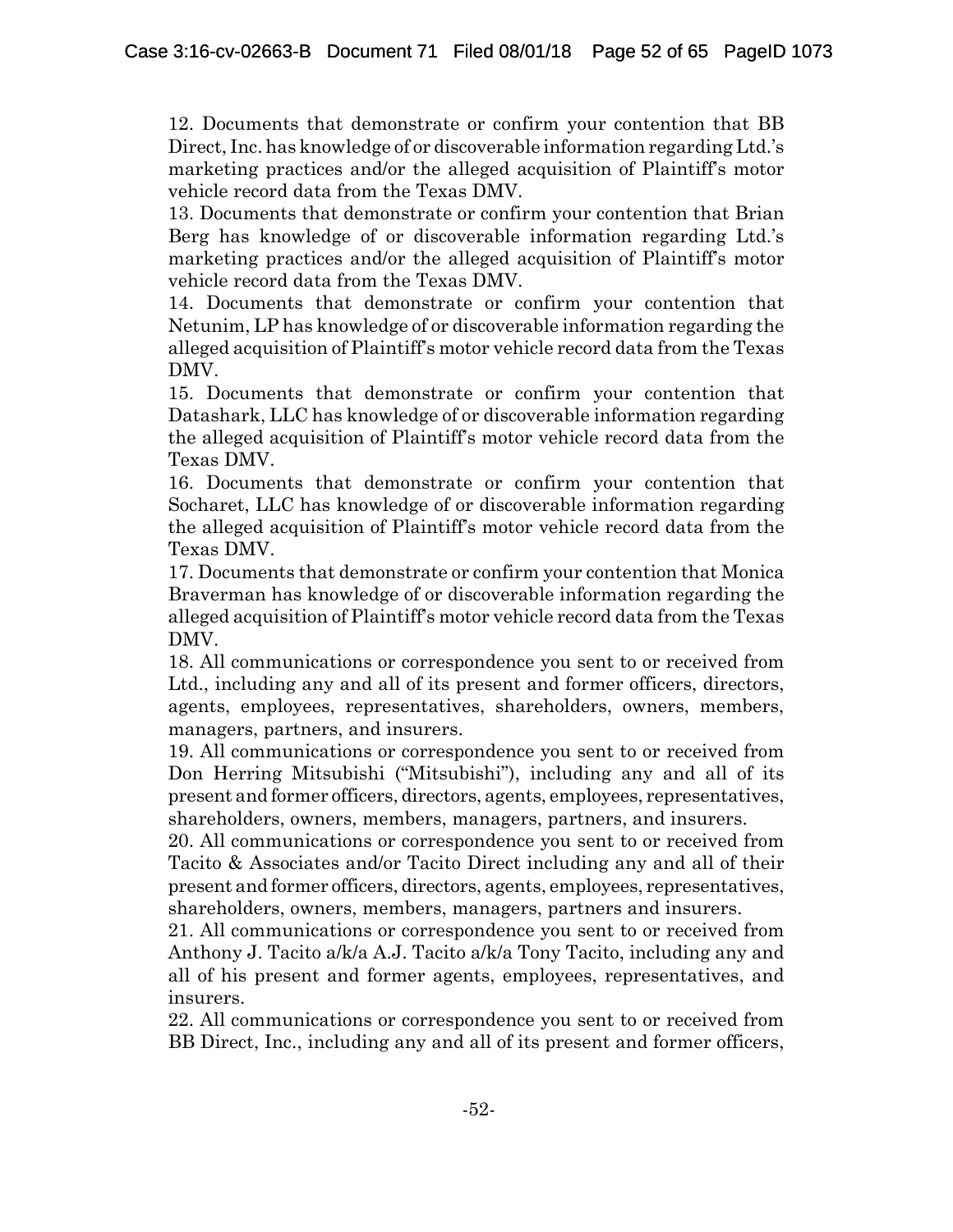directors, agents, employees, representatives, shareholders, owners, members, managers, partners, and insurers.

23. All communications or correspondence you sent to or received from Brian Berg, including any and all of his present and former agents, employees, representatives, and insurers.

24. All communications or correspondence you sent to or received from Netunim, LP including any and all of its present and former officers, directors, agents, employees, representatives, shareholders, owners, members, managers, partners and insurers.

25. All communications or correspondence you sent to or received from Datashark, LLC including any and all of its present and former officers, directors, agents, employees, representatives, shareholders, owners, members, managers, partners, and insurers.

26. All communications or correspondence you sent to or received from Socharet, LLC including any and all of its present and former officers, directors, agents, employees, representatives, shareholders, owners, members, managers, partners, and insurers.

27. All communications or correspondence you sent to or received from Monica Braverman, including any and all of her present and former agents, employees, representatives, and insurers.

28. All communications or correspondence you sent to or received from the Office of the Attorney General regarding the alleged acquisition by Ltd. or others of your motor vehicle record data from the Texas DMV.

29. All communications or correspondence you sent to or received from the Texas DMV regarding the alleged acquisition by Ltd. or others of your motor vehicle record data from the Texas DMV.

30. All communications or correspondence you sent to or received from the Randall Noe Auto Group regarding the alleged acquisition of your motor vehicle record data.

31. Documents that demonstrate or confirm that Ltd. obtained "sales leads" from "third party data suppliers who have obtained personal identifying information of motor vehicle owners from motor vehicle records maintained by the Texas Department of Motor Vehicles" as alleged by you in paragraph 3 of your First Amended Class Action Complaint.

32. Documents that demonstrate or confirm that the solicitation letter You received contains data obtained from the "State Department of Motor Vehicles" or the Texas DMV, as alleged by you in paragraph 5 of your First Amended Class Action Complaint.

33. Documents that demonstrate or confirm that Ltd. "knowingly violated the law," as alleged by you in paragraph 5 of your First Amended Class Action Complaint.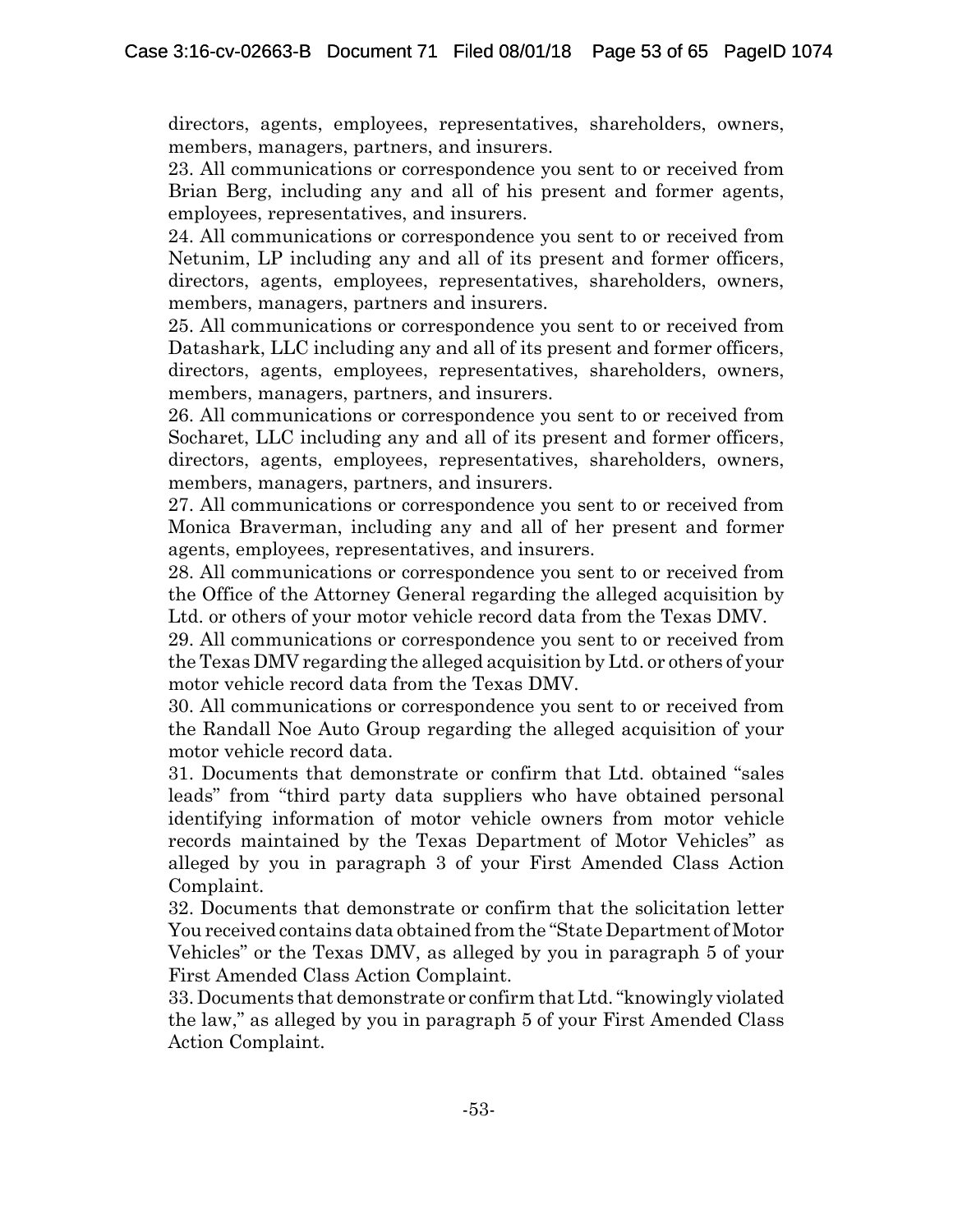34. Documents that demonstrate or confirm that Ltd. knowingly obtained Plaintiff's personal information, from a motor vehicle record, for a purpose not permitted, as alleged by your in paragraph 22 of your First Amended Class Action Complaint.

35. Documents that demonstrate or confirm that Ltd. is located at 3520 S. Marvin D. Love Freeway, Dallas, Texas 75224, as alleged by you in paragraph 23 of your First Amended Class Action Complaint.

36. Documents that demonstrate or confirm that Ltd. "obtain[ed], redisclose[d] and/or [sold] Plaintiff's motor vehicle records," as alleged by you in paragraph 23 of your First Amended Class Action Complaint.

37. Documents that demonstrate or confirm that Ltd. "access[ed], directly or indirectly, [Plaintiff's] motor vehicle records from the Texas Department of Motor Vehicles," as alleged by you in paragraph 23 of your First Amended Class Action Complaint.

38. Documents that demonstrate or confirm that Cary Wilson informed you that "the source of the vehicle information was obtained from the Texas State Department of Motor Vehicles," as alleged by you in paragraph 23 of your First Amended Class Action Complaint.

Dkt. No. 63-1 at 6-7; Dkt. No. 63-6 at 4-9 of 10; Dkt. No. 63-7 at 10-31 of 33.

Herring contends that it "is entitled to use requests for production to inspect or copy documents, electronically stored information, and tangible things that are discoverable under Rule 26(b)(1)" and that "Lopez has refused to provide a single document in response to Herring's requests for production and he has asserted improper and unfounded objections"; and that Lopez "has failed to provide complete answers to each of Herring's interrogatories" and that "Lopez's answers to Herring's interrogatories are incomplete, at best." Dkt. No. 63-1 at 6-7.

Lopez requests that the Court deny Herring's motion to compel Lopez to provide additional responses to Herring's requests for production because Herring "knows that Plaintiff has a limited source of documents, original only the initial solicitation letter sent to Plaintiff," and "knows that the majority of documents requested by Defendant's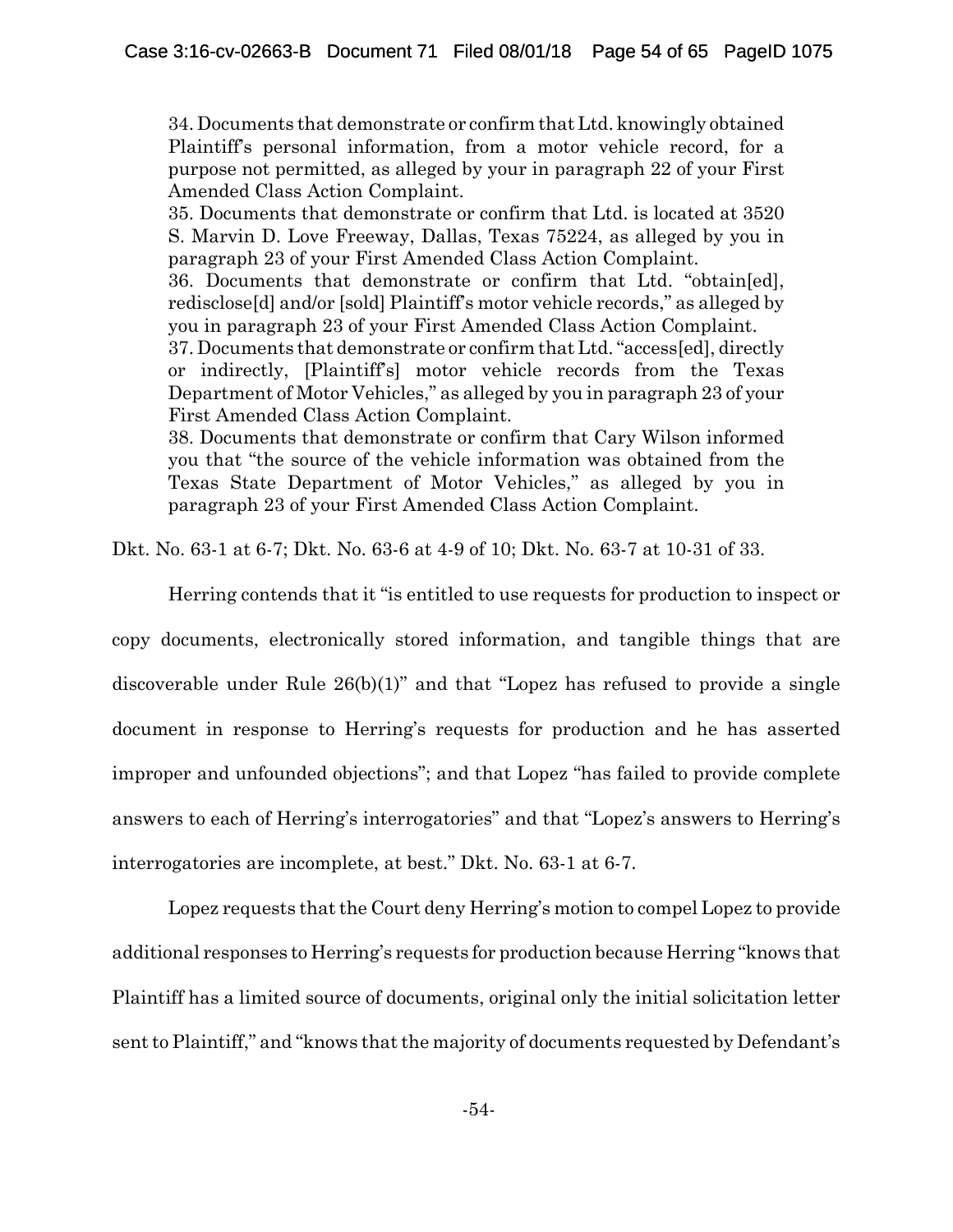## Case 3:16-cv-02663-B Document 71 Filed 08/01/18 Page 55 of 65 PageID 1076

Request for Production had already been produced to Defendant by Plaintiff, or are in the care, custody, or control of Defendant, and its Counsel." Dkt. No. 66 at 18. Lopez contends that he "has provided responses to the requests for production to the best of his ability, provided objections and justifications for the objections, as permitted by law," and has "provided supplemental responses within his response [to the MTC] to clarify Plaintiff's previous responses to the requests for production." *Id.*

Herring replies that "Lopez fails to offer any compelling argument or evidentiary support for the vast majority of the unfounded objections repeatedly asserted in his responses to Herring's requests for production" but rather "merely recycles his objections under the guise of categorizing Herring's requests for production." Dkt. No. 70 at 4.

And, Herring contends, "simply stated, Lopez's 'supplement' to his responses to Request Nos. 20-30 do not comply with Rule 34(b)." *Id.* at 8.

The Court agrees that any supplemental or amended responses must be formally served, complying with Rule 34(b), and the Court will otherwise address each request for production or category of request, in turn, as the parties do in their briefs.

## **A. Corporate Identity of Defendant – Request for Production Nos. 1, 2, 3, & 35**

Lopez asserts that he has admitted error in part in naming the defendants in this case and points Herring to documents responsive to Request for Production Nos. 1, 2, 3, and 35 as provided to Herring with Lopez's response. *See* Dkt. No. 66 at 21.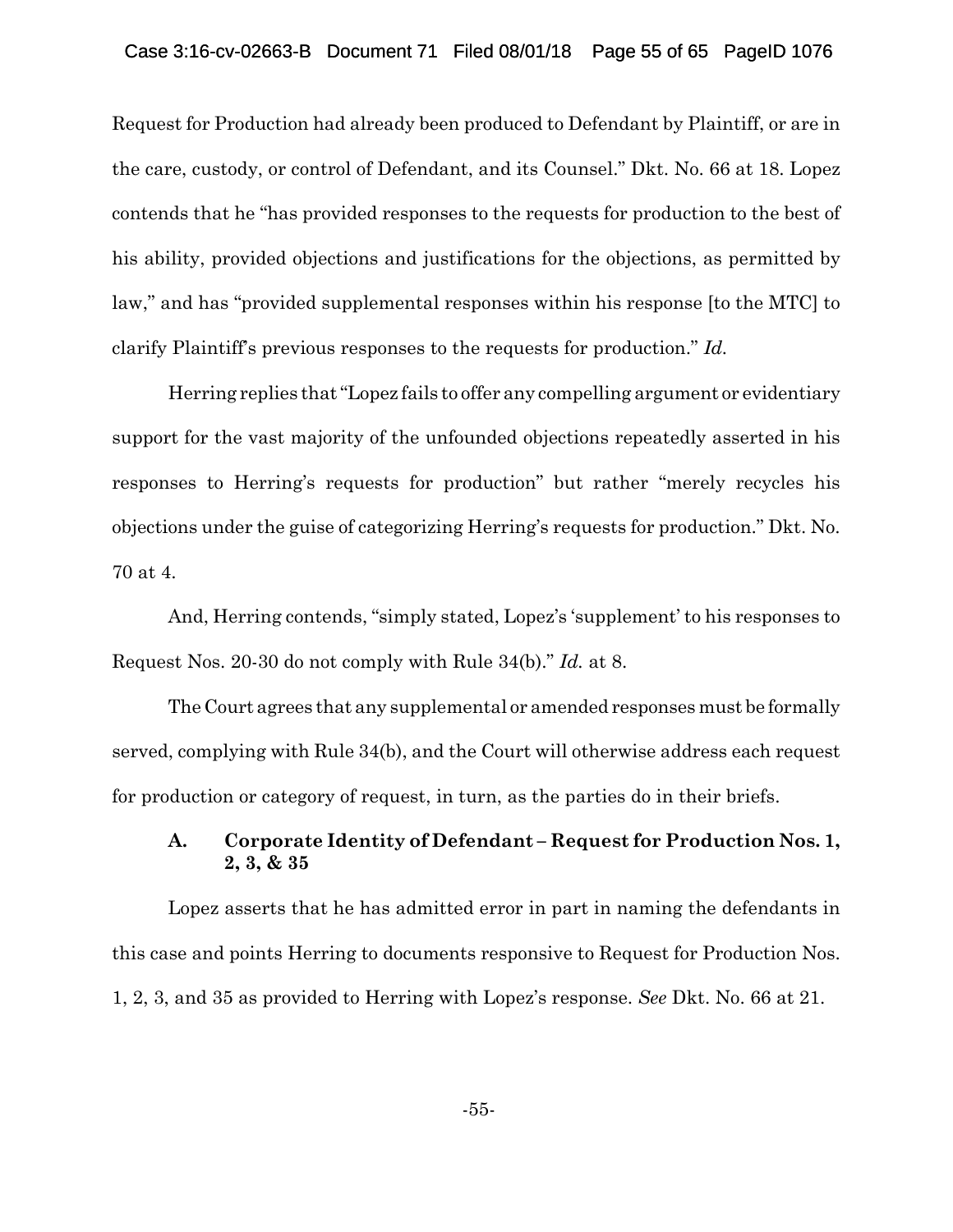## Case 3:16-cv-02663-B Document 71 Filed 08/01/18 Page 56 of 65 PageID 1077

Herring replies that Lopez "fails to assert any evidence for the identical objections asserted in his responses to Requests Nos. 1, 2, 3 and 35" and that, "based on the standards Lopez recites in his Response (Doc. No. 66 P. 23), which confirm that evidentiary support is required for his prophylactic objections, Lopez's objections to these requests for production should be overruled and Lopez should be compelled to produce responsive documents, if any exist." Dkt. No. 70 at 5.

The Court agrees with Herring. Lopez has not identified how he complied with Rule  $34(b)(2)(E)(i)$ 's requirements in generally pointing Herring to produced documents responsive to Request for Production Nos. 1, 2, 3, and 35. Lopez's objections to these four requests are unsupported and unsustainable boilerplate and are overruled and, for that matter, as to those objections that Lopez has not expressly urged and argued in support in responding to the MTC, are waived. Further, Lopez's correspondingly responding "subject to" and "without waiving" those objections is improper. Indeed, Lopez states that he is withholding unspecified responsive document based on his objections. And Lopez has not complied with Rule 26(b)(5)(A)'s requirements for any documents or ESI withheld on the basis of privilege or work product.

The Court grants Herring's MTC as to Request for Production Nos. 1, 2, 3, and 35 and orders Lopez to, by **August 14. 2018**, serve on Herring's counsel complete written responses – without objections – to, and produce all previously unproduced, responsive documents in response to, Request for Production Nos. 1, 2, 3, and 35 in compliance with Rule 34(b)'s requirements.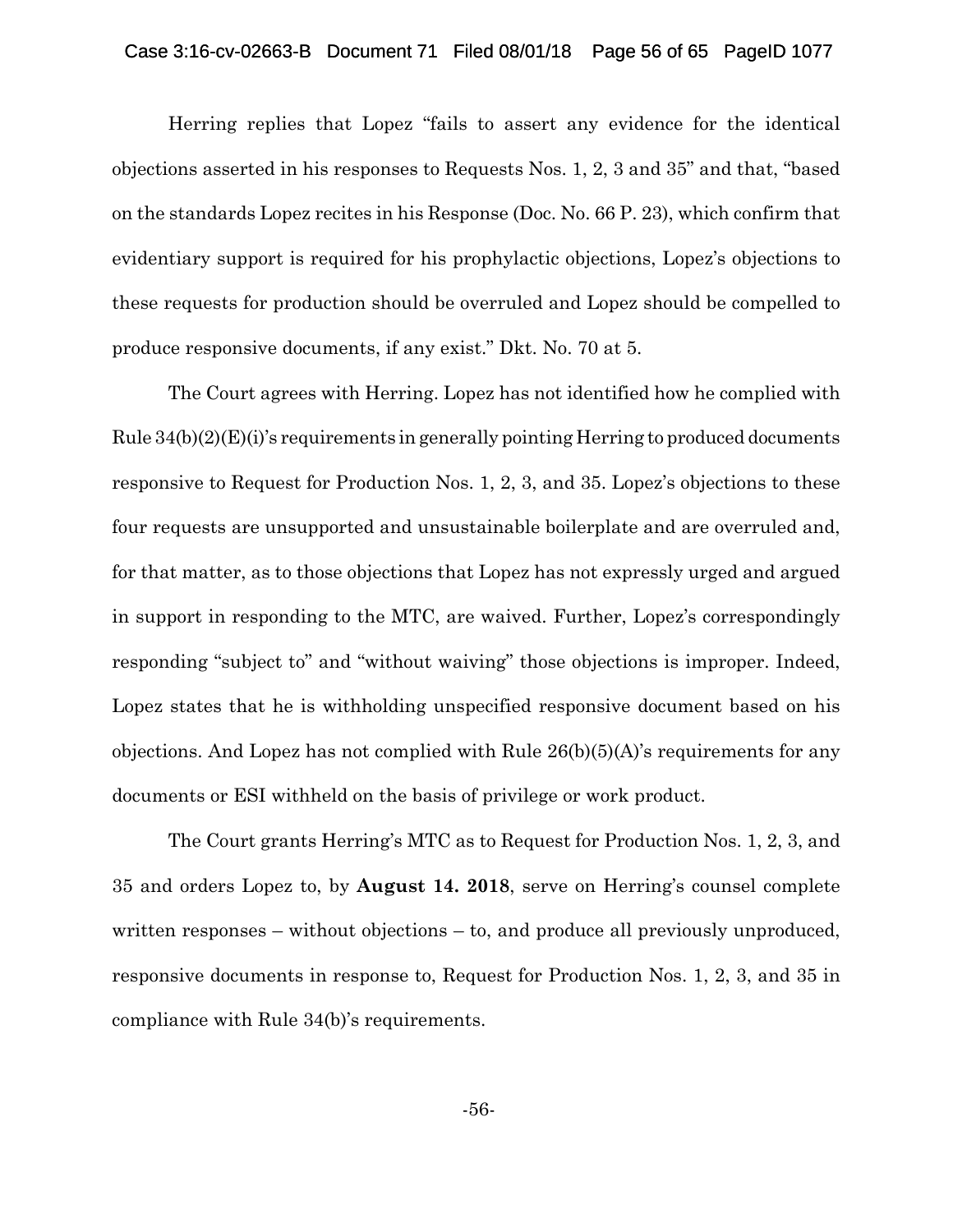## **B. "Knowingly" – Request for Production Nos. 4, 5, 6, 7, 8, 9, 10, 11, 12, 13, 14, 15, 16, 17, 31, 32, 33, 34, & 36**

As to these requests, Lopez only points to what he believes to be his conclusive victory on the "knowingly" requirement of his DPPA claim and asserts that Herring's efforts to obtain discovery relevant to that requirement are, accordingly, overbroad, unduly burdensome, or oppressive and that the majority of Defendant's requested discovery related to these noted nineteen (19) requests for production concerning *knowingly* was already provided to Defendants in documents attached to motions and filings." Dkt. No. 66 at 22-23.

Herring replies "the majority of Herring's requests for production (and his interrogatories) were crafted to obtain" evidence in support of Lopez's claim that Herring or a "third party" allegedly knowingly obtained Lopez's information from the Texas DMV. Dkt. No. 70 at 5-6.

Herring explains that, "[f]or example, since Lopez contended in his Initial Disclosures that certain individuals had knowledge of Herring's alleged acquisition of Lopez's motor vehicle information from the DMV and Herring's marketing practices and since Lopez's current complaint makes numerous references to Herring's alleged 'knowing' violations of the DPPA, Herring asked Lopez to provide the documents in his possession custody or control that supported those contentions. (See Request Nos. 4-9, 33 & 34) The Response does nothing to confirm Lopez's position that those requests are somehow overly broad, unduly burdensome, vague, ambiguous, call for information that is somehow privileged, and in some instances how those requests are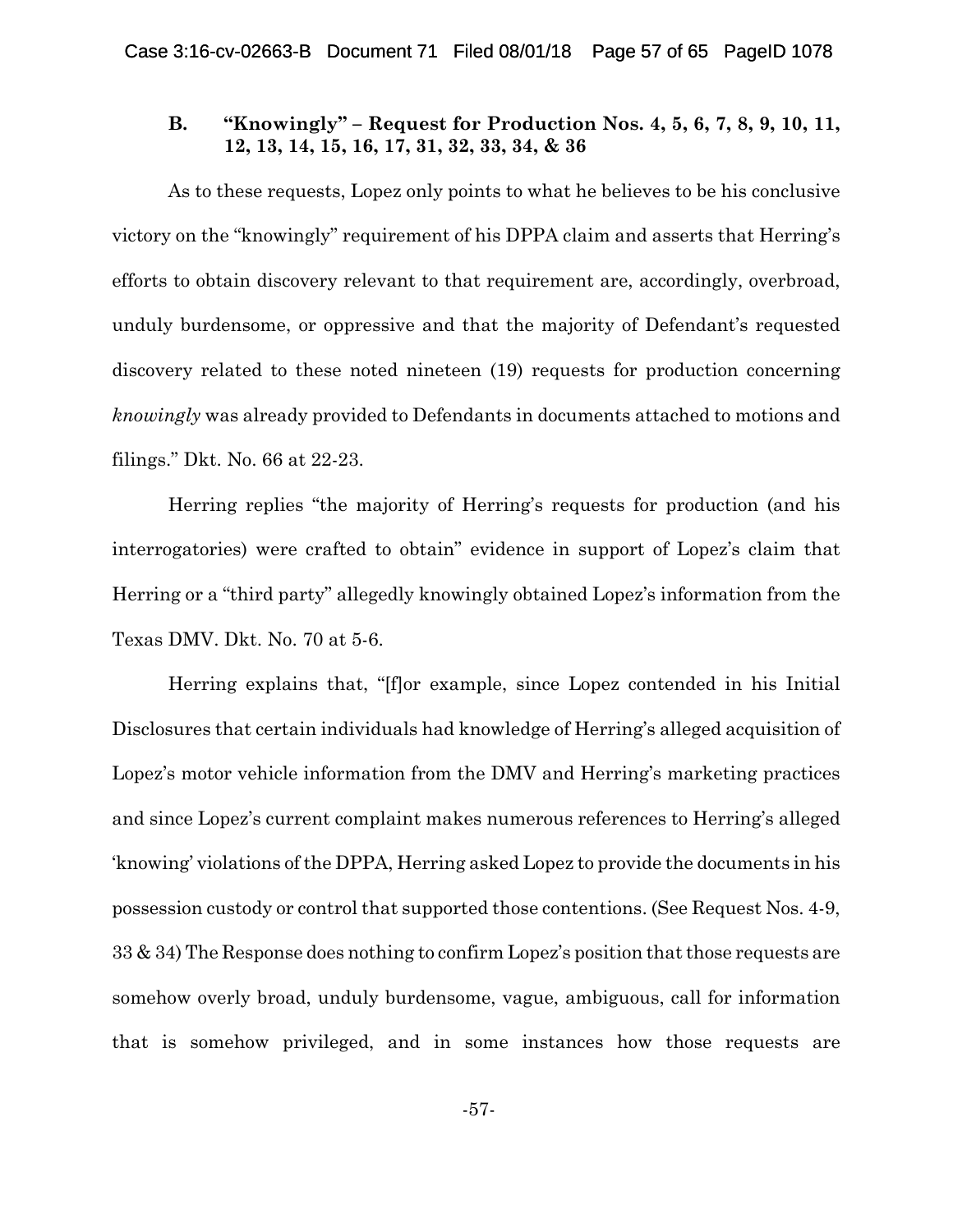## Case 3:16-cv-02663-B Document 71 Filed 08/01/18 Page 58 of 65 PageID 1079

'argumentative.'" *Id.* at 6. And, according to Herring, Lopez's response "is silent as to the requests Herring crafted to obtain the same supporting evidence from the 'third parties' identified in Lopez's Initial Disclosures and his current complaint. (See Request Nos. 10-17) Further, the Response does not contain support for the objections asserted in response to Request Nos. 31, 32 and 36, which were crafted to obtain evidence in support of Lopez's contentions in his current complaint about Herring's supposed knowing violation of the DPPA." *Id.*

The Court agrees. Lopez again has not identified how he complied with Rule  $34(b)(2)(E)(i)$ 's requirements in generally pointing Herring to produced documents responsive to Request for Production Nos. 4, 5, 6, 7, 8, 9, 10, 11, 12, 13, 14, 15, 16, 17, 31, 32, 33, 34, or 36. Lopez's objections to these nineteen requests are unsupported and unsustainable boilerplate and are overruled and, for that matter, as to those objections that Lopez has not expressly urged and argued in support in responding to the MTC, are waived. Further, again, Lopez's responding "subject to" and "without waiving" those objections is improper, and Lopez states in his responses that he is withholding unspecified responsive document based on his objections. And Lopez has not complied with Rule  $26(b)(5)(A)$ 's requirements for any documents or ESI withheld on the basis of privilege or work product.

And, as explained above, Lopez cannot resist discovery into the key "knowingly" requirement of his DPPA claim based on his belief that he will prevail, much less on any misapprehension that he already has conclusively prevailed on this element of his claim.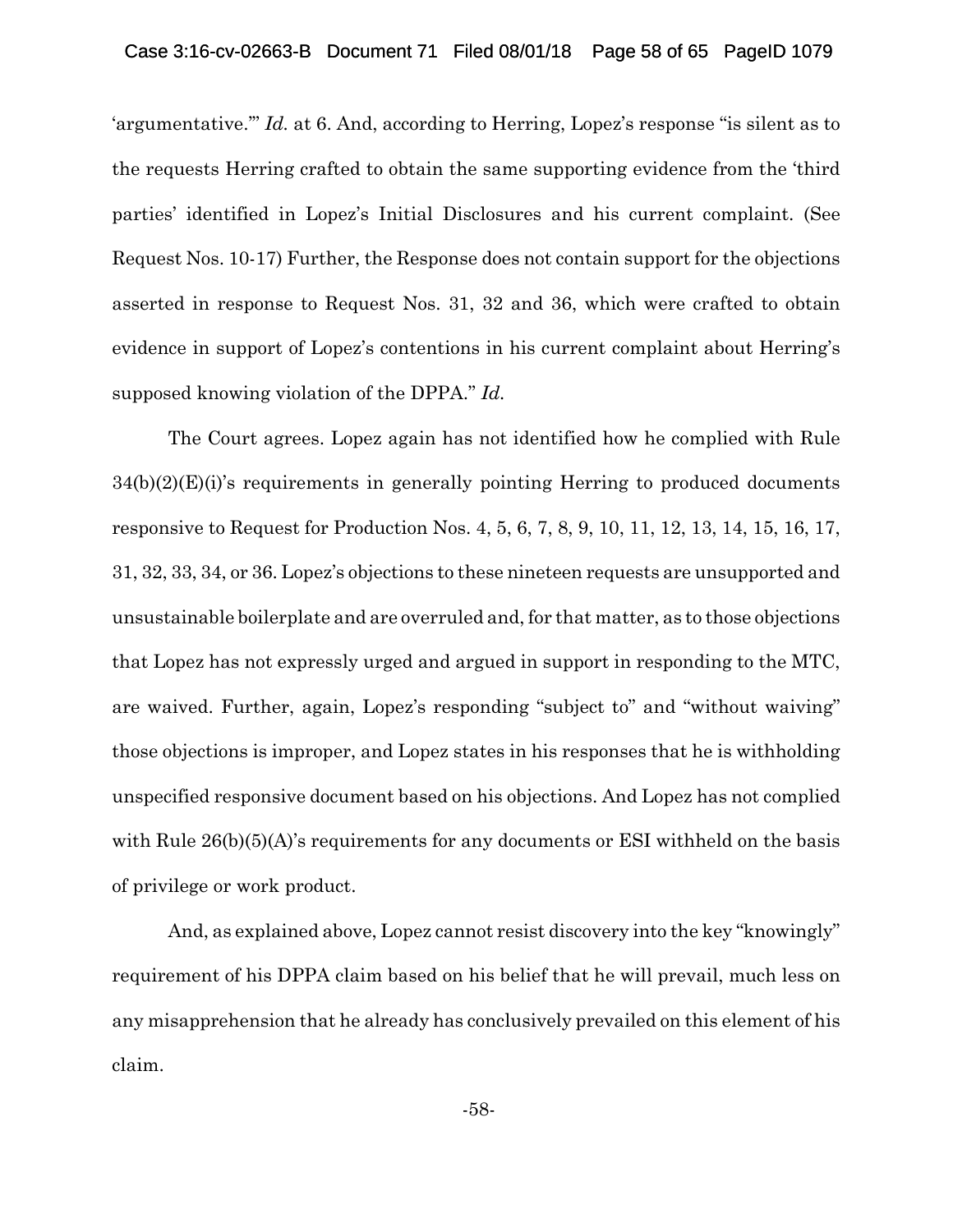The Court grants Herring's MTC as to Request for Production Nos. 4, 5, 6, 7, 8, 9, 10, 11, 12, 13, 14, 15, 16, 17, 31, 32, 33, 34, and 36 and orders Lopez to, by **August 14. 2018**, serve on Herring's counsel complete written responses – without objections – to, and produce all previously unproduced, responsive documents in response to, Request for Production Nos. 4, 5, 6, 7, 8, 9, 10, 11, 12, 13, 14, 15, 16, 17, 31, 32, 33, 34, and 36 in compliance with Rule 34(b)'s requirements.

## **C. Communication with Defendant – Request for Production Nos. 18 & 19**

As to these requests, Lopez responds that "the information had already been supplied to the Defendant" and that Lopez "can't produce additional document that it doesn't possess" and "should not have to produce documents already provided to Defendant." Dkt. No. 66 at 24. Lopez "reaffirms to the Defendant, and this Court, that Plaintiff is not in possession of any documents that have not already been provided to the Defendant, in that, all communications or correspondence sent to or received from [Herring] Ltd., and/or Don Herring Mitsubishi ('Mitsubishi') have been attached as exhibits to Plaintiff's motions." *Id.*

Herring replies that Lopez's response "is lacking on justification for the matching objections that Lopez asserts to these requests, which clearly fall within the scope of appropriate discovery in light of Lopez's claim that he received a mailer from Herring," and that "the objections to these requests should be overruled and Lopez should be compelled to provide copies of the responsive documents in his possession, custody and control." Dkt. No. 70 at 7. And, Herring argues, "Lopez's 'confirmation'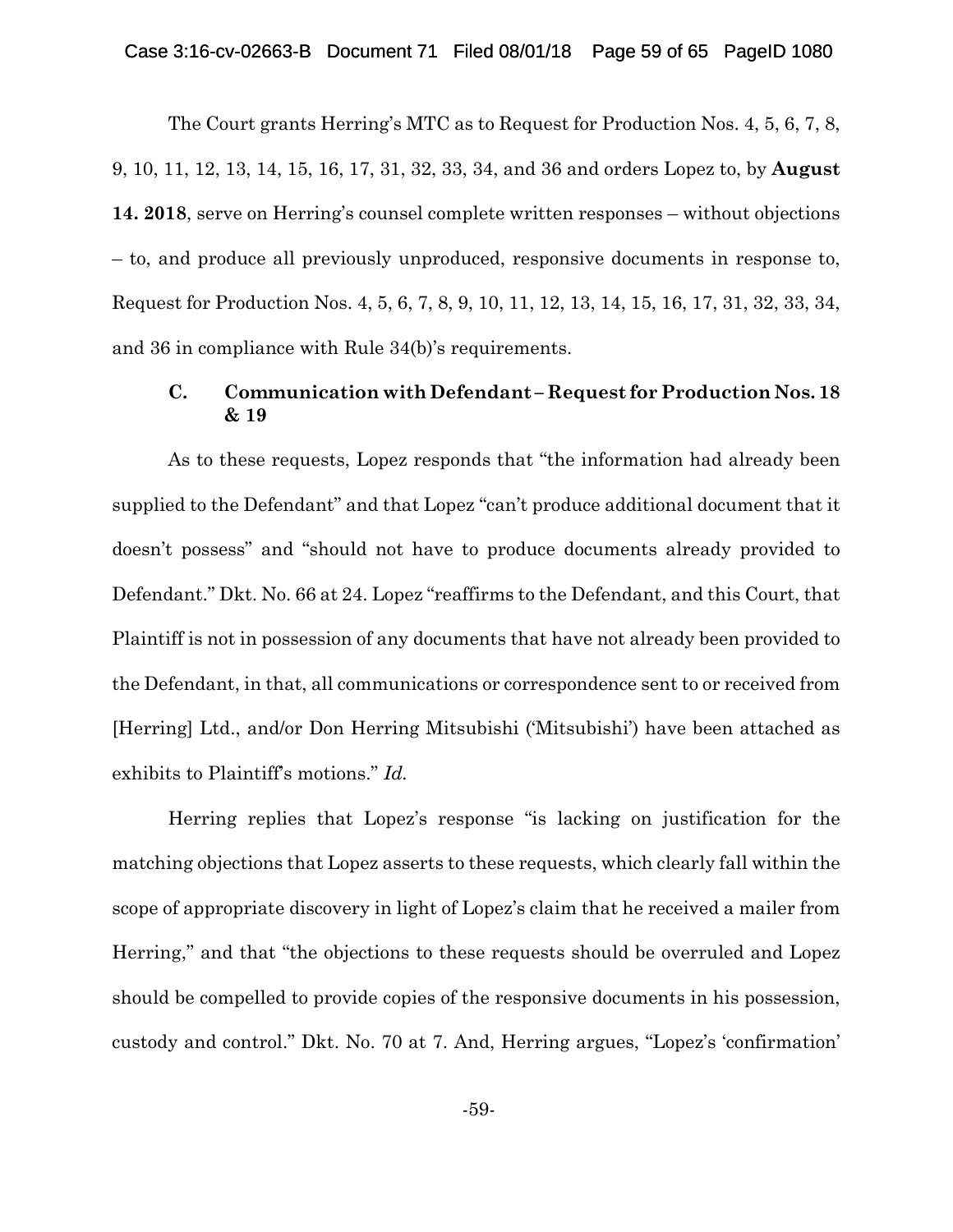## Case 3:16-cv-02663-B Document 71 Filed 08/01/18 Page 60 of 65 PageID 1081

that he has already provided all responsive documentation in various unnamed exhibits to unspecified motions that could have been filed over the past twenty-two (22) months does not comply with the requirements of Rule 34(b)." *Id.*

Lopez's boilerplate objections to these two requests are overruled, but a party "cannot produce what it does not have," and "so, "[c]learly, the court cannot compel [a party] to produce non-existent documents." *ORIX USA Corp. v. Armentrout*, No. 3:16-mc-63-N-BN, 2016 WL 4095603, at \*5 (N.D. Tex. Aug. 1, 2016) (internal quotation marks omitted) (collecting cases). Nevertheless, Herring is correct that Lopez must comply with Rule  $34(b)$ 's requirements, including  $34(b)(2)(E)(i)$ , when supplementing its responses with a representation that there are no additional unproduced, responsive documents.

The Court accordingly orders Lopez to, by **August 14. 2018**, serve on Herring's counsel complete written responses – without objections – to Request for Production Nos. 18 and 19 in compliance with Rule 34(b)'s requirements.

## **D. Attorney Work Product Doctrine – Communications with Third Parties – Request for Production Nos. 20, 21, 22, 23, 24, 25, 26, 27, 28, 29, & 30**

Lopez asserts attorney work product protection in connection with these requests for "all communications or correspondence Plaintiff sent to or received from the following third parties: (20) Tacito & Associates and/or Tacito Direct, (21) Anthony J. Tacito a/k/a A.J. Tacito a/k/a Tony Tacito, (22) BB Direct, Inc., (23) Brian Berg, (24) Netunim, LP, (25) Datashark, LLC, (26) Socharet, LLC, and (27) Monica Braverman, (28) Office of the Attorney General, (29) TXDMV, and (30) Randall Noe Auto Group."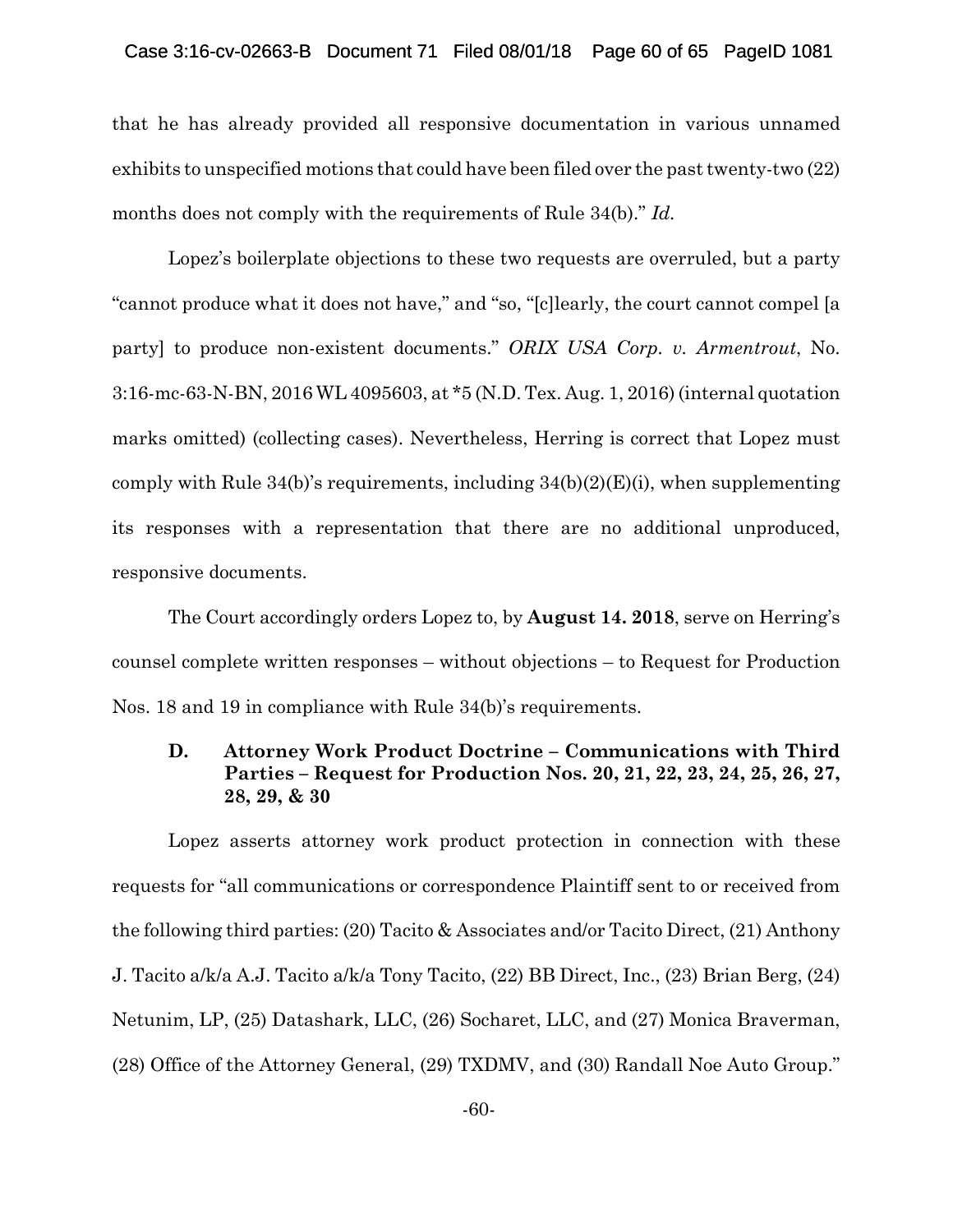## Case 3:16-cv-02663-B Document 71 Filed 08/01/18 Page 61 of 65 PageID 1082

Dkt. No. 66 at 24-25. Lopez now reports that he "will supplement [his] request for production responses, waiving the objection for the limited purpose of responding to the inquiry as to the following third parties: (20) Tacito & Associates and/or Tacito Direct, (21) Anthony J. Tacito a/k/a A.J. Tacito a/k/a Tony Tacito, (22) BB Direct, Inc., (23) Brian Berg, (24) Netunim, LP, (25) Datashark, LLC, (26) Socharet, LLC, and (27) Monica Braverman." *Id.* at 25. Lopez reports that he "is not in possession of any communications or correspondence with the above third parties which has not already been provided to Defendant, attached as exhibits to motions and filings." *Id.*

And Lopez explains that he "will supplement [his] request for production responses, waiving the objection for the limited purpose of responding to the inquiry, as to the following third party: (30) Randall Noe Auto Group." *Id.* at 26. But Lopez reports that he "is unable to locate any communications or correspondence with this party" but "will supplement if necessary after further investigation." *Id.*

Lopez further explains that he "will supplement [his] request for production responses, waiving the objection for the limited purpose of responding to the inquiry, as to all communications or correspondence Plaintiff sent to or received from the (28) Office of the Attorney General and/or the (29) TXDMV regarding the acquisition by LTD" but explains that he "is not in possession of any such communications or correspondence." *Id.*

But Lopez maintains his stated work product objection as to all communications or correspondence Plaintiff sent to or received from the Office of the Attorney General and the TXDMV "regarding 'others of Plaintiff's motor vehicle record data,' a sub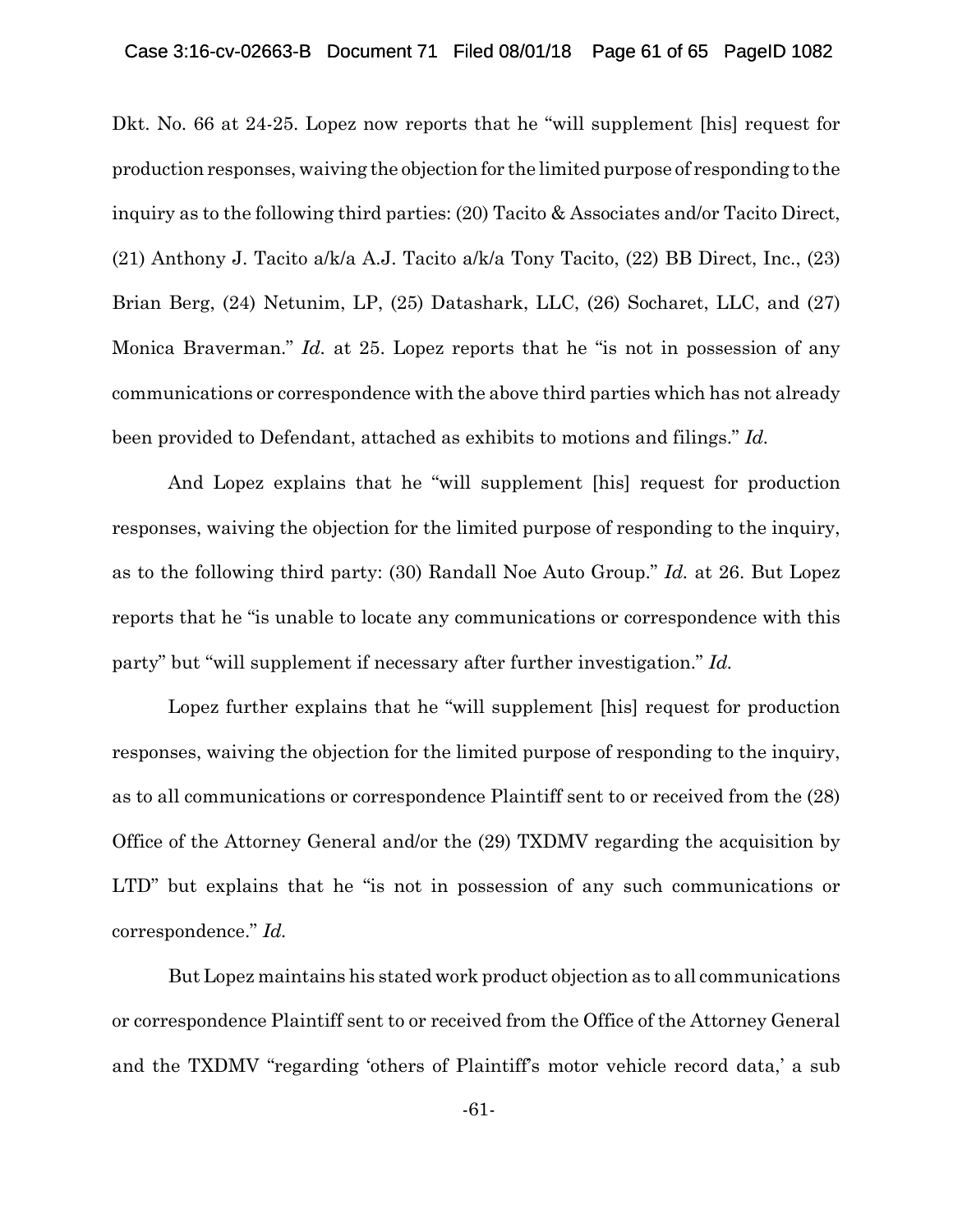## Case 3:16-cv-02663-B Document 71 Filed 08/01/18 Page 62 of 65 PageID 1083

inquiry within request for production no. 28 and 29." *Id.* And Lopez seeks to amend his objections to add a vagueness objection as to the undefined phrase "others of Plaintiff's motor vehicle record data." *Id.* Lopez explains that his counsel claims work product protection over "a multitude of documents related to persons and/or entities that obtain motor vehicle records in bulk." *Id.* at 27.

Herring replies Lopez's response to the MTC "limits Lopez's arguments to Request Nos. 20-30 of Herring's requests for production, all of which inquire about Lopez's communications with third parties, including individuals and entities identified in Lopez's Initial Disclosures." Dkt. No. 70 at 7. Herring contends that Lopez's "Response, for the most part, fails to offer any justification for Lopez's assertion of privilege beyond the contents of Lopez's original objections to Herring's Requests for Production (See Doc. No. 63-7, P. 10-31) and no sworn evidence was offered" and that, "[f]or example, the bulk of page 25 of the Response is a "cut and paste" of the objections Lopez asserted in his responses to Request Nos. 28 and 29 (See Doc. No. 63-7, P. 24-25)." *Id.* at 7. Herring contends that therefore "Lopez's objections (and his assertions of privilege) to Request Nos. 20-30 should be overruled, and he should be compelled to produce responsive documentation, if any exists." *Id.* at 8.

But, Herring notes, "[t]he only specific argument in the Response regarding Lopez's unfounded and improper assertions of privilege is tied to Request Nos. 28 and 29," as to which, "[f]irst, Lopez argues an omitted objection that these requests are somehow vague – but it is axiomatic that the failure to assert an objection in a timely manner results in the waiver of that objection" – and, "[s]econd, Lopez attempts to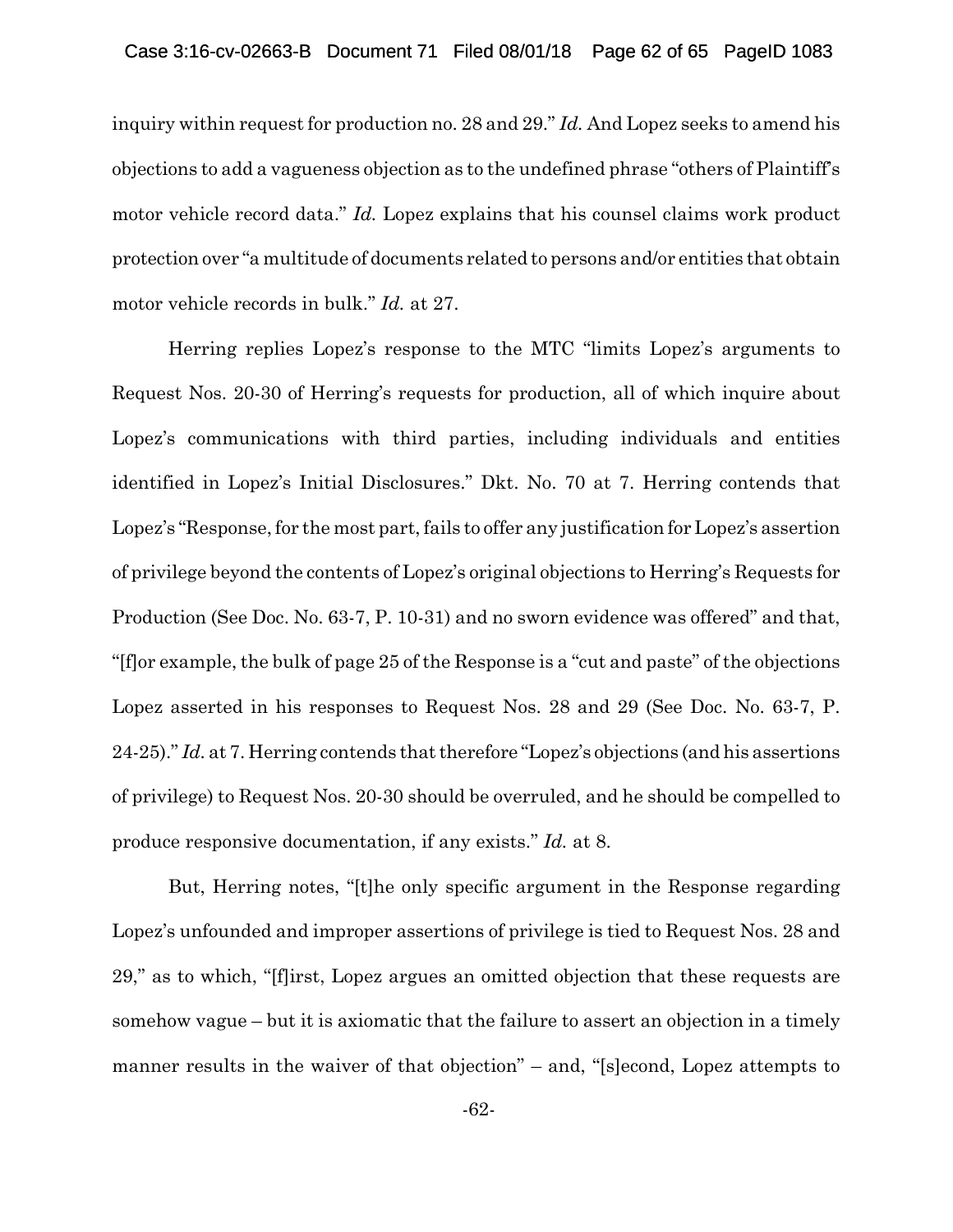## Case 3:16-cv-02663-B Document 71 Filed 08/01/18 Page 63 of 65 PageID 1084

support his omitted 'vague' objection by emphasizing an excerpt of each request – but when they are read in their entirety – the requests are clearly crafted to request communications and correspondence Lopez has exchanged with the DMV and the Office of the Attorney General related only to the purported acquisition of Lopez's motor vehicle data, by Herring or others, as alleged by Lopez in his current complaint." *Id.* And, according to Herring, "although the Response makes reference 'facts' related to the nature of Lopez's counsel's legal practice, these 'facts' are irrelevant in light of the narrow scope of Request Nos. 28 and 29" and "are unsupported in an affidavit or other sworn evidence." *Id.*

The Court agrees that Herring's requests for production cannot be read to call for production of materials that Lopez's counsel has obtained outside of communications and correspondence Lopez has exchanged with the DMV and the Office of the Attorney General related only to the purported acquisition of Lopez's motor vehicle data, by Herring or others – as to which Lopez is now waiving any work product assertions. Further, by failing to raise this vagueness objection before responding to the MTC, Lopez has waived this objection. And Lopez has not complied with Rule  $26(b)(5)(A)$ 's requirements for any documents or ESI withheld on the basis of work product that would otherwise be responsive to Request for Production Nos. 20 through 30, properly understood.

With this understanding, the Court orders Lopez to, by **August 14. 2018**, serve on Herring's counsel complete written responses – without objections – to, and produce all previously unproduced, responsive documents in response to, Request for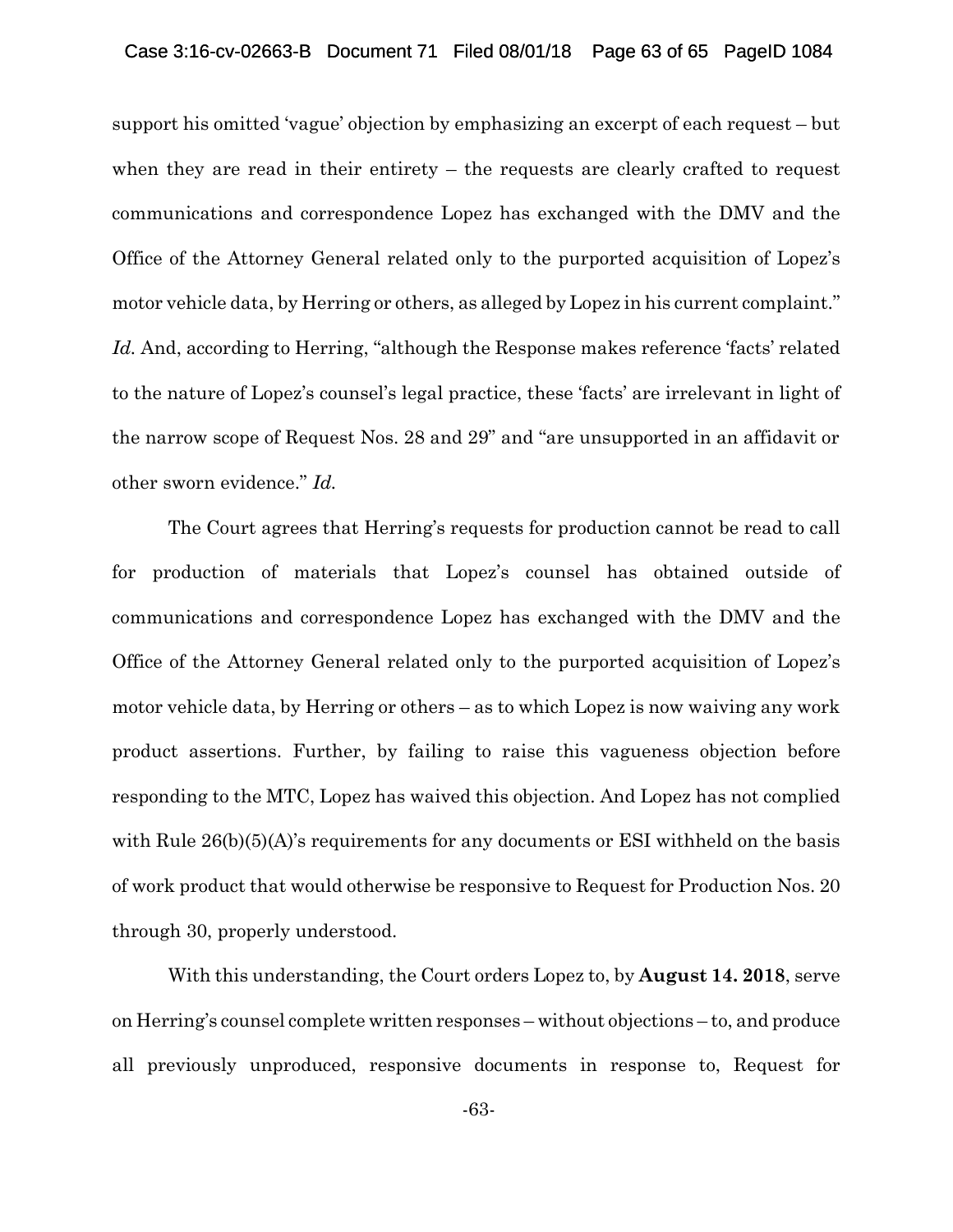## Case 3:16-cv-02663-B Document 71 Filed 08/01/18 Page 64 of 65 PageID 1085

Production Nos. 20, 21, 22, 23, 24, 25, 26, 27, 28, 29, and 30 in compliance with Rule 34(b)'s requirements.

## V. Award of expenses

Under Rule  $37(a)(5)(C)$ , the Court determines that, considering all of the circumstances here, the parties will bear their own expenses, including attorneys' fees, in connection with Herring's MTC as to Lopez's Rule 26(a)(1)(A)(ii) initial disclosures in light of the Court's rulings based on Herring's informal request notwithstanding Lopez's counsel's promise to provide copies.

As to the MTC as to Herring's requests for production and interrogatories, the Court might have considered entering an order requiring it or its counsel to pay Herring, under Rule 37(a)(5)(C), the expenses, including attorneys' fees, that Herring incurred in drafting and filing its MTC and reply in support as to these requests for production and interrogatories based on Lopez's of objecting and responding.

But, as Lopez points out, Herring responded to Lopez's requests for production a few months ago with Herring's own objections and responses that begin with a list of "General Objections to Instructions and Definitions" before addressing any specific discovery requests and that then purported to incorporate by reference all of those general objections into every specific response to every specific discovery request. *See* Dkt. No. 67 at 2-4 of 46. Herring's responses to Lopez's 100 requests for production then each deploy what appear to be unsupported and unsustainable boilerplate objections and either report that Herring is withholding unspecified responsive